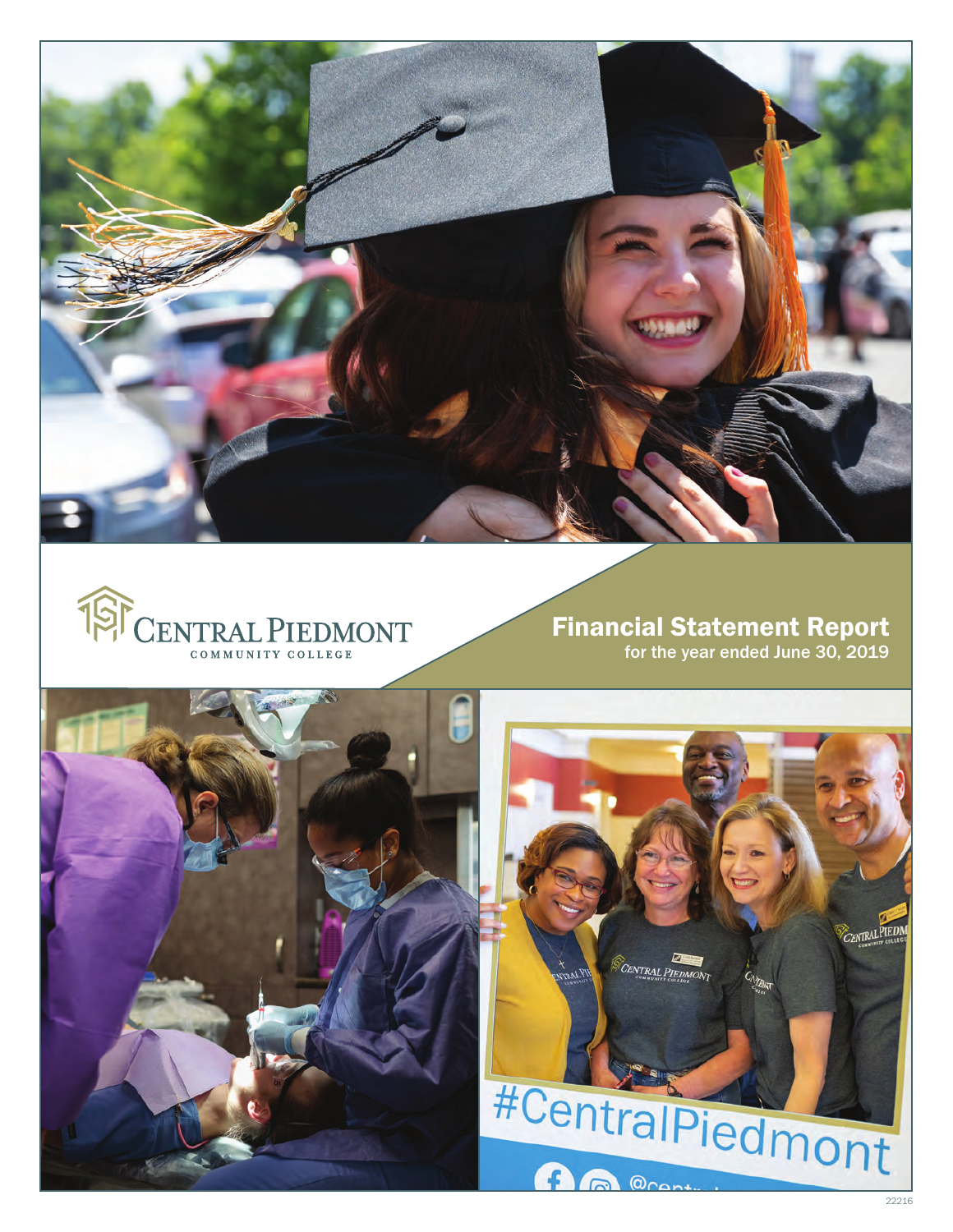# **TABLE OF CONTENTS**

|                             |                                                                                                                                                                                                                               | 1 |
|-----------------------------|-------------------------------------------------------------------------------------------------------------------------------------------------------------------------------------------------------------------------------|---|
|                             |                                                                                                                                                                                                                               | 3 |
| <b>FINANCIAL STATEMENTS</b> |                                                                                                                                                                                                                               |   |
| <b>COLLEGE EXHIBITS</b>     |                                                                                                                                                                                                                               |   |
| A-1                         |                                                                                                                                                                                                                               |   |
| $A-2$                       | STATEMENT OF REVENUES, EXPENSES, AND CHANGES IN NET POSITION  12                                                                                                                                                              |   |
| $A-3$                       |                                                                                                                                                                                                                               |   |
|                             | <b>COMPONENT UNIT EXHIBITS</b>                                                                                                                                                                                                |   |
| $B-1$                       |                                                                                                                                                                                                                               |   |
| $B-2$                       |                                                                                                                                                                                                                               |   |
|                             |                                                                                                                                                                                                                               |   |
|                             |                                                                                                                                                                                                                               |   |
|                             | REPORT OF INDEPENDENT AUDITOR ON INTERNAL CONTROL OVER FINANCIAL REPORTING AND ON<br>COMPLIANCE AND OTHER MATTERS BASED ON AN AUDIT OF FINANCIAL STATEMENTS<br>PERFORMED IN ACCORDANCE WITH GOVERNMENT AUDITING STANDARDS  59 |   |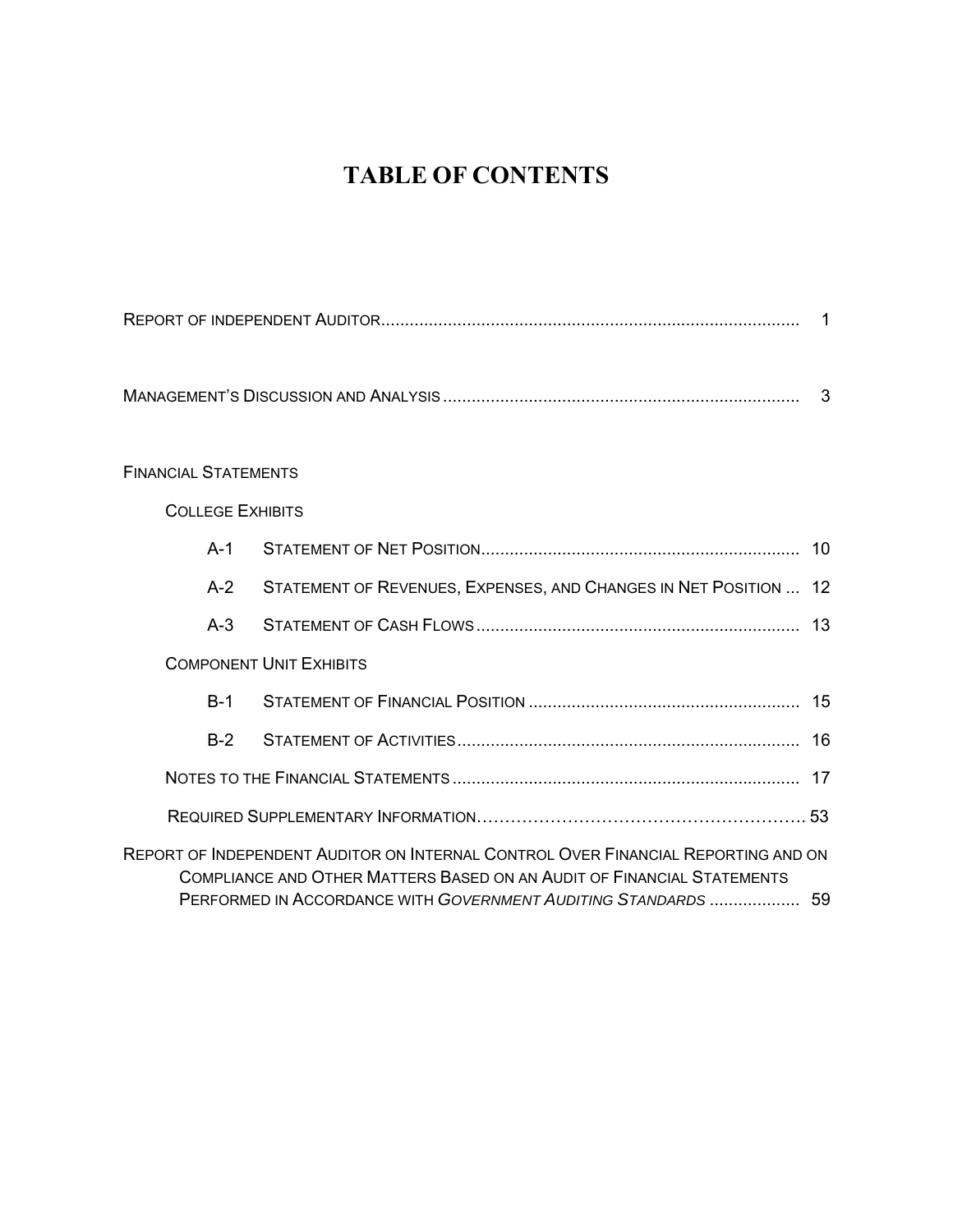

### **Report of Independent Auditor**

Members of the Board of Trustees Central Piedmont Community College Charlotte, North Carolina

We have audited the accompanying financial statements of Central Piedmont Community College (the "College"), a component unit of the State of North Carolina, and the discretely presented component unit, Central Piedmont Community College Foundation, Inc. (the "Foundation"), as of and for the year ended June 30, 2019 and the related notes to the financial statements which collectively comprise the College's basic financial statements as listed in the table of contents.

#### **Management's Responsibility for the Financial Statements**

Management is responsible for the preparation and fair presentation of these financial statements in accordance with accounting principles generally accepted in the United States of America; this includes the design, implementation, and maintenance of internal control relevant to the preparation and fair presentation of financial statements that are free from material misstatement, whether due to fraud or error.

#### **Auditor's Responsibility**

Our responsibility is to express an opinion on these financial statements based on our audit. We conducted our audit in accordance with auditing standards generally accepted in the United States of America and the standards applicable to financial audits contained in the *Government Auditing Standards* issued by the comptroller general of the United States. Those standards require that we plan and perform the audit to obtain reasonable assurance about whether the financial statements are free from material misstatement. The financial statements of the Foundation were not audited in accordance with *Government Auditing Standards.* 

An audit involves performing procedures to obtain audit evidence about the amounts and disclosures in the financial statements. The procedures selected depend on the auditor's judgment, including the assessment of the risks of material misstatement of the financial statements, whether due to fraud or error. In making those risk assessments, the auditor considers internal control relevant to the entity's preparation and fair presentation of the financial statements in order to design audit procedures that are appropriate in the circumstances, but not for the purpose of expressing an opinion on the effectiveness of the entity's internal control. Accordingly, we express no such opinion. An audit also includes evaluating the appropriateness of accounting policies used and the reasonableness of significant accounting estimates made by management, as well as evaluating the overall presentation of the financial statements.

We believe that the audit evidence we have obtained is sufficient and appropriate to provide a basis for our audit opinion.

#### **Opinion**

In our opinion, the financial statements referred to above present fairly, in all material respects, the financial position of the College and the discretely presented component unit of the College as of June 30, 2019, and the respective changes in its financial position and its cash flows, where applicable, for the year then ended in accordance with accounting principles generally accepted in the United States of America.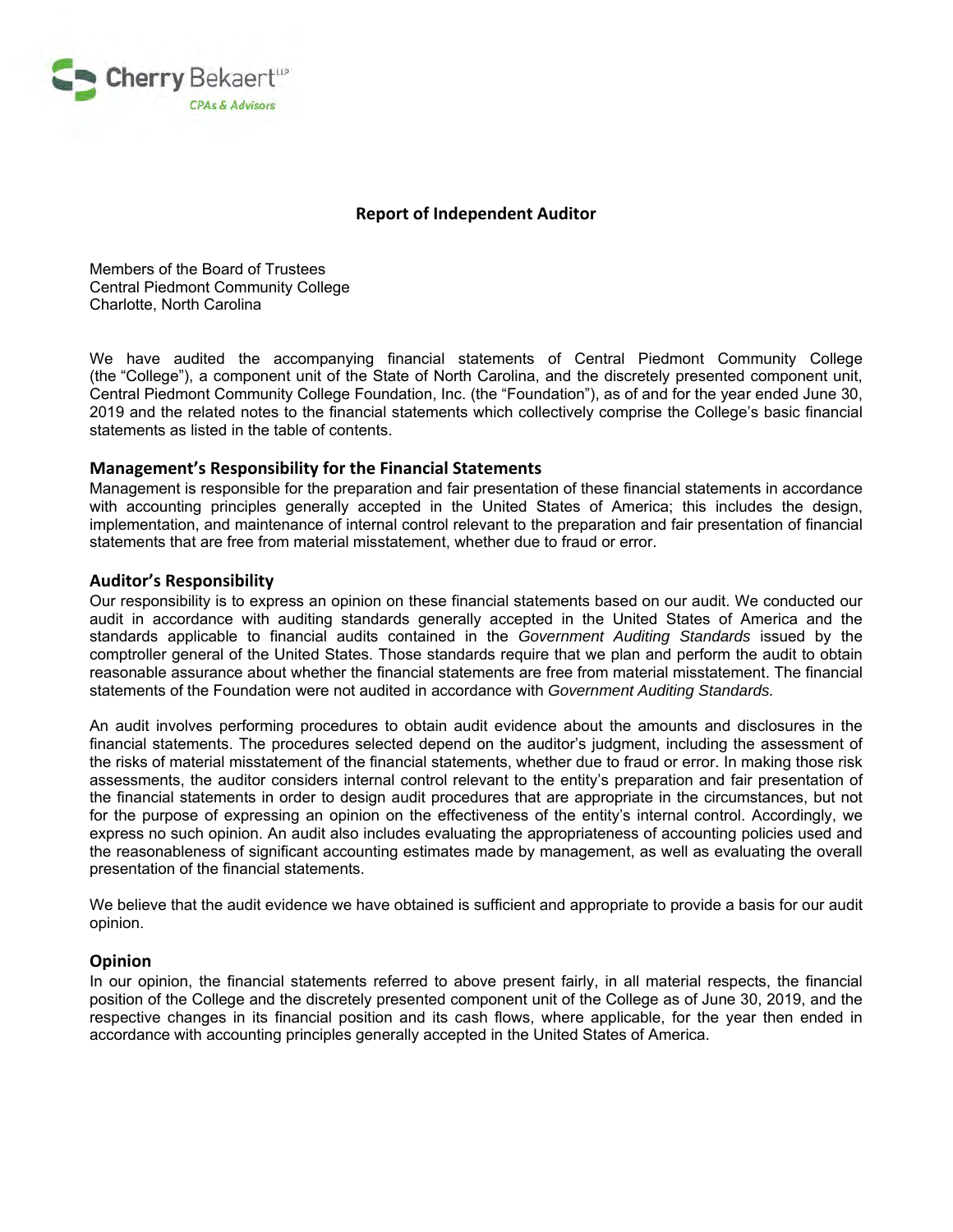#### **Required Supplementary Information**

Accounting principles generally accepted in the United States of America require that the management's discussion and analysis and required supplementary information, as listed in the table of contents, be presented to supplement the basic financial statements. Such information, although not a part of the basic financial statements, is required by the Governmental Accounting Standards Board, who considers it to be an essential part of financial reporting for placing the basic financial statements in an appropriate operational, economic, or historical context. We have applied certain limited procedures to the management's discussion and analysis and required supplementary information in accordance with auditing standards generally accepted in the United States of America, which consisted of inquiries of management about the methods of preparing the information and comparing the information for consistency with management's responses to our inquiries, the basic financial statements, and other knowledge we obtained during our audit of the basic financial statements. We do not express an opinion or provide any assurance on the information because the limited procedures do not provide us with sufficient evidence to express an opinion or provide any assurance.

#### **Other Reporting Required by** *Government Auditing Standards*

In accordance with *Government Auditing Standards*, we have also issued our report dated September 20, 2019 on our consideration of the College's internal control over financial reporting and on our tests of its compliance with certain provisions of laws, regulations, contracts, and grant agreements and other matters. The purpose of that report is to describe the scope of our testing of internal control over financial reporting and compliance and the results of that testing, and not to provide an opinion on internal control over financial reporting or on compliance. That report is an integral part of an audit performed in accordance with *Government Auditing Standards* in considering the College's internal control over financial reporting and compliance.

Cherry Bekaert LLP

Charlotte, North Carolina September 20, 2019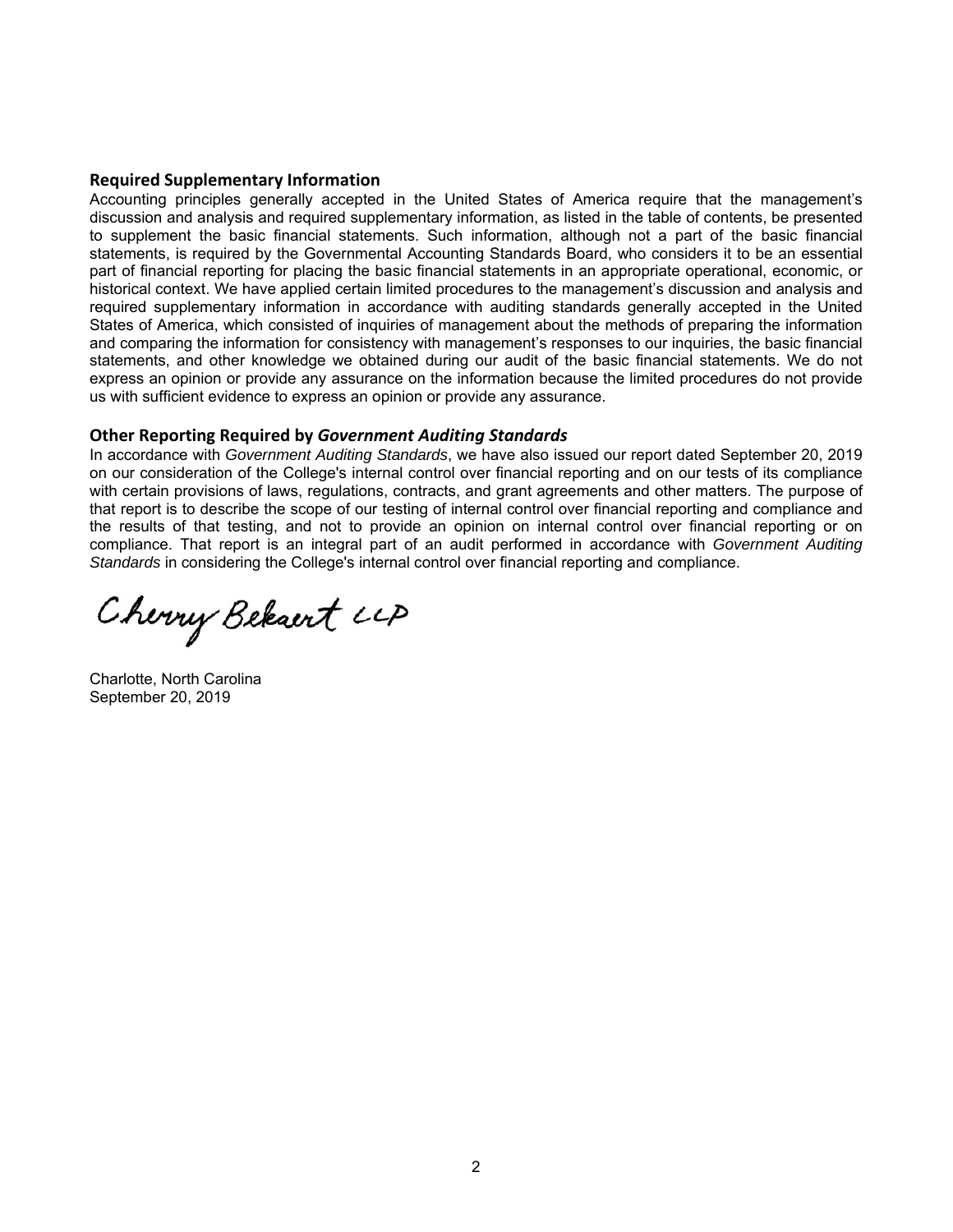# **Introduction**

The following discussion and analysis provides an overview of the financial position and activities of Central Piedmont Community College (the "College") for the year ended June 30, 2019, with selected comparative information for the year ended June 30, 2018. This discussion has been prepared by management and should be read in conjunction with the financial statements and accompanying notes to the financial statements which follow this section.

The College is a comprehensive public two-year college serving approximately 70,000 community residents annually and has approximately 2,300 full and part-time employees in nine locations including six campuses in the Charlotte-Mecklenburg region of North Carolina. The College offers a broad range of college transfer, associate, and technical degree programs. The College offers over 300 degree, diploma and certification programs, customized corporate training, market-focused continuing education, and special interest classes.

# **Financial Highlights**

The College's financial position remained strong as of June 30, 2019. The composition of the College's Assets, Deferred Outflows, Liabilities, Deferred Inflows, and Net Position is presented below.

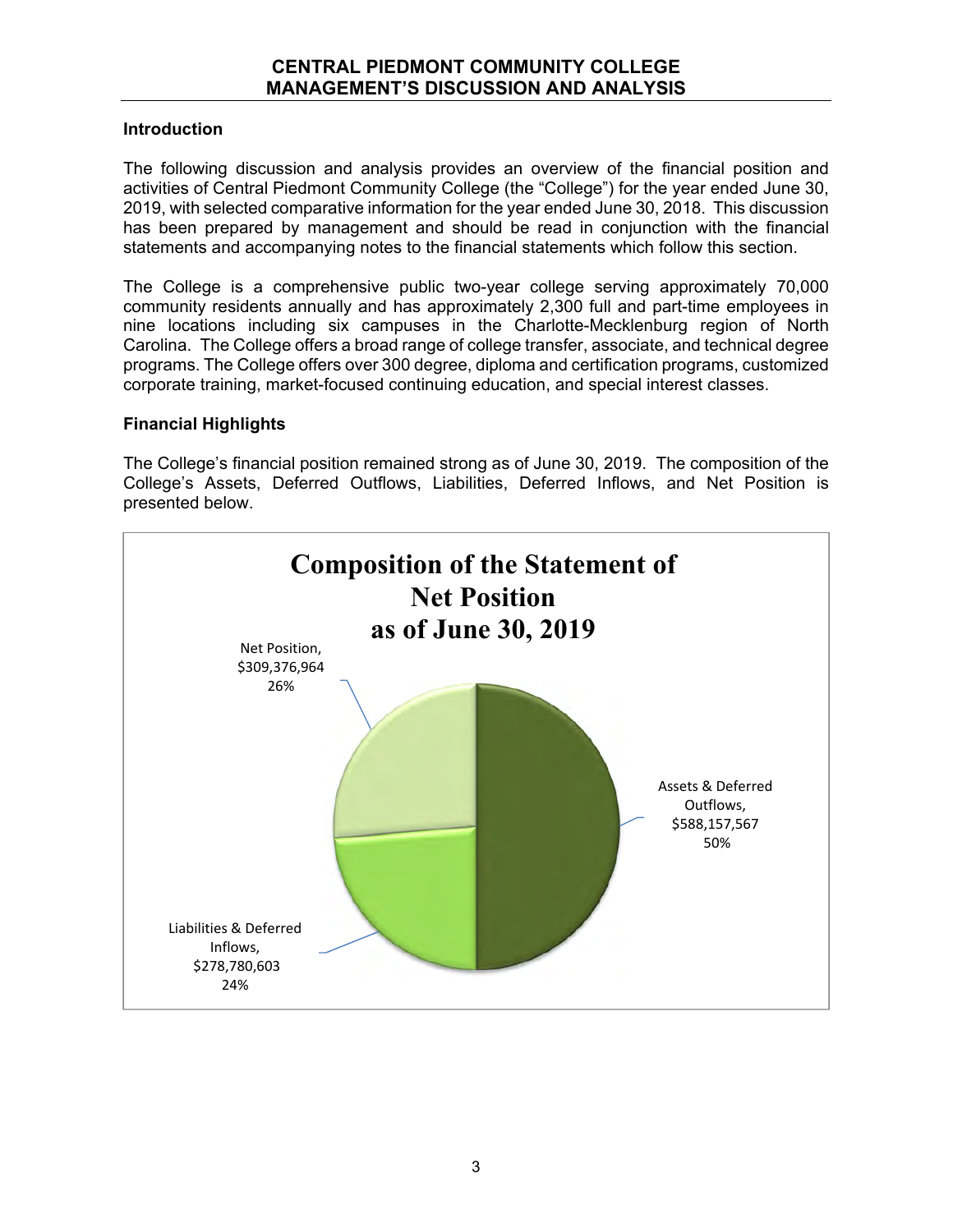# **Financial Highlights (continued)**

Changes in net position represent the operating and nonoperating activity of the College and are summarized for the years ended June 30, 2019 and 2018 as follows:

|                                  |   | 2019            |     | 2018            | <b>Difference</b> |             |  |
|----------------------------------|---|-----------------|-----|-----------------|-------------------|-------------|--|
| <b>Operating Revenues</b>        | S | 40,870,734      | S   | 39,882,498      | \$                | 988,236     |  |
| <b>Operating Expenses</b>        |   | (193, 180, 115) |     | (198, 566, 814) |                   | 5,386,699   |  |
| <b>Net Nonoperating Revenues</b> |   | 140,755,371     |     | 141,783,618     |                   | (1,028,247) |  |
| <b>Capital Aid Revenues</b>      |   | 86, 152, 883    |     | 71,747,668      |                   | 14,405,215  |  |
| Increase in Net Position \$      |   | 74,598,873      | \$. | 54,846,970      |                   | 19,751,903  |  |

# **Using the Financial Statements**

The College's financial report includes three financial statements:

- The Statement of Net Position
- The Statement of Revenues, Expenses, and Changes in Net Position
- The Statement of Cash Flows

These financial statements are prepared in accordance with the Governmental Accounting Standards Board ("GASB") principles.

# **Statement of Net Position**

The Statement of Net Position presents the financial position of the College at the end of the fiscal year and includes all assets, deferred inflows and outflows, and liabilities of the College. The difference between total assets plus deferred outflows and total liabilities plus deferred inflows, net position, is one indicator of the current financial position of the College. Assets and liabilities are generally measured using current values. One notable exception is capital assets, which are stated at historical cost less an allowance for depreciation.

A summarized comparison of the College's assets, deferred outflows, liabilities, deferred inflows, and net position at June 30, 2019 and 2018, is presented below:

|                               | 2019             | 2018             |
|-------------------------------|------------------|------------------|
| <b>Current Assets</b>         | \$<br>49,268,891 | \$<br>44,791,363 |
| <b>Capital Assets</b>         | 496,988,786      | 429,524,564      |
| <b>Noncapital Assets</b>      | 133,515          | 273,708          |
| <b>Deferred Outflows</b>      | 41,766,375       | 29,551,607       |
| <b>Current Liabilities</b>    | 20,011,752       | 17,980,046       |
| <b>Noncurrent Liabilities</b> | 188,299,097      | 192,803,528      |
| Deferred Inflows              | 70,469,754       | 58,579,577       |
| <b>Net Position</b>           | 309,376,964      | 234,778,091      |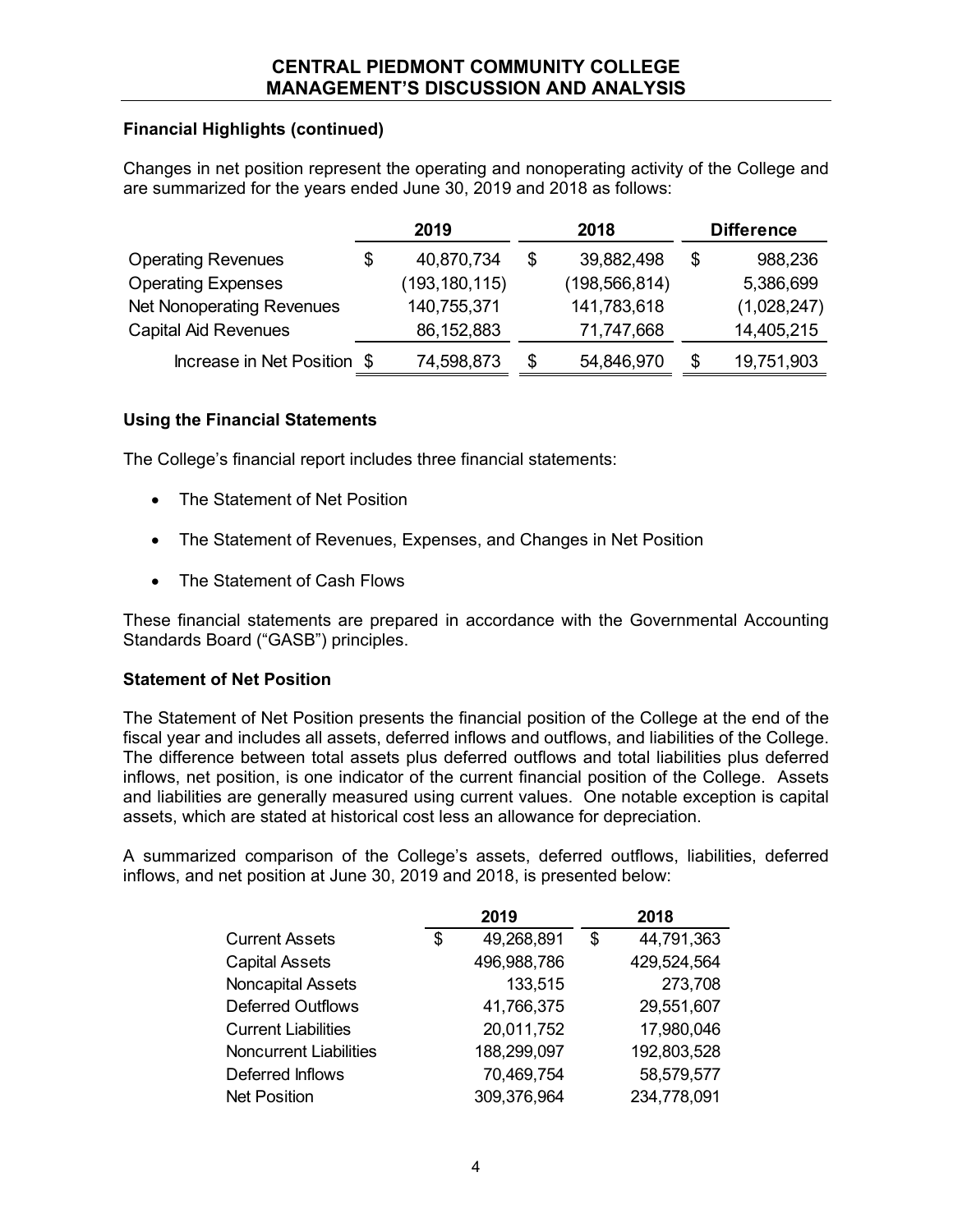# **Statement of Net Position (continued)**

The College's current assets increased \$4,477,528 while current liabilities increased \$2,031,706. The increase in current assets is primarily attributable to the increase in cash and cash equivalents, and the increase in current liabilities is primarily attributable to the increase in construction payables.



# **Net Position**

Net position represents the residual interest in the College's assets and deferred outflows after liabilities and deferred inflows are deducted. The College's net position at June 30, 2019 and 2018 are summarized below:

|                                  |     | 2019            | 2018            |
|----------------------------------|-----|-----------------|-----------------|
| Net Investment in Capital Assets | \$. | 479,465,989     | 412,129,412     |
| <b>Restricted Expendable</b>     |     | 7,529,436       | 8,016,923       |
| Unrestricted                     |     | (177, 618, 461) | (185, 368, 244) |

Net investment in capital assets represents the College's capital assets of \$496,988,786 less related debt of \$19,850,934, plus deferred outflows of \$2,328,137. Net investment in capital assets increased \$67,336,577, or 16.34% due to an increase in construction activity, purchases of additional machinery and equipment, and updates to general infrastructure. The County bond and PayGo funds are being used to fund several large capital projects at the College.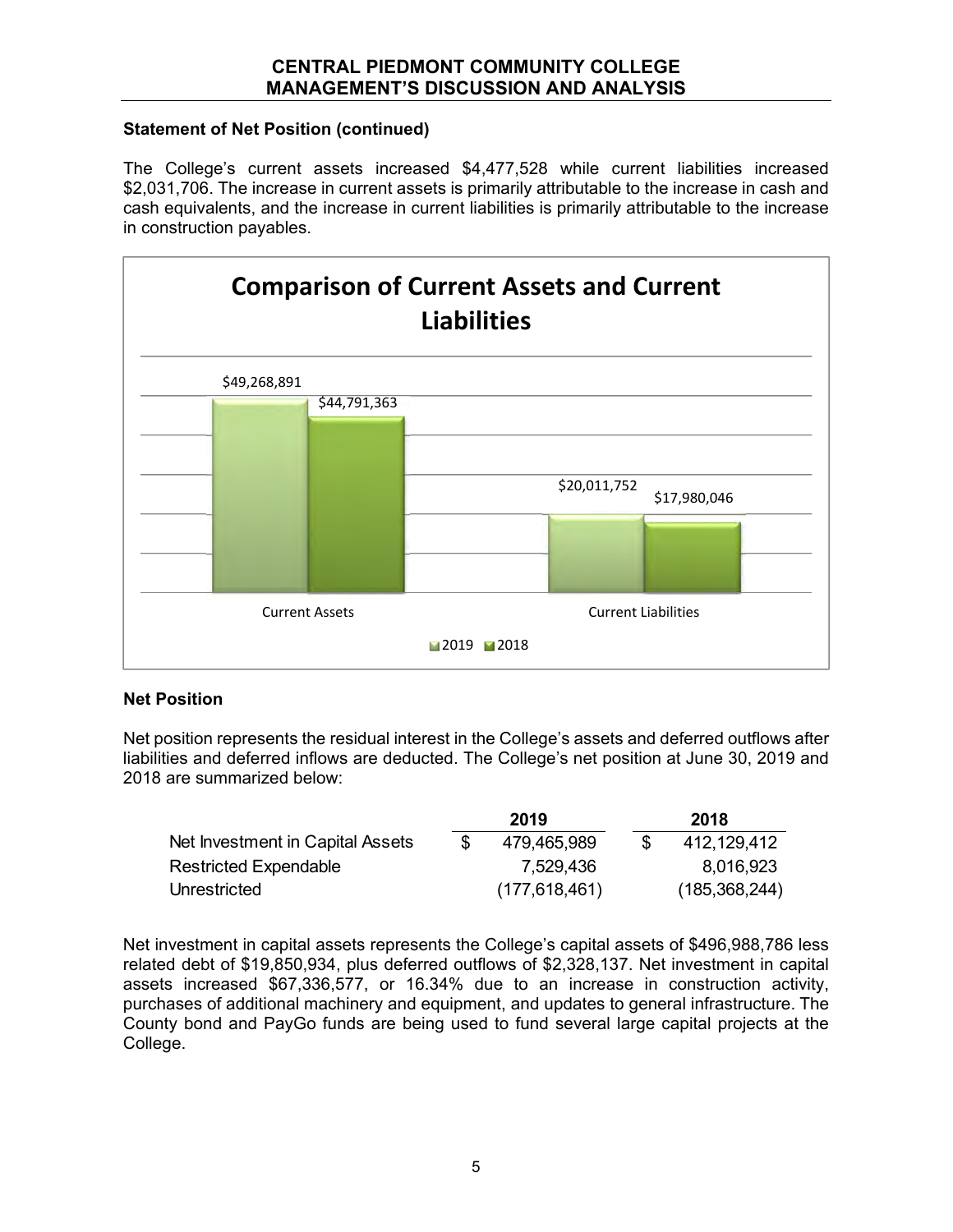# **Statement of Net Position (continued)**

The College implemented GASB Statement No. 68*, Accounting and Financial Reporting for Pensions* and GASB Statement No. 75, *Accounting and Financial Reporting for Postemployment Benefits Other Than Pensions* during the years ended June 30, 2015 and 2018, respectively. The cumulative impact of the implementation and subsequent annual activity on unrestricted net position at June 30, 2019 and 2018 totaled \$204,345,812 and \$208,487,126, respectively.

# **Statement of Revenues, Expenses, and Changes in Net Position**

The Statement of Revenues, Expenses, and Changes in Net Position presents the College's results of operations. Below is a summarized comparison of the College's revenues, expenses, and changes in net position for the years ended June 30, 2019 and 2018:

|                                         | 2019 |               | 2018 |               | <b>Difference</b> |
|-----------------------------------------|------|---------------|------|---------------|-------------------|
| <b>Operating Revenues</b>               |      |               |      |               |                   |
| Student Tuition and Fees, Net           | \$   | 29,525,056    | \$   | 27,972,610    | \$<br>1,552,446   |
| Sales and Services, and Other           |      | 11,345,678    |      | 11,909,888    | (564,210)         |
| <b>Total Operating Revenues</b>         |      | 40,870,734    |      | 39,882,498    | 988,236           |
| <b>Operating Expenses</b>               |      | 193,180,115   |      | 198,566,814   | (5,386,699)       |
| <b>Operating Loss</b>                   |      | (152,309,381) |      | (158,684,316) | 6,374,935         |
| <b>Nonoperating Revenues (Expenses)</b> |      |               |      |               |                   |
| State Aid                               |      | 66,550,977    |      | 64,795,334    | 1,755,643         |
| <b>County Appropriations</b>            |      | 36,765,175    |      | 35,149,940    | 1,615,235         |
| Noncapital Grants and Gifts             |      | 37,532,384    |      | 42,229,212    | (4,696,828)       |
| <b>Capital Contributions</b>            |      | 86,152,883    |      | 71,747,668    | 14,405,215        |
| Interest and Fees on Debt               |      | (626, 982)    |      | (661, 509)    | 34,527            |
| Net Interest Income                     |      | 620,290       |      | 351,065       | 269,225           |
| <b>Other Nonoperating Expenses</b>      |      | (86, 473)     |      | (80,424)      | (6,049)           |
| Net Nonoperating Revenues               |      | 226,908,254   |      | 213,531,286   | 13,376,968        |
| Increase in Net Position                |      | 74,598,873    |      | 54,846,970    | 19,751,903        |
| Net Position, Beginning of Year         |      | 234,778,091   |      | 368,483,824   | (133, 705, 733)   |
| <b>Restatement</b>                      |      |               |      | (188,552,703) | 188,552,703       |
| <b>Net Position, End of Year</b>        |      | 309,376,964   | \$   | 234,778,091   | \$<br>74,598,873  |

One of the College's strengths is its alternative sources of revenues. Grants, appropriations, and allocations from Federal, County, and State sources supplement student tuition and fees. The College will continue to aggressively seek alternative funding from those sources. This is consistent with its objective to provide affordable student tuition and to prudently manage financial resources for current and strategic operations.

While tuition and fees and State and County appropriations fund a large percentage of College costs, private support has been, and will continue to be, essential.

The College continues to make revenue diversification, along with cost containment, an ongoing effort. This is necessary as the College continues to face financial pressures, particularly in the areas of compensation and benefits, energy, and technology costs.

Tuition and fees and State appropriations are the primary sources of funding for the College's academic programs. County funding is vital and allows the College to continue with its long term capital plan, its deferred maintenance plan, and significant construction projects.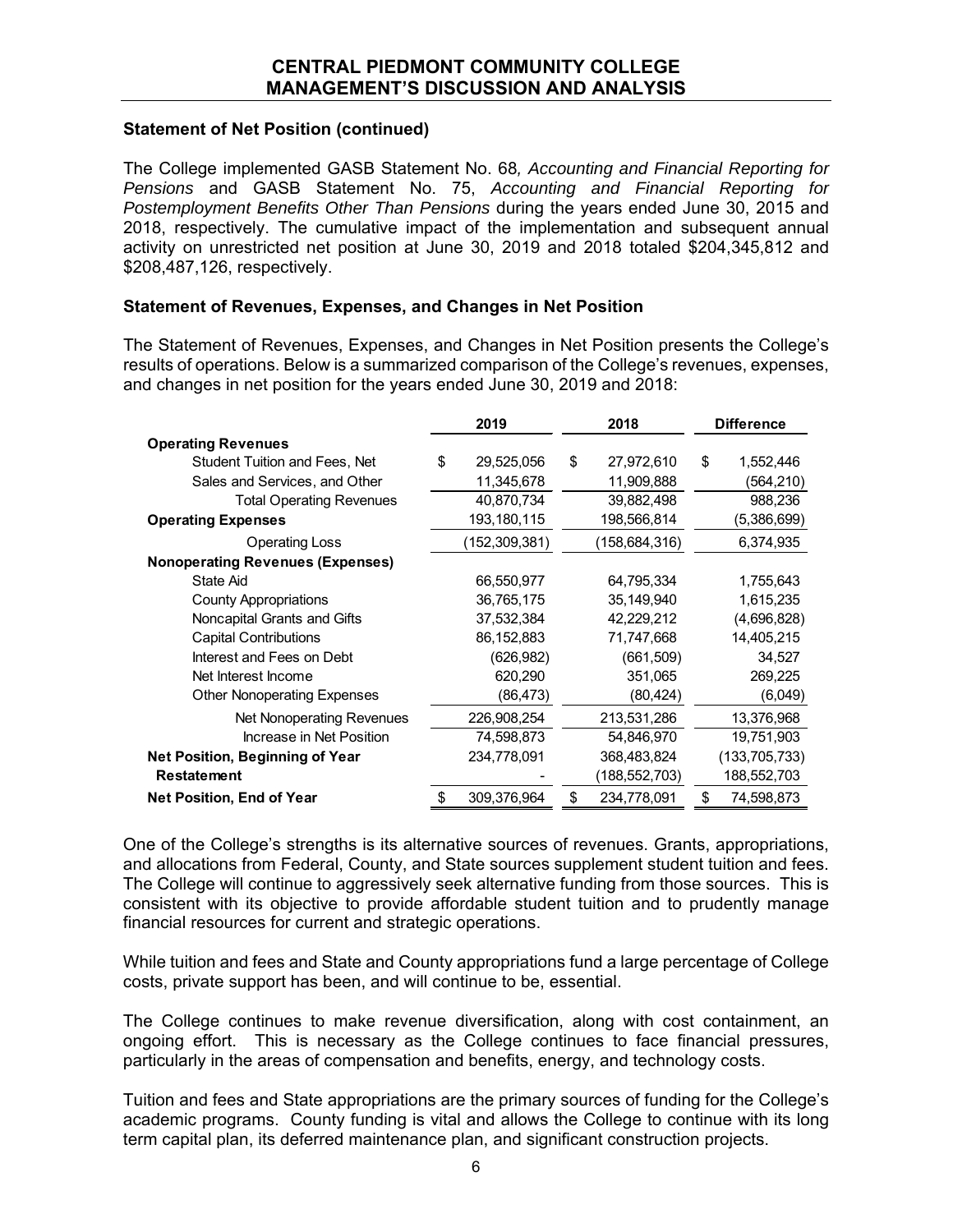# **Statement of Revenues, Expenses, and Changes in Net Position (continued)**

The composition of the College's revenues is as follows:



The composition of the College's expenses by natural classification is as follows:

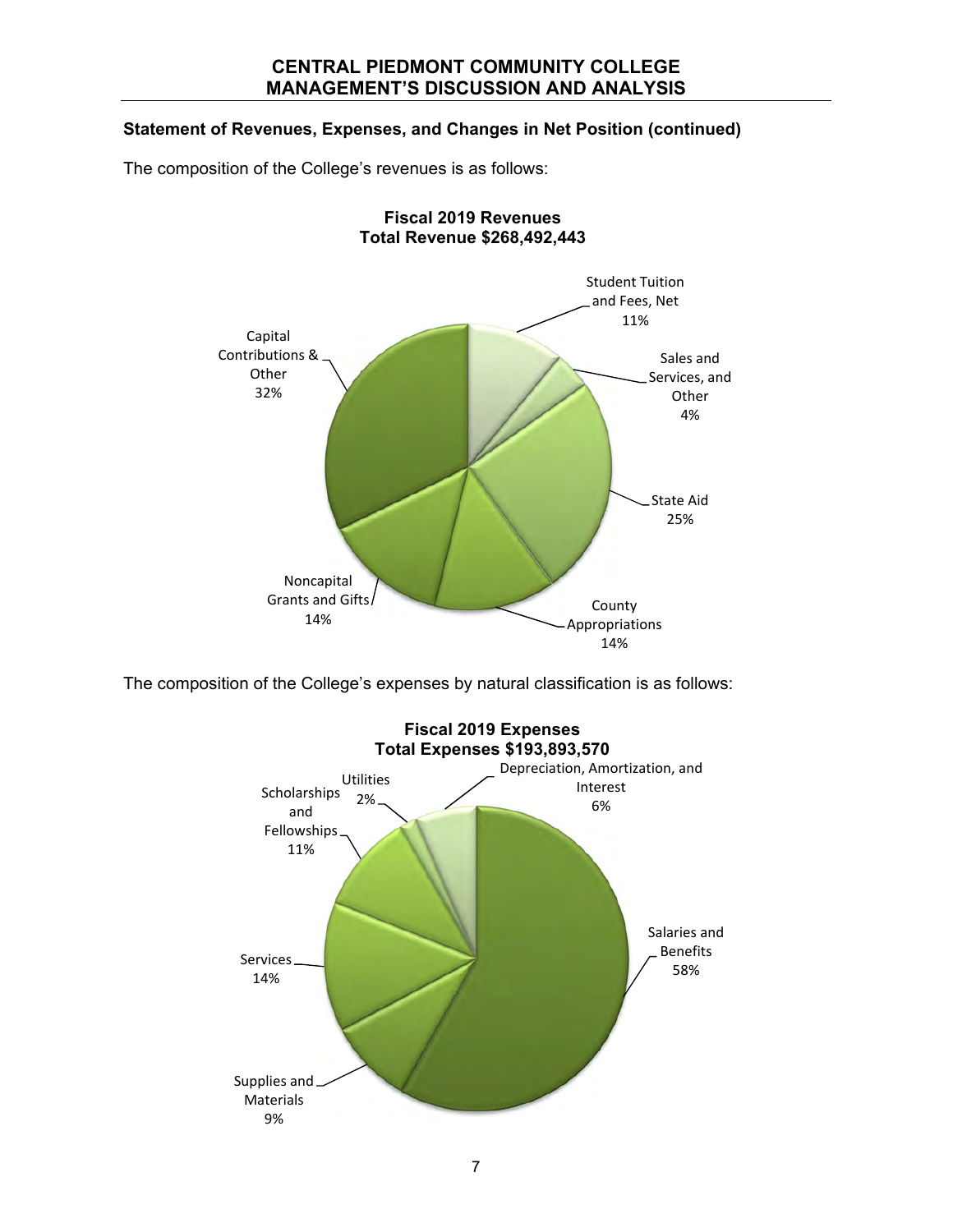# **Statement of Revenues, Expenses, and Changes in Net Position (continued)**

In addition to natural (object) classification, it is also informative to review operating expenses by function. The composition of the College's expenses by functional classification, excluding interest expenses, for the year ended June 30, 2019, is as follows:



# **Expense Composition by Functional Classification Total Operating Expenses \$193,180,115**

# **Capital Activities**

The College was able to maintain its capital activity during fiscal 2019 due to County funding and continued new construction and building improvements. Using proceeds from Countysponsored bond issuances and other funding sources, the College expended \$78,483,572 on capital asset projects in 2019 as compared to \$65,135,738 in 2018. Capital asset projects primarily are comprised of replacement and renovation of existing buildings and new construction of academic facilities. Current construction in progress totals \$139,432,955.

# **Economic Factors that will Affect the Future**

Management believes the College is well-positioned to maintain its strong financial condition and level of excellent service to the community. A critical element to the College's future will continue to be our relationship with the State of North Carolina, as we work together to manage tuition costs while simultaneously providing a quality college education. There is a direct relationship between the growth of State and County support and the College's ability to expand and meet the needs of Mecklenburg County's citizens. While the State of North Carolina continues to enthusiastically support the Community College System, economic pressures affecting the State may also affect the State's future support of the college.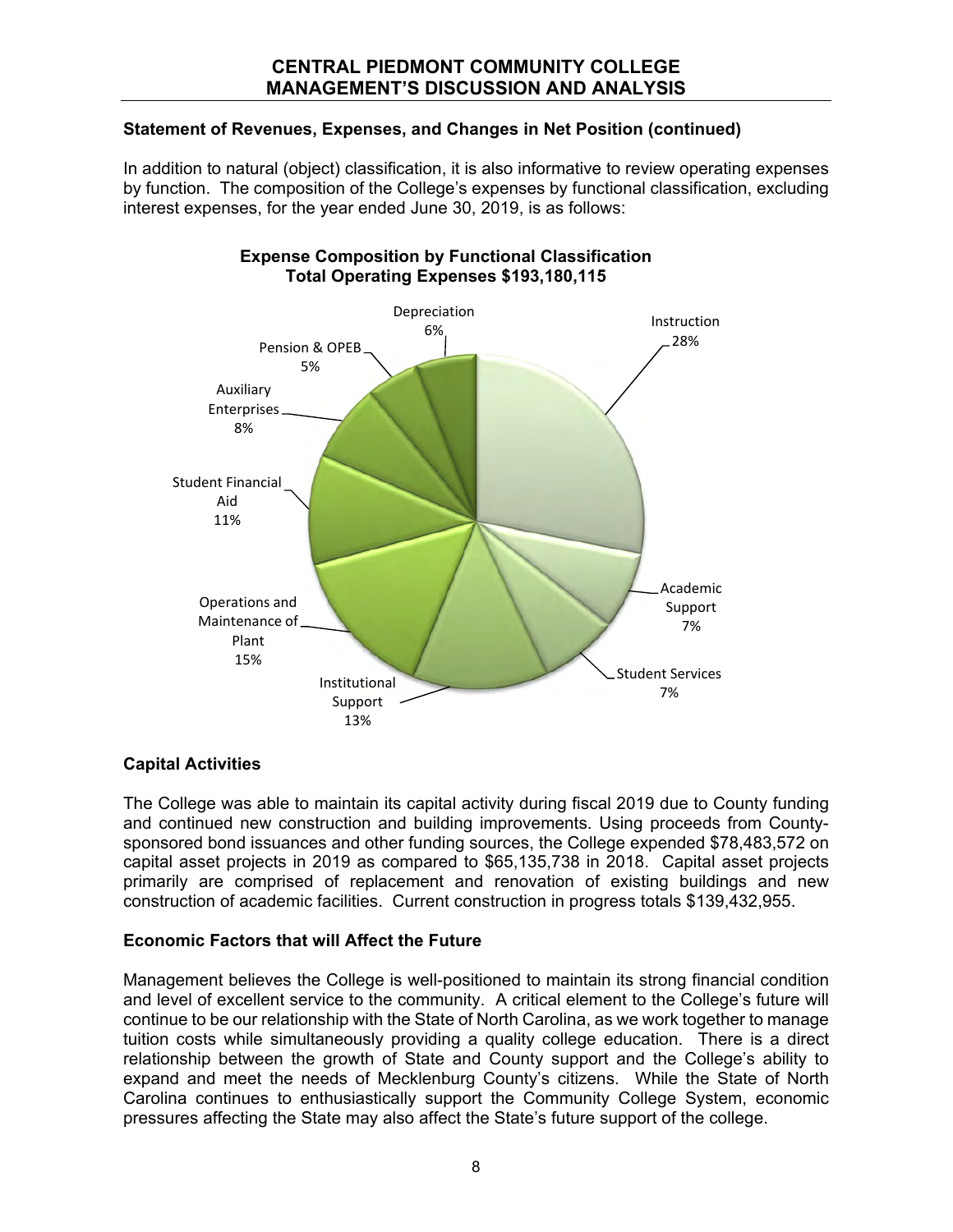# **CENTRAL PIEDMONT COMMUNITY COLLEGE MANAGEMENT'S DISCUSSION AND ANALYSIS**

# **Economic Factors that will Affect the Future (continued)**

The College will continue to execute its long-range plan to modernize and expand its campus infrastructure and facilities. Mecklenburg County officials passed a \$210 million bond referendum on November 5, 2013. The County authorized an additional \$70 million in capital funding for potential total capital funding of \$280 million that was available as of July 2014. In March 2016, North Carolina voters approved the passage of the ConnectNC Bond Package. CPCC's portion of the bond proceeds is approximately \$9.6 million and became available in September 2016.

On June 20, 2017, Mecklenburg County officials passed a \$1.5 billion Capital Improvement Plan. Within the plan, the College will receive \$151.1 million for a new 68,000 square foot classroom building on the Harris Campus, as well as a new Learning Resource Center on Central Campus to support more than 3,500 students and middle-skill occupational programs. The projects will be funded by the County's PayGo Fund. Capital funding will continue to be a source of support for the College's long-range capital plan that includes land acquisitions, building renovations, and construction of new classroom buildings at all campus locations.

While it is not possible to precisely predict future results, management believes that the College's financial position is strong enough to withstand economic uncertainties.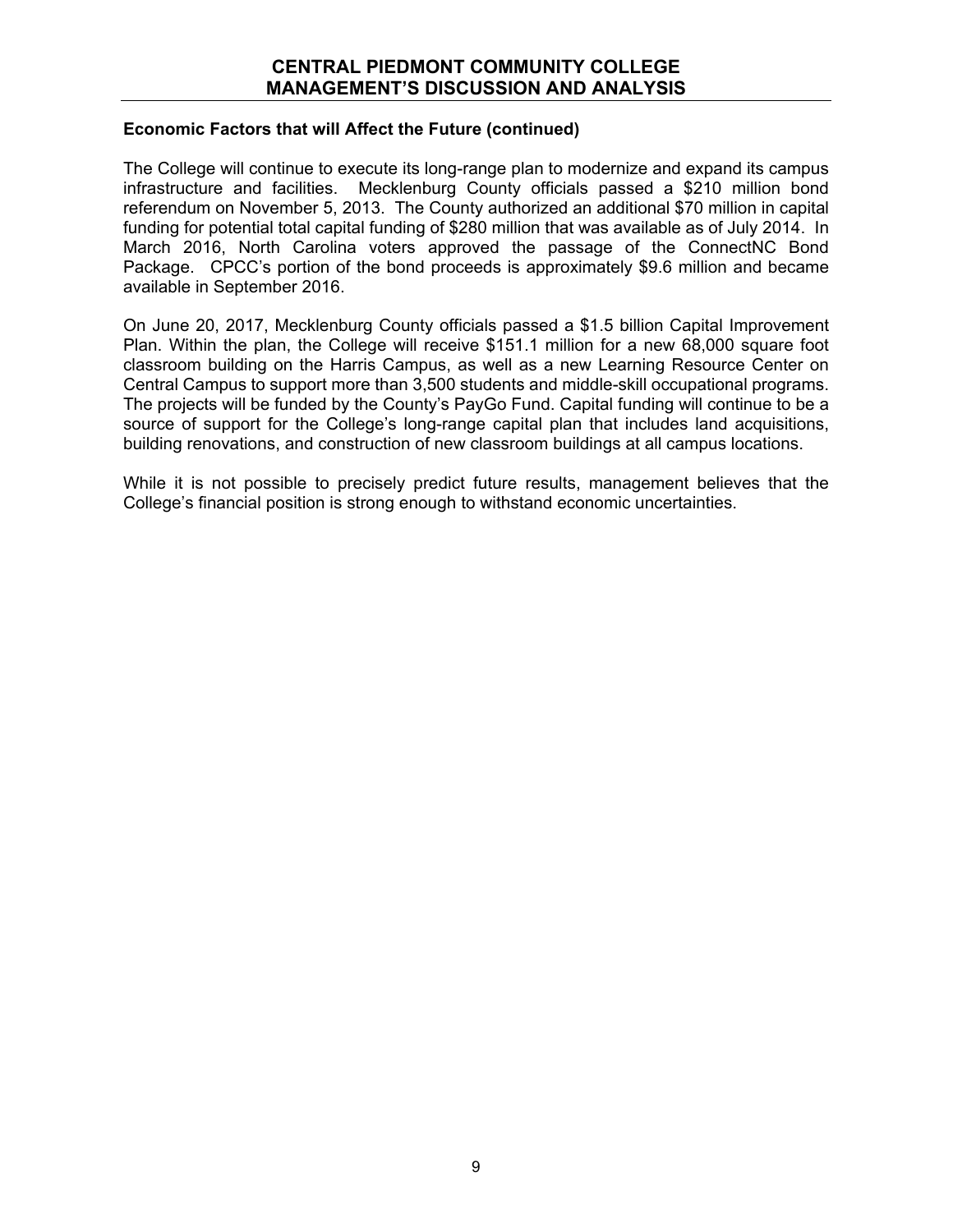# *Statement of Net Position Exhibit A-1 June 30, 2019 Page 1 of 2 Central Piedmont Community College*

# **ASSETS**

| <b>Current Assets:</b>                                               |                  |
|----------------------------------------------------------------------|------------------|
| Cash and Cash Equivalents                                            | \$<br>36,861,785 |
| Restricted Cash and Cash Equivalents                                 | 2,554,887        |
| Receivables, Net (Note 4)                                            | 9,304,330        |
| Due from Community College Component Units                           | 210,337          |
|                                                                      |                  |
| Inventories                                                          | 240,565          |
| Prepaid Items                                                        | 96,987           |
| <b>Total Current Assets</b>                                          | 49,268,891       |
| <b>Noncurrent Assets:</b>                                            |                  |
| Net Other Postemployment Benefits Asset                              | 133,515          |
| Capital Assets - Nondepreciable (Note 5)                             | 173,843,730      |
| Capital Assets - Depreciable, Net (Note 5)                           | 323,145,056      |
|                                                                      |                  |
| <b>Total Noncurrent Assets</b>                                       | 497,122,301      |
| <b>Total Assets</b>                                                  | 546,391,192      |
| DEFERRED OUTFLOWS OF RESOURCES                                       |                  |
| Deferred Outflows Related to Pensions (Note 13)                      | 28,196,056       |
| Deferred Outflows Related to Other Postemployment Benefits (Note 14) | 11,242,182       |
|                                                                      |                  |
| Deferred Outflows Related to Others (Note 7)                         | 2,328,137        |
| <b>Total Deferred Outflows of Resources</b>                          | 41,766,375       |
| <b>LIABILITIES</b>                                                   |                  |
| <b>Current Liabilities:</b>                                          |                  |
| Accounts Payable and Accrued Liabilities (Note 6)                    | 15,537,995       |
| <b>Unearned Revenue</b>                                              |                  |
|                                                                      | 1,892,740        |
| <b>Funds Held for Others</b>                                         | 330,700          |
| Long-Term Liabilities - Current Portion (Note 7)                     | 2,250,317        |
| <b>Total Current Liabilities</b>                                     | 20,011,752       |
| <b>Noncurrent Liabilities:</b>                                       |                  |
| <b>Unearned Revenue</b>                                              | 1,303,333        |
| Long-Term Liabilities, Net (Note 7)                                  | 186,995,764      |
| <b>Total Noncurrent Liabilities</b>                                  | 188,299,097      |
|                                                                      |                  |
| <b>Total Liabilities</b>                                             | 208,310,849      |
| DEFERRED INFLOWS OF RESOURCES                                        |                  |
| Deferred Inflows Related to Pensions (Note 13)                       | 763,477          |
| Deferred Inflows Related to Other Postemployment Benefits (Note 14)  | 69,706,277       |
| <b>Total Deferred Inflows of Resources</b>                           | 70,469,754       |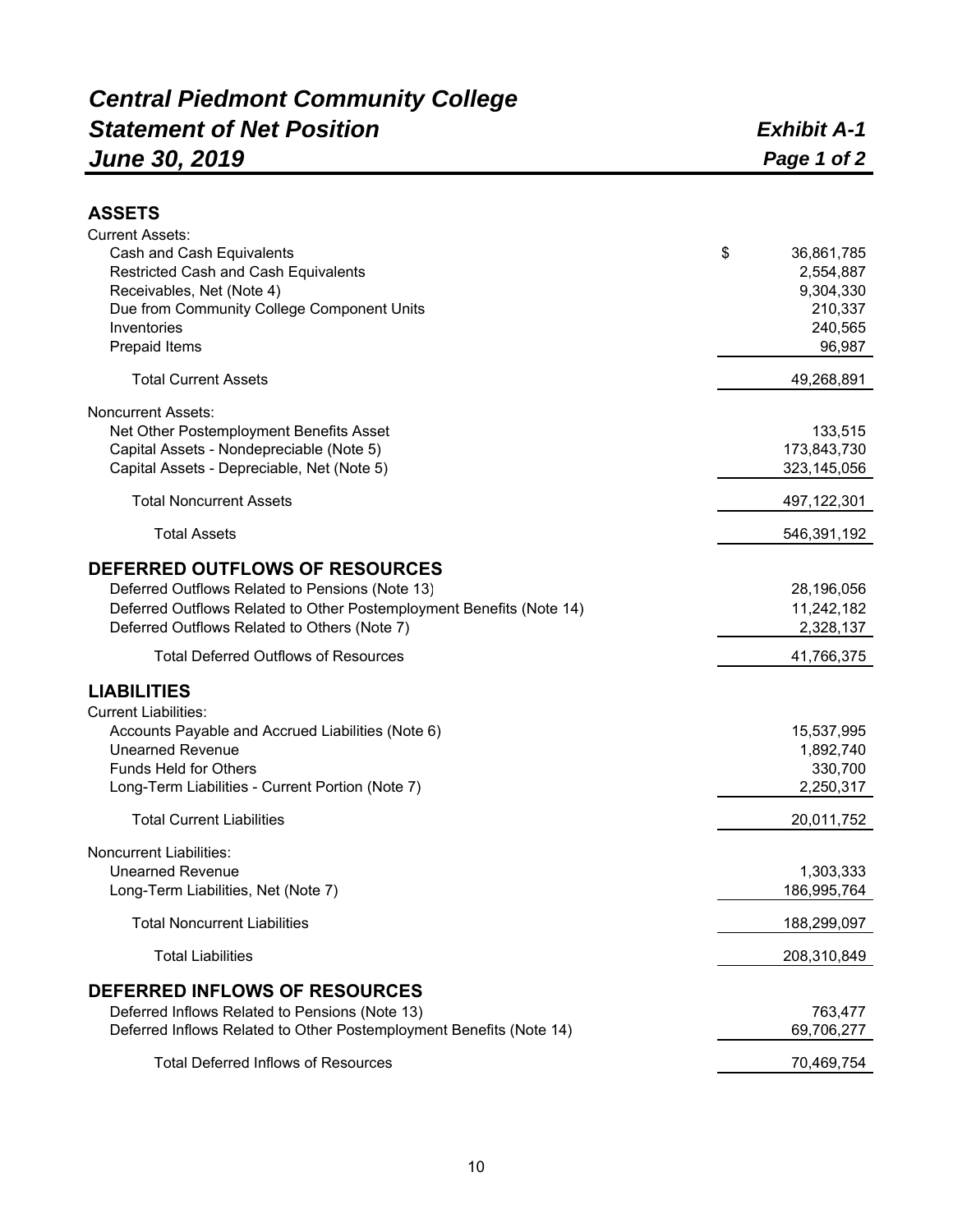# *Central Piedmont Community College Statement of Net Position Exhibit A-1 June 30, 2019 Page 2 of 2*

| <b>NET POSITION</b>              |                   |
|----------------------------------|-------------------|
| Net Investment in Capital Assets | 479,465,989       |
| Restricted for:                  |                   |
| Expendable:                      |                   |
| Loans                            | 326               |
| <b>Capital Projects</b>          | 7,395,595         |
| Other                            | 133,515           |
| Unrestricted                     | (177, 618, 461)   |
| <b>Total Net Position</b>        | \$<br>309,376,964 |
|                                  |                   |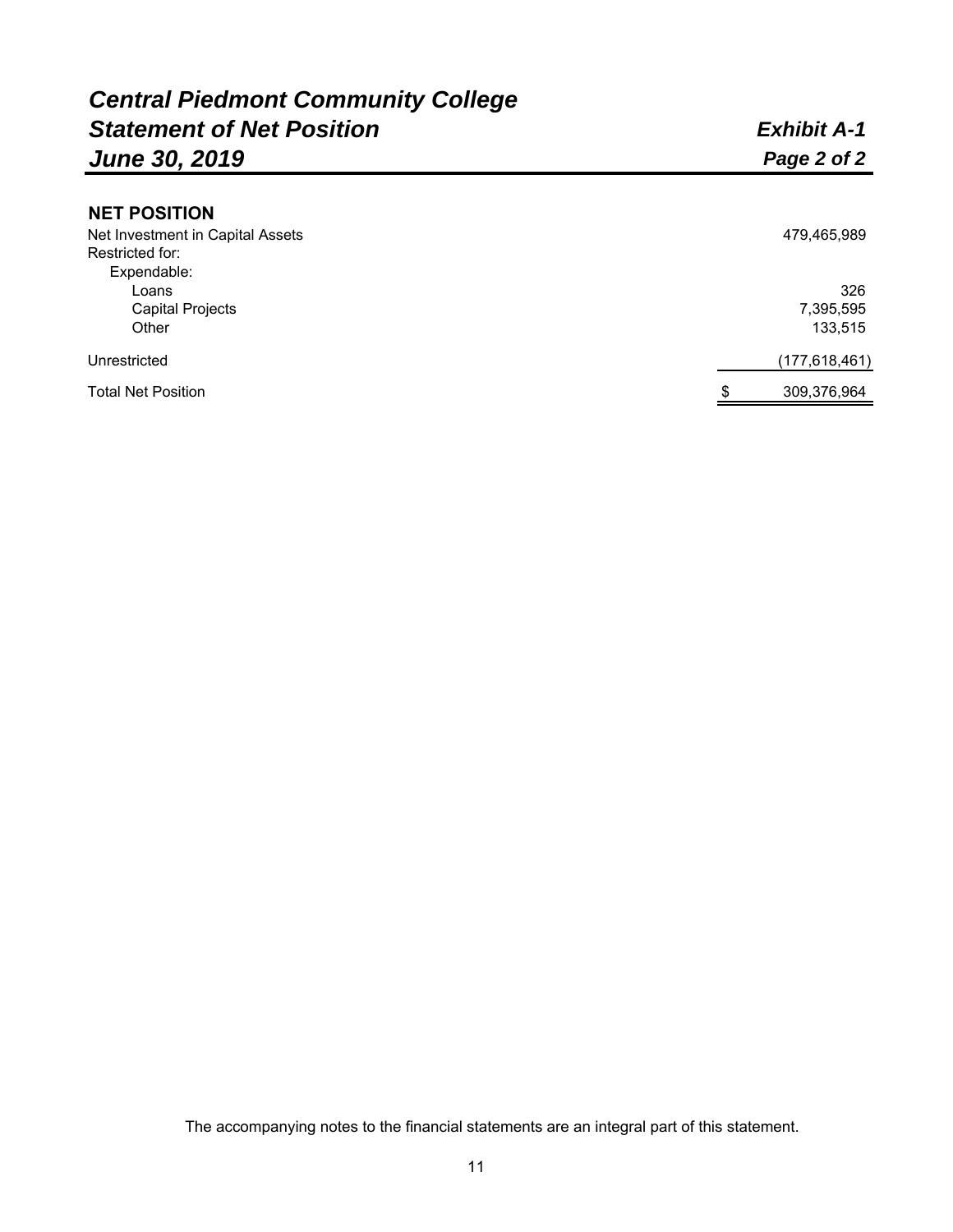# *Central Piedmont Community College Statement of Revenues, Expenses, and Changes in Net Position For the Fiscal Year Ended June 30, 2019 Exhibit A-2*

| <b>OPERATING REVENUES</b>                              |                   |
|--------------------------------------------------------|-------------------|
| Student Tuition and Fees, Net (Note 10)                | \$<br>29,525,056  |
| Sales and Services, Net (Note 10)                      | 11,191,630        |
| <b>Other Operating Revenues</b>                        | 154,048           |
|                                                        |                   |
| <b>Total Operating Revenues</b>                        | 40,870,734        |
| <b>OPERATING EXPENSES</b>                              |                   |
| <b>Salaries and Benefits</b>                           | 113,170,635       |
| <b>Supplies and Materials</b>                          | 17,651,405        |
| Services                                               | 26,761,913        |
| Scholarships and Fellowships                           | 20,719,427        |
| Utilities                                              | 3,508,075         |
| Depreciation/Amortization                              | 11,368,660        |
| <b>Total Operating Expenses</b>                        | 193,180,115       |
| <b>Operating Loss</b>                                  | (152, 309, 381)   |
| <b>NONOPERATING REVENUES (EXPENSES)</b>                |                   |
| State Aid                                              | 66,550,977        |
| <b>County Appropriations</b>                           | 36,765,175        |
| Noncapital Grants - Student Financial Aid              | 30,009,479        |
| Noncapital Grants                                      | 5,323,575         |
| <b>Noncapital Gifts</b>                                | 2,199,330         |
| Investment Income                                      | 620,290           |
| Interest and Fees on Debt                              | (626, 982)        |
| <b>Other Nonoperating Expenses</b>                     | (86, 473)         |
| <b>Net Nonoperating Revenues</b>                       | 140,755,371       |
| Loss Before Other Revenues, Expenses, Gains, or Losses | (11, 554, 010)    |
| State Capital Aid                                      | 7,918,517         |
| <b>County Capital Aid</b>                              | 78,234,366        |
| Increase in Net Position                               | 74,598,873        |
| <b>NET POSITION</b>                                    |                   |
| Net Position - July 1, 2018                            | 234,778,091       |
| Net Position - June 30, 2019                           | \$<br>309,376,964 |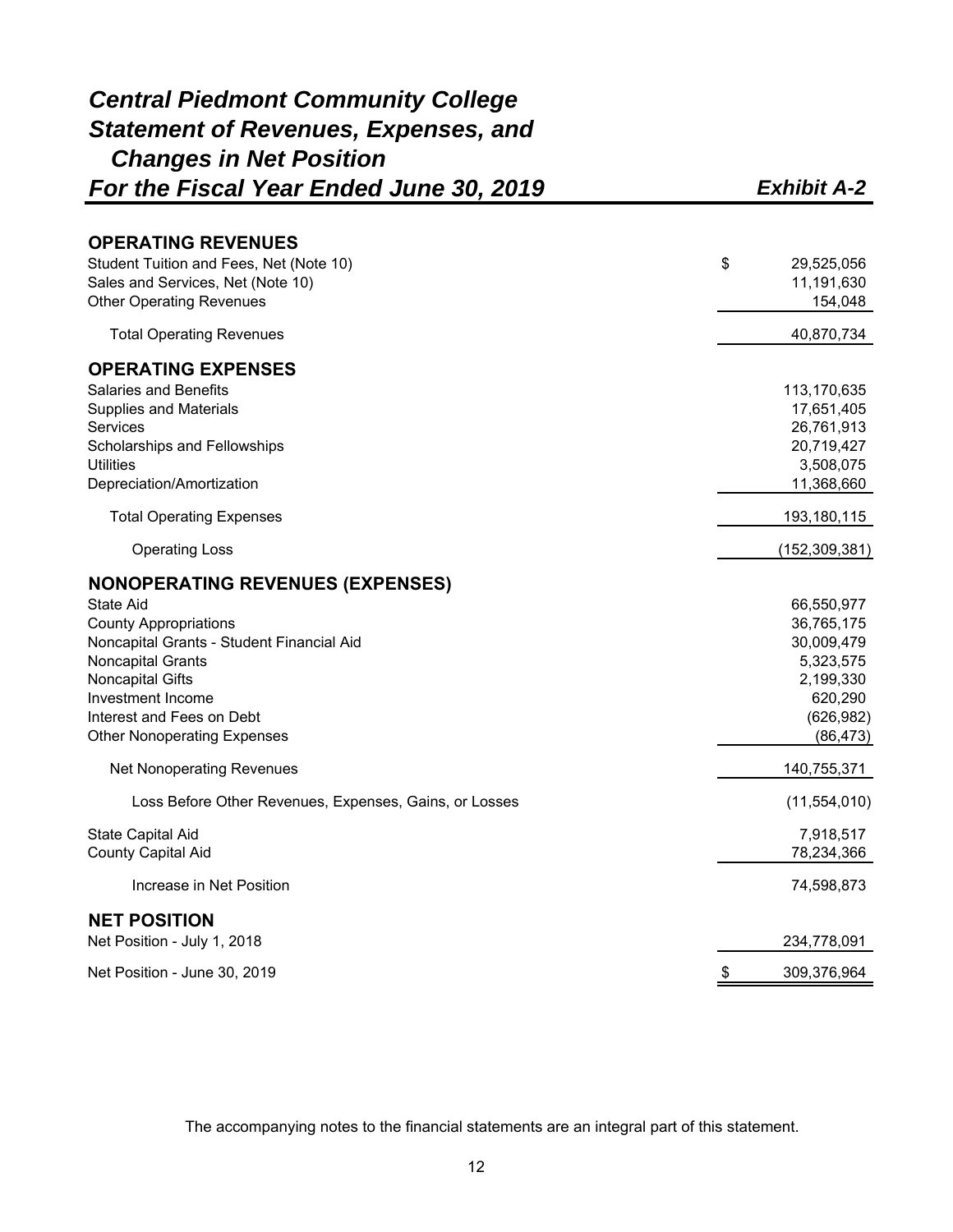| <b>Central Piedmont Community College</b>                                                                                                                                                                                                                                                        |                                                                                    |
|--------------------------------------------------------------------------------------------------------------------------------------------------------------------------------------------------------------------------------------------------------------------------------------------------|------------------------------------------------------------------------------------|
| <b>Statement of Cash Flows</b>                                                                                                                                                                                                                                                                   | <b>Exhibit A-3</b>                                                                 |
| For the Fiscal Year Ended June 30, 2019                                                                                                                                                                                                                                                          | Page 1 of 2                                                                        |
| <b>CASH FLOWS FROM OPERATING ACTIVITIES</b><br><b>Received from Customers</b><br>Payments to Employees and Fringe Benefits<br>Payments to Vendors and Suppliers<br>Payments for Scholarships and Fellowships<br><b>Other Receipts</b>                                                            | \$<br>41,281,604<br>(116, 649, 424)<br>(46, 305, 786)<br>(20, 719, 427)<br>602,876 |
| Net Cash Used by Operating Activities                                                                                                                                                                                                                                                            | (141, 790, 157)                                                                    |
| <b>CASH FLOWS FROM NONCAPITAL FINANCING ACTIVITIES</b><br><b>State Aid</b><br><b>County Appropriations</b><br>Noncapital Grants - Student Financial Aid<br><b>Noncapital Grants</b><br>Noncapital Gifts                                                                                          | 66,550,977<br>36,765,175<br>30,009,479<br>5,323,575<br>2,218,555                   |
| Net Cash Provided by Noncapital Financing Activities                                                                                                                                                                                                                                             | 140,867,761                                                                        |
| <b>CASH FLOWS FROM CAPITAL FINANCING AND RELATED</b><br><b>FINANCING ACTIVITIES</b><br><b>State Capital Aid</b><br><b>County Capital Aid</b><br>Acquisition and Construction of Capital Assets<br>Principal Paid on Capital Debt and Leases<br>Interest and Fees Paid on Capital Debt and Leases | 7,918,517<br>78,234,366<br>(78, 483, 572)<br>(1,258,028)<br>(626, 982)             |
| Net Cash Provided by Capital Financing and Related Financing Activities                                                                                                                                                                                                                          | 5,784,301                                                                          |
| <b>CASH FLOWS FROM INVESTING ACTIVITIES</b><br>Investment Income<br>Net Cash Provided by Investing Activities                                                                                                                                                                                    | 620,290<br>620,290                                                                 |
| Net Increase in Cash and Cash Equivalents                                                                                                                                                                                                                                                        | 5,482,195                                                                          |
| Cash and Cash Equivalents - July 1, 2018<br>Cash and Cash Equivalents - June 30, 2019                                                                                                                                                                                                            | 33,934,477<br>\$<br>39,416,672                                                     |
|                                                                                                                                                                                                                                                                                                  |                                                                                    |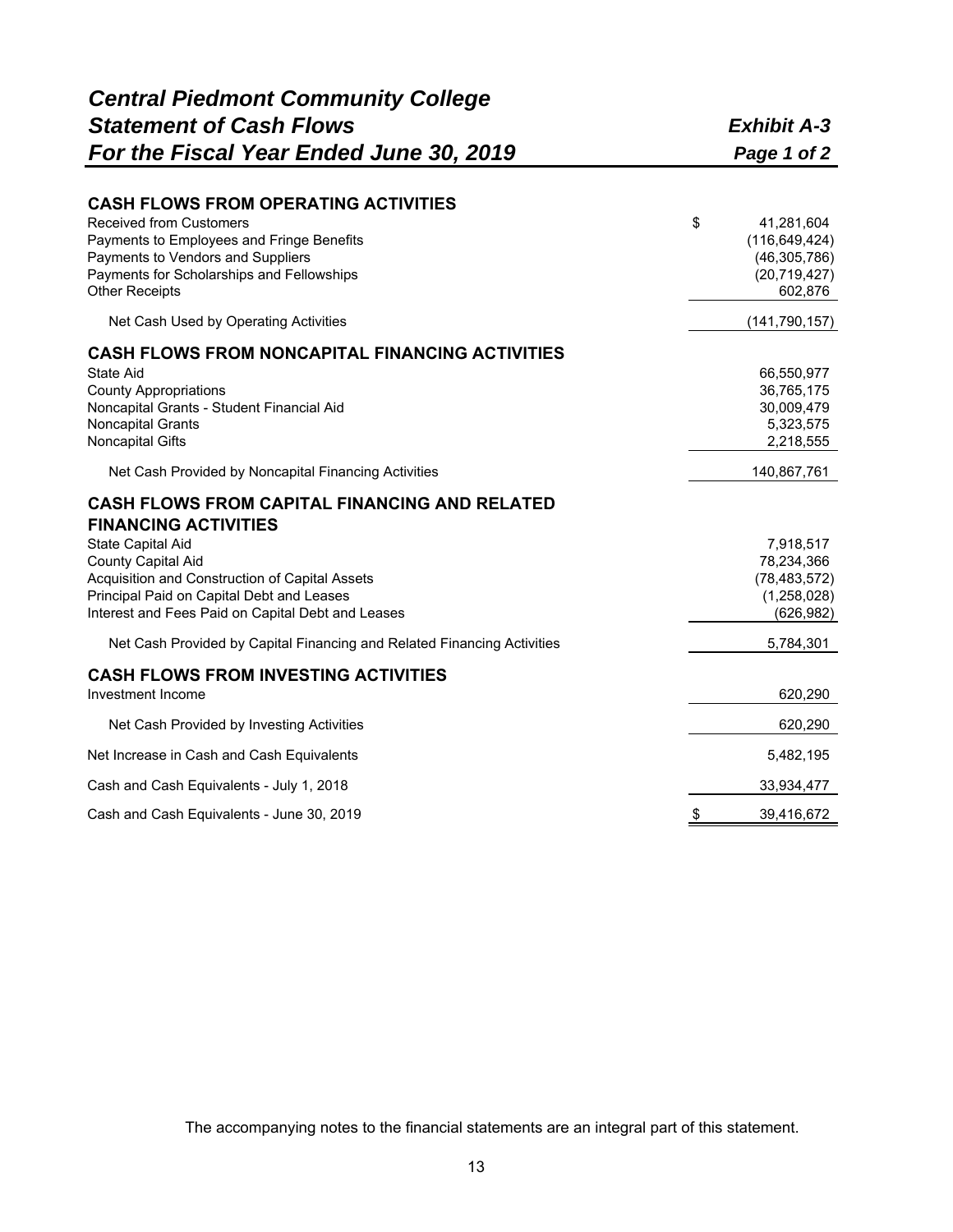| <b>Statement of Cash Flows</b>                                                   | <b>Exhibit A-3</b> |
|----------------------------------------------------------------------------------|--------------------|
| For the Fiscal Year Ended June 30, 2019                                          | Page 2 of 2        |
|                                                                                  |                    |
| <b>RECONCILIATION OF OPERATING LOSS TO</b>                                       |                    |
| <b>NET CASH USED BY OPERATING ACTIVITIES</b>                                     |                    |
| \$<br><b>Operating Loss</b>                                                      | (152, 309, 381)    |
| Adjustments to Reconcile Operating Loss to Net Cash Used by Operating Activities |                    |
| Depreciation/Amortization Expense                                                | 11,368,660         |
| Other Nonoperating Income (Expenses)                                             | 658.874            |
| Changes in Assets and Deferred Outflows of Resources:                            |                    |
| Receivables, Net                                                                 | 722,849            |
| Inventories                                                                      | 46,790             |
| Prepaid items                                                                    | 506,820            |
| Net Other Postemployment Benefits Asset                                          | 140,193            |
| Deferred Outflows Related to Pensions                                            | (6,027,389)        |
| Deferred Outflows Related to Other Postemployment Benefits                       | (6,478,396)        |
| Changes in Liabilities and Deferred Inflows of Resources:                        |                    |
| Accounts Payable and Accrued Liabilities                                         | 1,090,741          |
| <b>Unearned Revenue</b>                                                          | (256, 674)         |
| <b>Funds Held for Others</b>                                                     | (111, 303)         |
| Net Pension Liability                                                            | 9,620,139          |
| Net Other Postemployment Benefits Liability                                      | (13, 286, 036)     |
| <b>Compensated Absences</b>                                                      | 633,779            |
| Deferred Inflows Related to Pensions                                             | (559, 431)         |
| Deferred Inflows Related to Other Postemployment Benefits                        | 12,449,608         |
| Net Cash Used by Operating Activities<br>\$                                      | (141, 790, 157)    |
| <b>NONCASH INVESTING, CAPITAL, AND FINANCING ACTIVITIES</b>                      |                    |
| Assets Acquired through the Assumption of a Liability<br>\$                      | 10,986,043         |
| Loss on Disposal of Capital Assets                                               | (745, 347)         |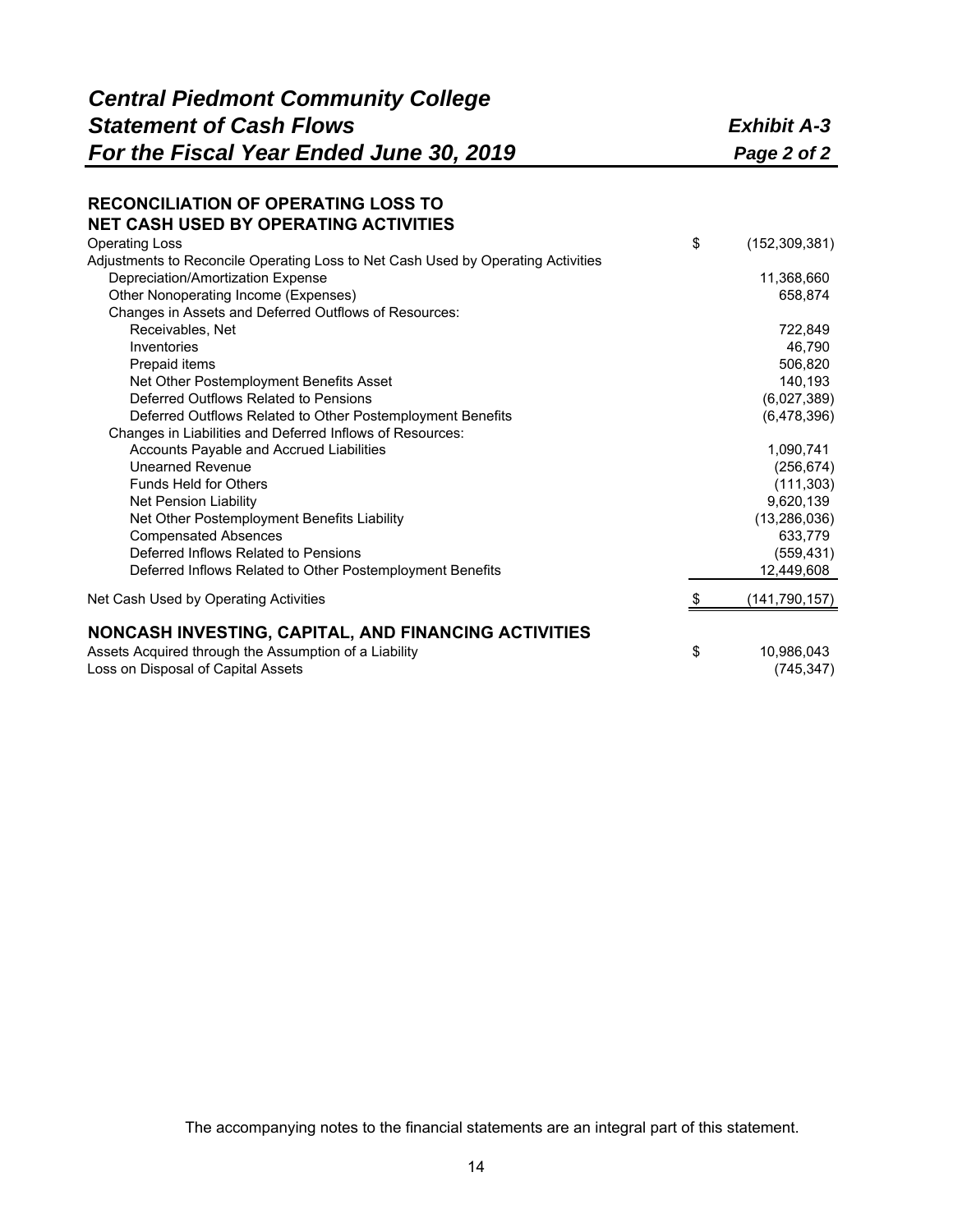# *Central Piedmont Community College Foundation Statement of Financial Position*

*June 30, 2019 Exhibit B-1*

|                                             | <b>Without Donor</b><br><b>Restrictions</b> |            | <b>With Donor</b><br><b>Restrictions</b> |            | Total            |
|---------------------------------------------|---------------------------------------------|------------|------------------------------------------|------------|------------------|
| <b>ASSETS</b>                               |                                             |            |                                          |            |                  |
| Cash and Cash Equivalents                   | \$                                          | 148,975    | \$                                       |            | \$<br>148,975    |
| Restricted Cash and Cash Equivalents        |                                             |            |                                          | 1,306,404  | 1,306,404        |
| <b>Contributions Receivable</b>             |                                             | 89.512     |                                          | 7.610.033  | 7,699,545        |
| Investments                                 |                                             | 11,916,936 |                                          | 33,748,731 | 45,665,667       |
| <b>Rent Receivable</b>                      |                                             | 55,061     |                                          | 102,742    | 157,803          |
| Real Estate Held Under Operating Leases     |                                             | 3,030,395  |                                          | 243.842    | 3,274,237        |
| Property Held for Sale                      |                                             | 457.000    |                                          | 695.000    | 1,152,000        |
| <b>Other Assets</b>                         |                                             | 40,430     |                                          | 62,122     | 102,552          |
| <b>Total Assets</b>                         |                                             | 15,738,309 |                                          | 43,768,874 | \$<br>59,507,183 |
| <b>LIABILITIES</b>                          |                                             |            |                                          |            |                  |
| Accounts Payable and Accrued Expenses       | \$                                          | 78,900     | \$                                       | 169,119    | \$<br>248,019    |
| <b>Obligations Under Annuity Agreements</b> |                                             |            |                                          | 116,740    | 116,740          |
| Note Payable                                |                                             | 1,934,076  |                                          |            | 1,934,076        |
| <b>Total Liabilities</b>                    |                                             | 2,012,976  |                                          | 285,859    | 2,298,835        |
| <b>NET ASSETS</b>                           |                                             |            |                                          |            |                  |
| <b>Without Donor Restrictions:</b>          |                                             | 13,725,333 |                                          |            | 13,725,333       |
| <b>With Donor Restrictions</b>              |                                             |            |                                          | 43,483,015 | 43,483,015       |
| <b>Total Net Assets</b>                     |                                             | 13,725,333 |                                          | 43,483,015 | 57,208,348       |
| <b>Total Liabilities and Net Assets</b>     |                                             | 15,738,309 | \$                                       | 43,768,874 | \$<br>59,507,183 |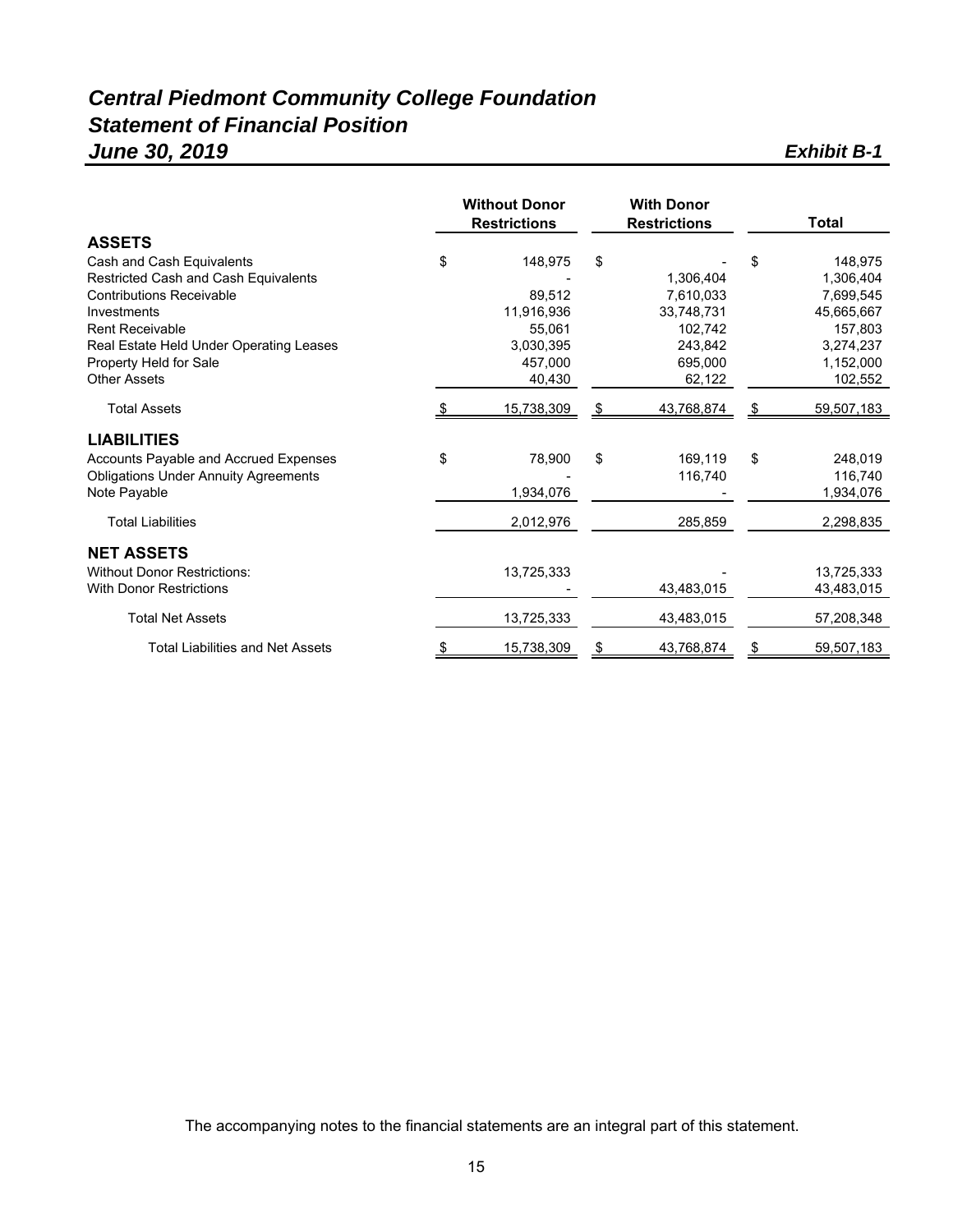# *Central Piedmont Community College Foundation Statement of Activities For the Fiscal Year Ended June 30, 2019 Exhibit B-2*

|                                                           | <b>Without Donor</b> |    | <b>With Donor</b>   |    |              |
|-----------------------------------------------------------|----------------------|----|---------------------|----|--------------|
|                                                           | <b>Restrictions</b>  |    | <b>Restrictions</b> |    | <b>Total</b> |
| <b>REVENUE, GAINS, AND OTHER SUPPORT</b>                  |                      |    |                     |    |              |
| <b>Contributions and Grants</b>                           | \$<br>121,400        | \$ | 3,799,980           | \$ | 3,921,380    |
| <b>Donated Services</b>                                   | 1,107,890            |    |                     |    | 1,107,890    |
| In-kind Contributions                                     | 22,464               |    | 307,871             |    | 330,335      |
| Special Event Income                                      | 285,268              |    |                     |    | 285,268      |
| Net Investment Return                                     | 210,638              |    |                     |    | 210,638      |
| Rental Income                                             | 203,723              |    | 162,414             |    | 366,137      |
| Other Income                                              | 9,729                |    | 6,283               |    | 16,012       |
|                                                           | 1,961,112            |    | 4,276,548           |    | 6,237,660    |
| Change in Value of Contribution Receivable                |                      |    | (183, 770)          |    | (183, 770)   |
| Change in Value of Annuity Obligations                    |                      |    | (16,001)            |    | (16,001)     |
| Net Assets Released from Restrictions:                    |                      |    |                     |    |              |
| Investment Return Appropriated and Released for           |                      |    |                     |    |              |
| <b>Current Operations from Donor-Restricted Endowment</b> | 691,256              |    | (691, 256)          |    |              |
| Other Net Assets Released from Restrictions               | 2,342,832            |    | (2,342,832)         |    |              |
| Total Revenue, Gains, and Other Support                   | 4,995,200            |    | 1,042,689           |    | 6,037,889    |
| <b>EXPENSES</b>                                           |                      |    |                     |    |              |
| Expenses:                                                 |                      |    |                     |    |              |
| Program                                                   | 3,686,701            |    |                     |    | 3,686,701    |
| Fundraising                                               | 988,861              |    |                     |    | 988,861      |
| Management and General                                    | 353,723              |    |                     |    | 353,723      |
| <b>Total Expenses</b>                                     | 5,029,285            |    |                     |    | 5,029,285    |
| Change in Net Assets from Operations                      | (34,085)             |    | 1,042,689           |    | 1,008,604    |
| <b>Nonoperating Activities</b>                            |                      |    |                     |    |              |
| Net Investment Return                                     | 84,970               |    | 2,547,490           |    | 2,632,460    |
| Change in Net Assets                                      | 50,885               |    | 3,590,179           |    | 3,641,064    |
| <b>NET ASSETS</b>                                         |                      |    |                     |    |              |
| Net Assets at Beginning of Year                           | 13,674,448           |    | 39,892,836          |    | 53,567,284   |
| Net Assets at End of Year                                 | \$<br>13,725,333     | \$ | 43,483,015          | \$ | 57,208,348   |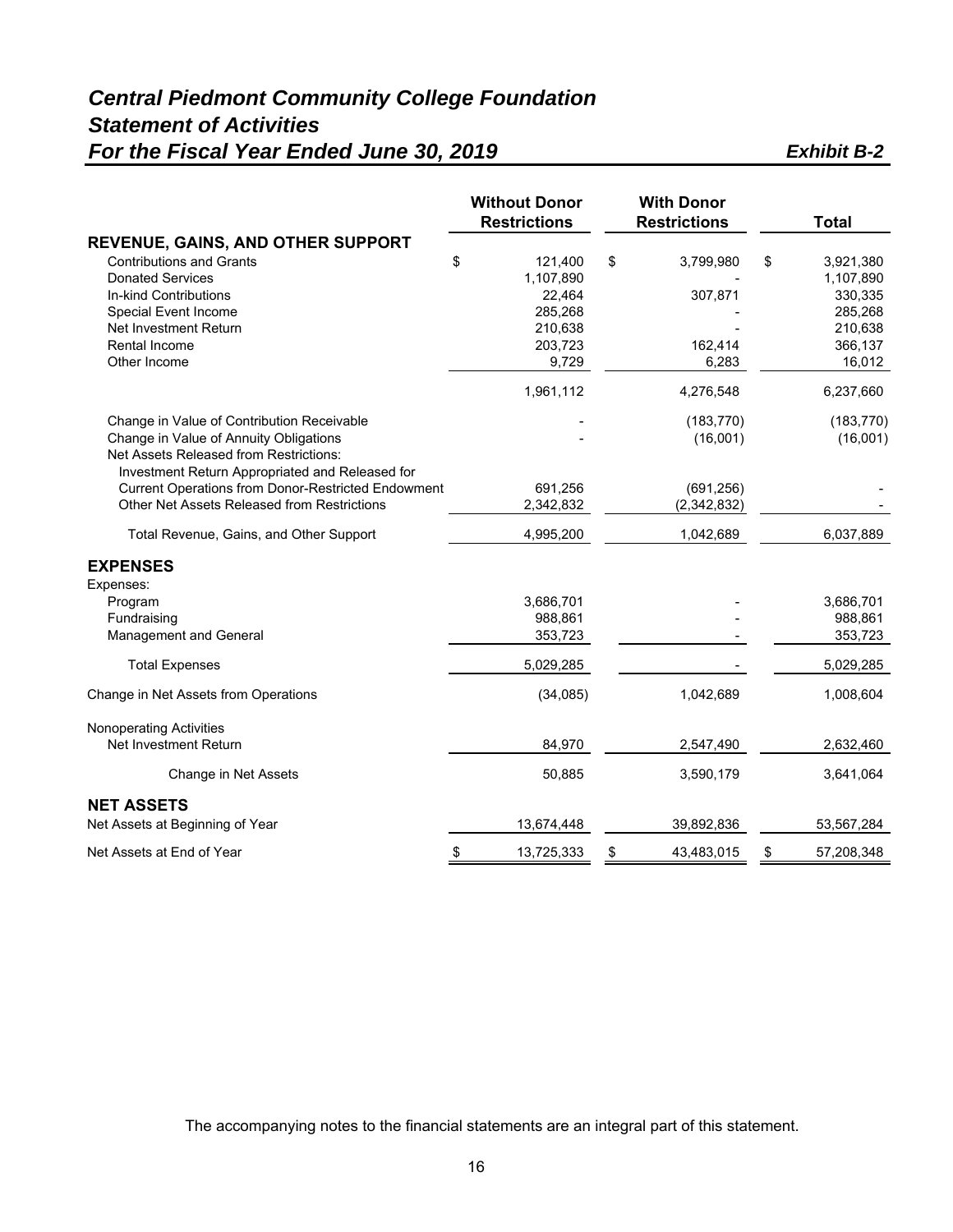#### **NOTE 1 - SIGNIFICANT ACCOUNTING POLICIES**

**A. Financial Reporting Entity** - The concept underlying the definition of the financial reporting entity is that elected officials are accountable to their constituents for their actions. As required by accounting principles generally accepted in the United States of America ("GAAP"), the financial reporting entity includes both the primary government and all of its component units. An organization other than a primary government serves as a nucleus for a reporting entity when it issues separate financial statements. Central Piedmont Community College (the "College" or "CPCC") is a component unit of the State of North Carolina and an integral part of the State's *Comprehensive Annual Financial Report*.

The accompanying financial statements present all funds of the College and its component units for which the College's Board of Trustees is financially accountable. The College's component unit is discretely presented in the College's financial statements. The College's discretely presented component unit's financial data is reported in separate financial statements because of its use of different GAAP reporting models and to emphasize its legal separateness.

**Blended Component Units** - Based on the application of the criteria for determining component units, the following component units are included within the College's reporting entity:

- Central Piedmont Community College Services Corporation, Inc. ("CPCC Services Corp, Inc."): This organization manages projects for the College, including the Harris Conference Center, the Center for Applied Research, CPCC Press, Performing Arts Facilities, and various other projects.
- WTVI Foundation, Inc.: This organization provides funding to support the activities of WTVI, a public telecommunications station operated by the College.

Condensed combining information regarding blended component units is provided in Note 18.

**Discretely Presented Component Unit** - Central Piedmont Community College Foundation, Inc. (the "Foundation") is a legally separate, tax-exempt nonprofit corporation and is reported as a discretely presented component unit based on the nature and significance of its relationship to the College.

The Foundation acts primarily as a fund-raising organization to supplement the resources that are available to the College in support of its programs. The Foundation's board consists of graduates and friends of the College. Although the College does not control the timing or amount of receipts from the Foundation, the majority of resources, or income thereon, which the Foundation holds and invests are restricted to the activities of the College by the donors. Because these restricted resources held by the Foundation can only be used by, or for the benefit of the College, the Foundation is considered a component unit of the College and is reported in separate financial statements because of the difference in its reporting model, as described below.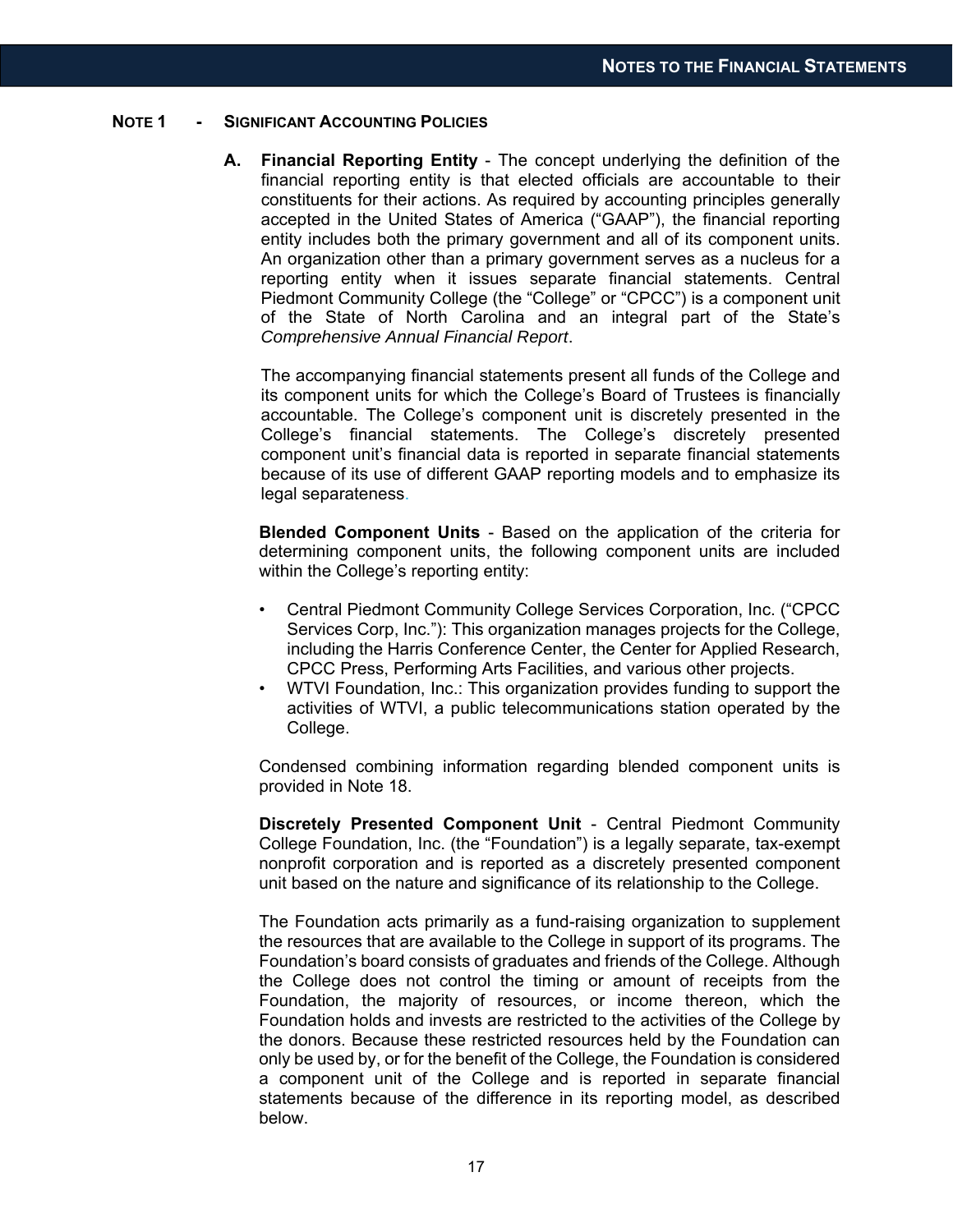The Foundation is a private nonprofit organization that reports its financial results under the Financial Accounting Standards Board ("FASB") Codification. As such, certain revenue recognition criteria and presentation features are different from the Governmental Accounting Standards Board ("GASB") revenue recognition criteria and presentation features. No modifications have been made to the Foundation's financial information in the College's financial reporting entity for these differences.

Financial statements for the College and its discretely presented component unit are presented as of and for the fiscal year ended June 30, 2019. The audited financial statements for the Foundation can be obtained from Central Piedmont Community College Foundation, Inc., PO Box 35009, Charlotte, NC 28235-5009.

**B. Basis of Presentation** - The accompanying financial statements are presented in accordance with accounting principles generally accepted in the United States of America as prescribed by GASB.

Pursuant to the provisions of GASB Statement No. 34, *Basic Financial Statements - and Management's Discussion and Analysis - for State and Local Governments*, as amended by GASB Statement No. 35, *Basic Financial Statements - and Management's Discussion and Analysis - for Public Colleges and Universities*, the full scope of the College's activities is considered to be a single business-type activity and, accordingly, is reported within a single column in the basic financial statements.

**C. Basis of Accounting** - The financial statements of the College have been prepared using the economic resource measurement focus and the accrual basis of accounting. Under the accrual basis, revenues are recognized when earned, and expenses are recorded when an obligation has been incurred, regardless of the timing of the cash flows.

Nonexchange transactions, in which the College receives (or gives) value without directly giving (or receiving) equal value in exchange, include state aid, certain grants, and donations. Revenues are recognized, net of estimated uncollectible amounts, as soon as all eligibility requirements imposed by the provider have been met, if probable of collection.

- **D. Cash and Cash Equivalents**  This classification includes undeposited receipts, petty cash, cash on deposit with private bank accounts, savings accounts, money market accounts, overnight repurchase agreements, and deposits held by the State Treasurer in the Short-Term Investment Fund ("STIF"). The STIF, maintained by the State Treasurer, has the general characteristics of a demand deposit account in that participants may deposit and withdraw cash at any time without prior notice or penalty.
- **E. Restricted Cash and Cash Equivalents**  This classification includes undeposited receipts, cash on deposit with private bank accounts, savings accounts, and deposits restricted for which the College is legally or contractually obligated to spend in accordance with restrictions imposed by external parties.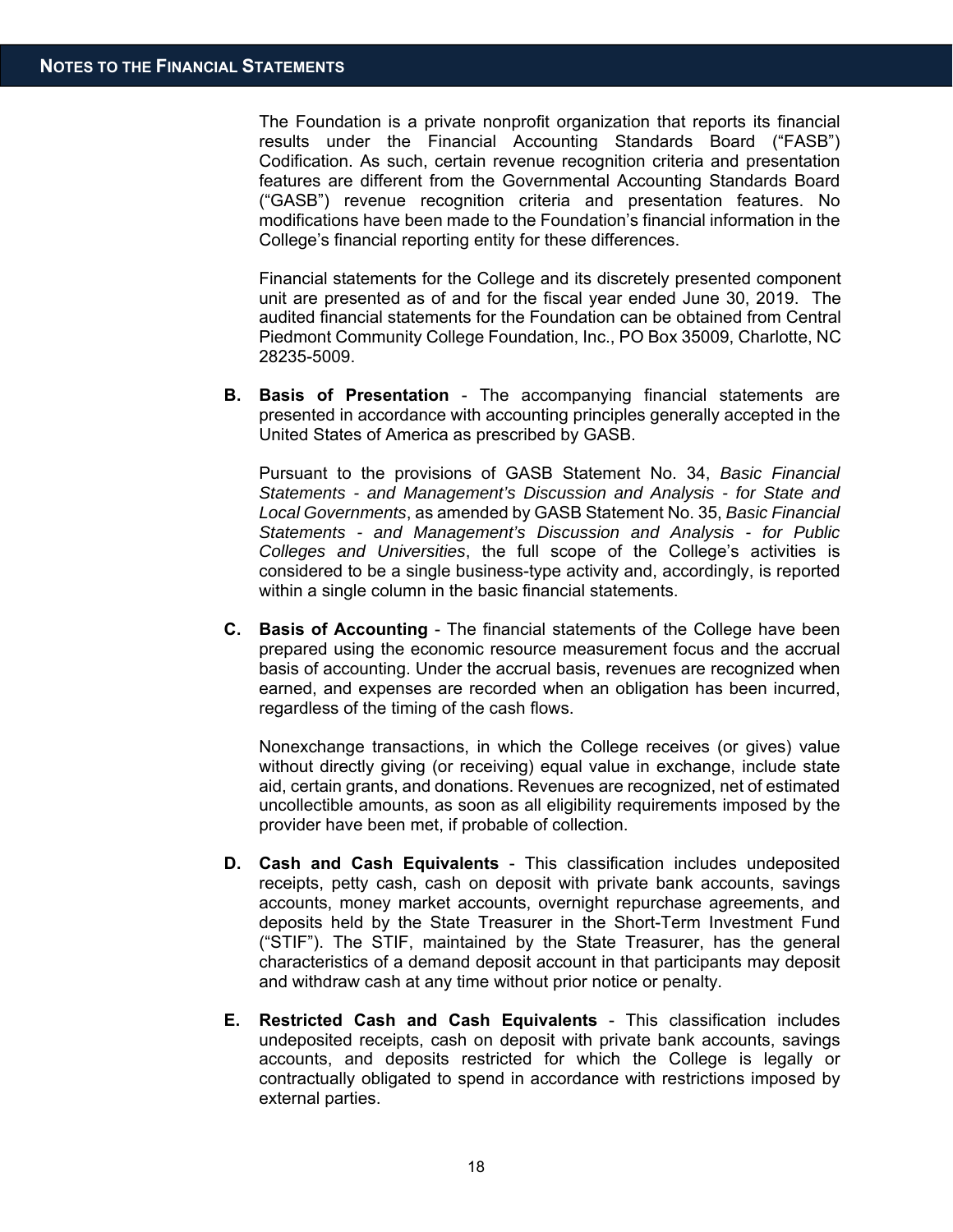- **F. Receivables**  Receivables consist of tuition and fees charged to students and charges for auxiliary enterprises' sales and services. Receivables also include amounts due from the federal government, state and local governments, private sources in connection with reimbursement of allowable expenditures made pursuant to contracts and grants, and capital construction reimbursements receivable. Receivables also include WTVI underwriting and production receivables. Receivables are recorded net of estimated uncollectible amounts. Management's determination of the allowance for doubtful accounts is based on an evaluation of the accounts receivable, past experience, current economic conditions, and other risks inherent in the accounts receivable portfolio.
- **G. Inventories**  Inventories, consisting of expendable supplies, are valued at cost using the last invoice cost method. Merchandise for resale is valued at the lower of cost or market using the retail inventory method.
- **H. Capital Assets**  Capital assets are stated at cost at date of acquisition or acquisition value at date of donation in the case of gifts. Donated capital assets acquired prior to July 1, 2015 are stated at fair value as of the date of donation. The value of assets constructed includes all material direct and indirect construction costs. Interest costs incurred are capitalized during the period of construction.

The College capitalizes assets that have a value or cost of \$5,000 or greater at the date of acquisition and an estimated useful life of more than one year except for internally generated software which is capitalized when the value or cost is \$1,000,000 or greater and other intangible assets which are capitalized when the value or cost is \$100,000 or greater. Library books are generally not considered to have a useful life of more than one year unless part of a collection and are expensed in the year of acquisition.

Depreciation is computed using the straight-line method over the estimated useful lives of the assets in the following manner:

| <b>Asset Class</b>             | <b>Estimated Useful Life</b> |
|--------------------------------|------------------------------|
| <b>Buildings</b>               | 10 - 100 years               |
| Machinery and Equipment        | $2 - 30$ years               |
| General Infrastructure         | 10 - 75 years                |
| <b>Computer Software</b>       | $2 - 30$ years               |
| Art, Literature, and Artifacts | $2 - 25$ years               |

**I. Deferred Outflows/Inflows of Resources** - In addition to assets, the Statement of Net Position reports a separate section for deferred outflows of resources. This separate financial statement element, deferred outflows of resources, represents a consumption of net position that applies to a future period(s) and so will not be recognized as an outflow of resources (expense) until then. Certain deferred outflows consists of the loss related to the saleleaseback transaction on a CPCC Parking Deck. The deferred outflow expense will be recognized into expense over the term of the lease.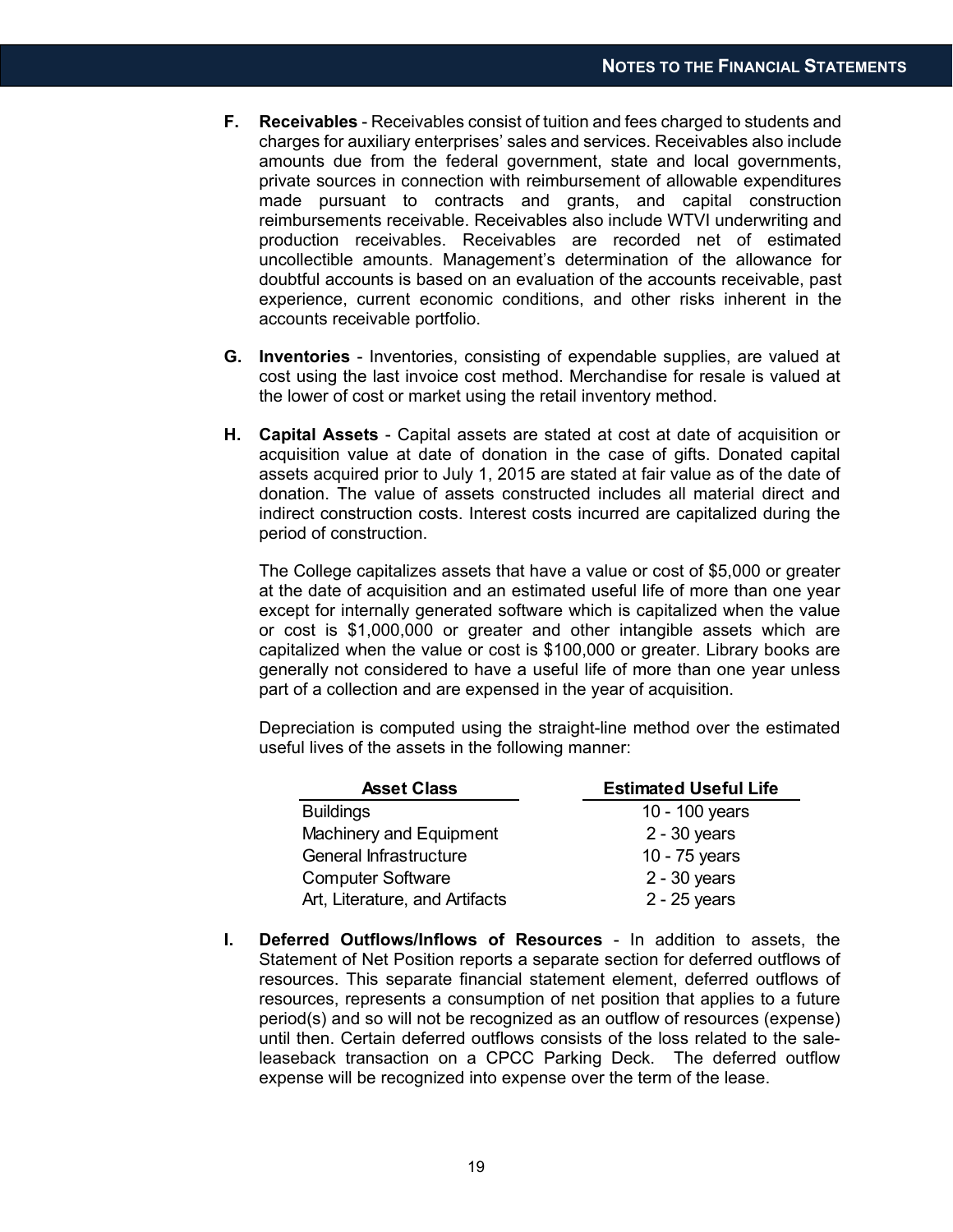In addition to liabilities, the Statement of Net Position reports a separate section for deferred inflows of resources. This separate financial statement element, deferred inflows of resources, represents an acquisition of net position that applies to a future period(s) and so will not be recognized as an inflow of resource (revenue) until then.

Deferred outflows and inflows of resources related to the pension plan and other postemployment benefit plans are further discussed in Notes 13 and 14.

- **J. Restricted Assets**  Certain resources are reported as restricted assets because restrictions on asset use change the nature or normal understanding of the availability of the asset. Resources that are not available for current operations and are reported as restricted include resources restricted for the acquisition or construction of capital assets, resources whose use is limited by external parties or statute.
- **K. Noncurrent Long-Term Liabilities**  Noncurrent long-term liabilities include principal amounts of long-term debt and other long-term liabilities that will not be paid within the next fiscal year. Debt is defined as a liability that arises from a contractual obligation to pay cash (or other assets that may be used in lieu of cash) in one or more payments to settle an amount that is fixed at the date the contractual obligation is established. Long-term debt includes notes from direct borrowings and capital leases payable. Other long-term liabilities include: compensated absences, net pension liability, and net other postemployment benefits ("OPEB") liability.

The net pension liability represents the College's proportionate share of the collective net pension liability reported in the State of North Carolina's 2018 *Comprehensive Annual Financial Report.* This liability represents the College's portion of the collective total pension liability less the fiduciary net position of the Teachers' and State Employees' Retirement System. See Note 13 for further information regarding the College's policies for recognizing liabilities, expenses, deferred outflows of resources, and deferred inflows of resources related to pensions.

The net OPEB liability represents the College's proportionate share of the collective net OPEB liability reported in the State of North Carolina's 2018 *Comprehensive Annual Financial Report*. This liability represents the College's portion of the collective total OPEB liability less the fiduciary net position of the Retiree Health Benefit Fund. See Note 14 for further information regarding the College's policies for recognizing liabilities, expenses, deferred outflows of resources, and deferred inflows of resources related to OPEB.

**L. Compensated Absences** - The College's policy is to record the cost of vacation leave when earned. The policy provides for a maximum accumulation of unused vacation leave of 30 days which can be carried forward each July 1 or for which an employee can be paid upon termination of employment. When classifying compensated absences into current and noncurrent, leave is considered taken using a last-in, first-out ("LIFO") method. Also, any accumulated vacation leave in excess of 30 days at year-end is converted to sick leave. Under this policy, the accumulated vacation leave for each employee at June 30 equals the leave carried forward at the previous June 30 plus the leave earned, less the leave taken between July 1 and June 30.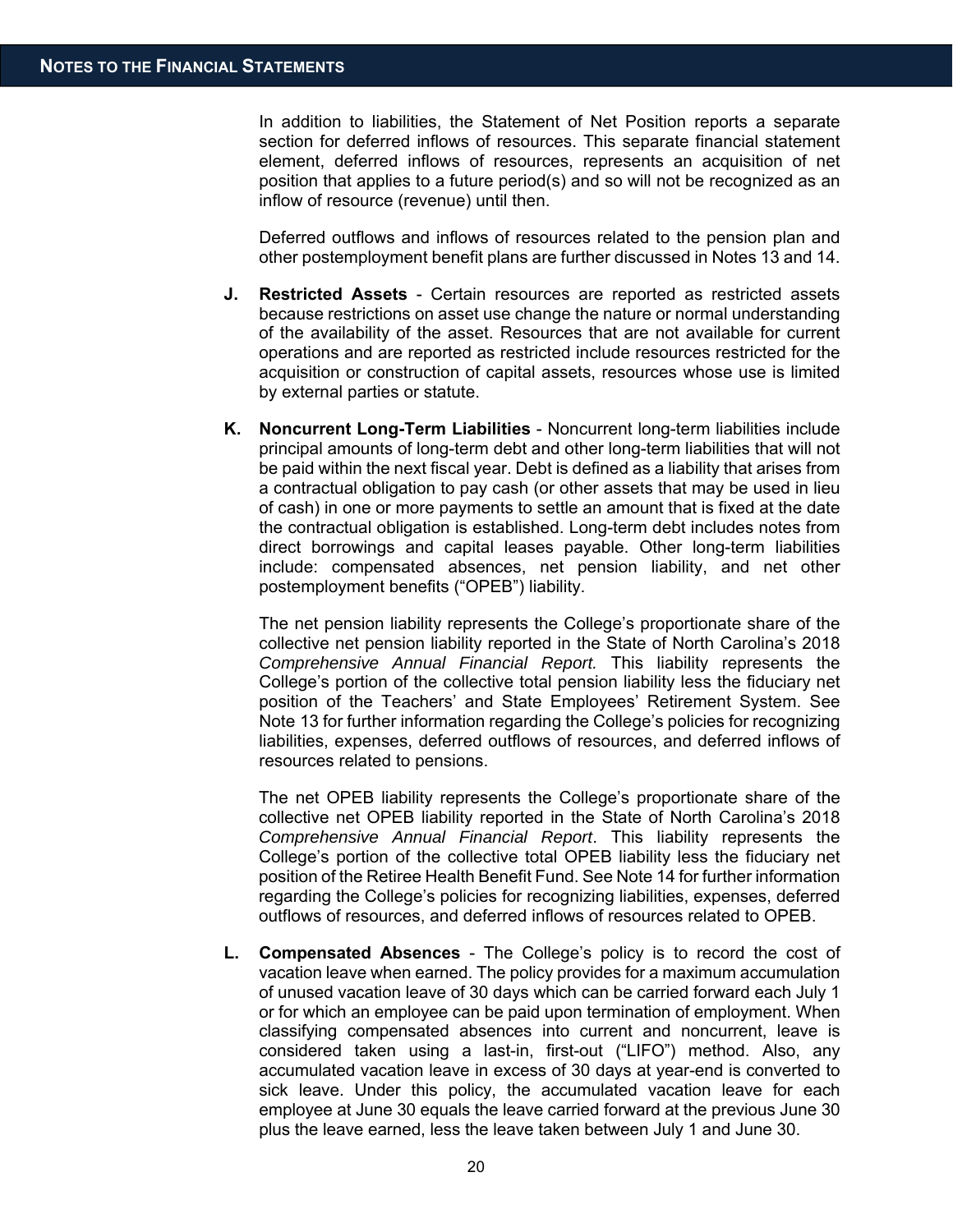In addition to the vacation leave described above, compensated absences include the accumulated unused portion of the special annual leave bonuses awarded by the North Carolina General Assembly. The bonus leave balance on June 30 is retained by employees and transferred into the next calendar year. It is not subject to the limitation on annual leave carried forward described above and is not subject to conversion to sick leave.

There is no liability for unpaid accumulated sick leave because the College has no obligation to pay sick leave upon termination or retirement. However, additional service credit for retirement pension benefits is given for accumulated sick leave upon retirement.

- **M. Funds Held for Others** Funds Held for Others consist primarily of balances that have not yet been disbursed to the respective third party.
- **N. Net Position**  The College's net position is classified as follows:

**Net Investment in Capital Assets** - This represents the College's total investment in capital assets, net of outstanding liabilities and debt related to those capital assets. Additionally, deferred outflows of resources and deferred inflows of resources that are attributable to the acquisition, construction, or improvement of capital assets or related debt are also included in this component of net position.

**Restricted Net Position** - **Nonexpendable** - Nonexpendable restricted net position includes endowments and similar type assets whose use is limited by donors or other outside sources, and, as a condition of the gift, the principal is to be maintained in perpetuity. The College had no Restricted Net Position – Nonexpendable as of June 30, 2019.

**Restricted Net Position** - **Expendable** - Expendable restricted net position includes resources for which the College is legally or contractually obligated to spend in accordance with restrictions imposed by external parties.

**Unrestricted Net Position** - Unrestricted net position includes resources derived from student tuition and fees, sales and services, unrestricted gifts, and interest income. It also includes the net position of accrued employee benefits such as compensated absences, pension plans, and other postemployment benefits.

Restricted and unrestricted resources are tracked using a fund accounting system and are spent in accordance with established fund authorities. Fund authorities provide rules for the fund activity and are separately established for restricted and unrestricted activities. When both restricted and unrestricted funds are available for expenditure, the decision for funding is transactional based within the departmental management system in place at the College. Both restricted and unrestricted net position include consideration of deferred outflows of resources and deferred inflows of resources. See Note 9 for further information regarding deferred outflows of resources and deferred inflows of resources that had a significant effect on unrestricted net position.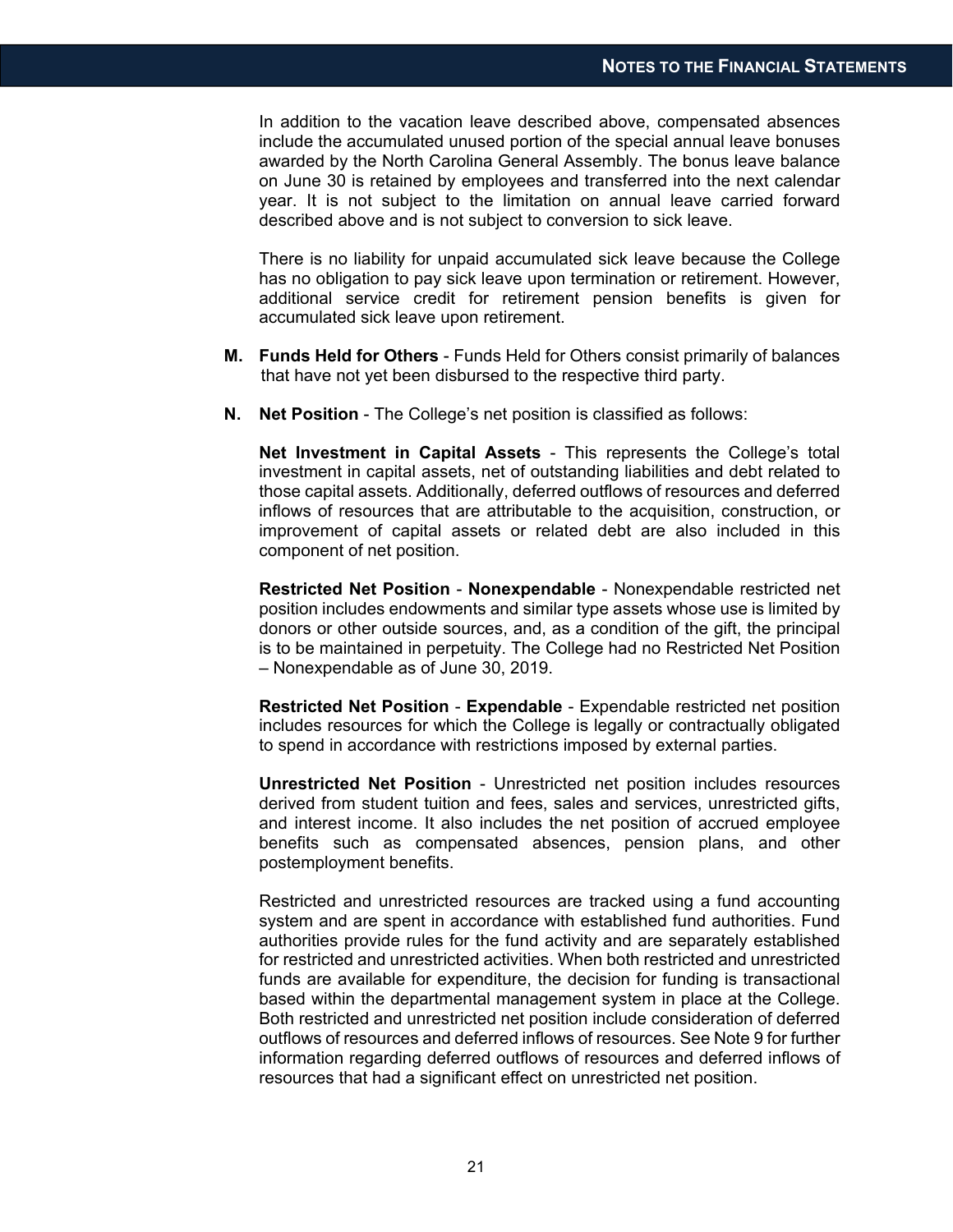- **O. Scholarship Discounts**  Student tuition and fees revenues and certain other revenues from College charges are reported net of scholarship discounts in the accompanying Statement of Revenues, Expenses, and Changes in Net Position. The scholarship discount is the difference between the actual charge for goods and services provided by the College and the amount that is paid by students or by third parties on the students' behalf. Student financial assistance grants, such as Pell grants, and other federal, state, or nongovernmental programs, are recorded as nonoperating revenues in the accompanying Statement of Revenues, Expenses, and Changes in Net Position. To the extent that revenues from these programs are used to satisfy tuition, fees, and other charges, the College has recorded a scholarship discount.
- **P.** Revenue and Expense Recognition The College classifies its revenues and expenses as operating, nonoperating, or capital contributions and gifts in the accompanying Statement of Revenues, Expenses, and Changes in Net Position. Operating revenues and expenses generally result from providing services and producing and delivering goods in connection with the College's principal ongoing operations. Operating revenues include activities that have characteristics of exchange transactions, such as student tuition and fees and sales and services of auxiliary enterprises. Operating expenses are all expense transactions incurred other than those related to capital and noncapital financing or investing activities as defined by GASB Statement No. 9, *Reporting Cash Flows of Proprietary and Nonexpendable Trust Funds and Governmental Entities That Use Proprietary Fund Accounting*.

Nonoperating revenues include activities that have the characteristics of nonexchange transactions. Revenues from nonexchange transactions that represent subsidies or gifts to the College, as well as investment income, are considered nonoperating since these are either investing, capital, or noncapital financing activities. Capital contributions are presented separately after nonoperating revenues and expenses.

- **Q. Internal Sales Activities**  Certain institutional auxiliary operations provide goods and services to College departments, as well as to its customers. These institutional auxiliary operations include activities such as WTVI, Campus Printing, the Harris Conference Center, the Center for Applied Research, and the Academic and Performing Arts Center. In addition, the College has other miscellaneous sales and service units that operated either on a reimbursement or charge basis. All internal sales activities to College departments from auxiliary operations and sales and service units have been eliminated in the accompanying financial statements. These eliminations are recorded by removing the revenue and expense in the auxiliary operations and sales and service units and, if significant, allocating any residual balances to those departments receiving the goods and services during the year.
- **R. County Appropriations**  County appropriations are provided to the College primarily to fund its plant operation and maintenance function and to fund construction projects, deferred maintainence, motor vehicle purchases, and maintenance of buildings and equipment. Unexpended county current appropriations revert back to the County at year-end.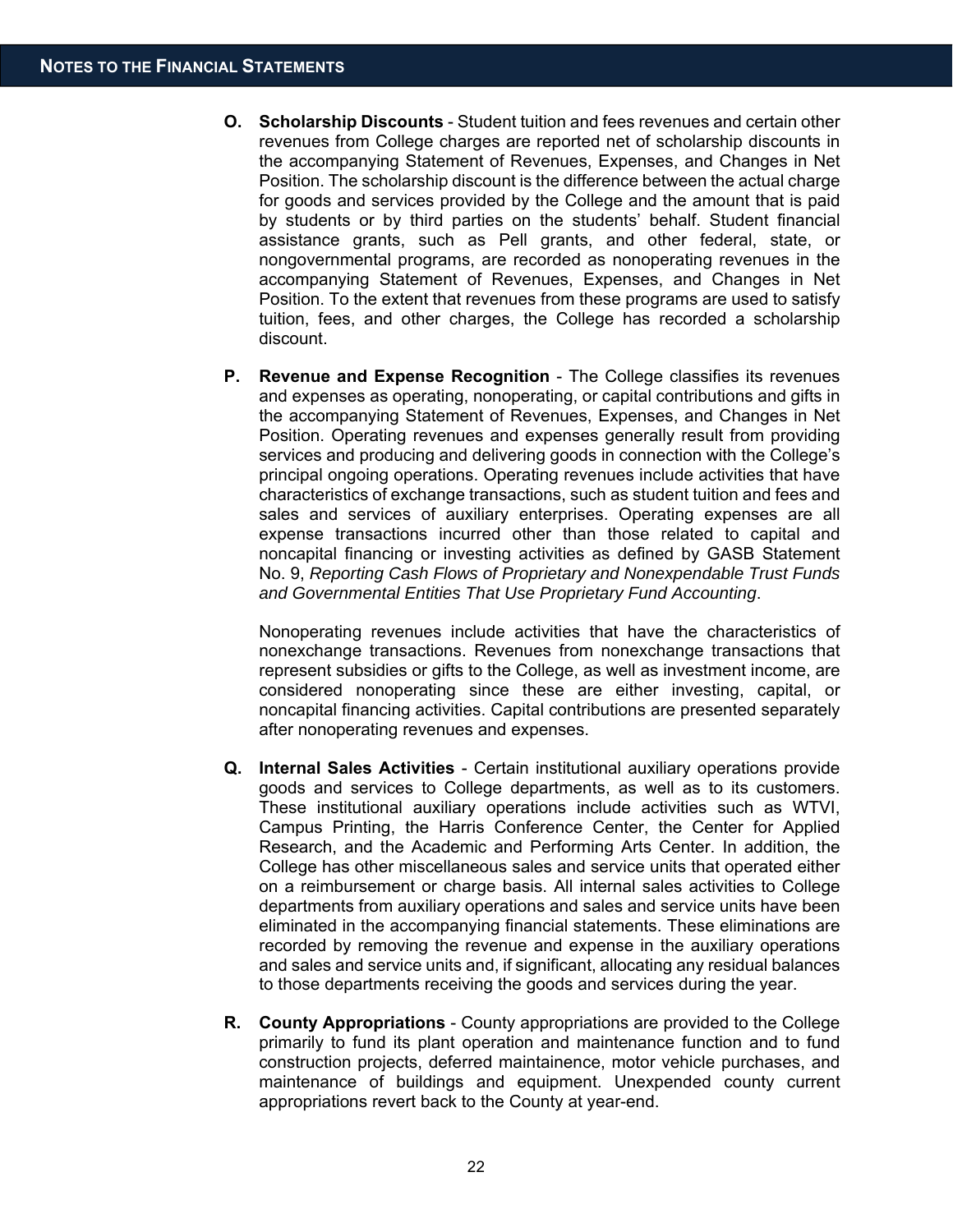#### **NOTE 2 - DEPOSITS AND INVESTMENTS**

**College** - The College is required by *North Carolina General Statute* 147-77 to deposit any funds collected or received that belong to the State of North Carolina with the State Treasurer or with a depository institution in the name of the State Treasurer. All funds of the College, other than those required to be deposited with the State Treasurer, are deposited in board-designated official depositories and are required to be collateralized in accordance with *North Carolina General Statute*  115D-58.7. Official depositories may be established with any bank, savings and loan association, or trust company whose principal office is located in North Carolina. Also, the College may establish time deposit accounts, money market accounts, and certificates of deposit. The amount shown on the Statement of Net Position as cash and cash equivalents at June 30, 2019 includes cash on hand totaling \$17,675, and deposits in private financial institutions with a carrying value of \$13,320,361 and a bank balance of \$13,897,207.

The North Carolina Administrative Code (20 NCAC 7) requires all depositories to collateralize public deposits in excess of federal depository insurance coverage by using one of two methods, dedicated or pooled. Under the dedicated method, a separate escrow account is established by each depository in the name of each local governmental unit and the responsibility of monitoring collateralization rests with the local unit. Under the pooling method, each depository establishes an escrow account in the name of the State Treasurer to secure all of its public deposits. This method shifts the monitoring responsibility from the local unit to the State Treasurer.

Custodial credit risk is the risk that in the event of a bank failure, the College's deposits may not be returned to it. As of June 30, 2019, the College's bank balance in excess of federal depository insurance coverage was covered under the pooling method.

The College is authorized to invest idle funds as provided by General Statute ("G.S.") 115D-58.6. In accordance with this statute, the College and the Board of Trustees manage investments to ensure they can be converted into cash when needed.

Generally, funds belonging to the College may be invested in any form of investment established or managed by certain investment advisors pursuant to G.S. 115D-58.6(d1) or in the form of investments pursuant to G.S. 159-30(c), as follows: a commingled investment pool established and administered by the State Treasurer pursuant to G.S. 147-69.3 ("STIF"), obligations of or fully guaranteed by the United States; obligations of the State of North Carolina; bonds and notes of any North Carolina local government or public authority; obligations of certain nonguaranteed federal agencies; prime quality commercial paper bearing specified ratings; specified bills of exchange; certain savings certificates; The North Carolina Capital Management Trust, an SEC registered mutual fund; repurchase agreements; and evidences of ownership of, or fractional undivided interests in, future interest and principal payments on either direct obligations of or fully guaranteed by the United States government, which are held by a specified bank or trust company or any state in the capacity of custodian.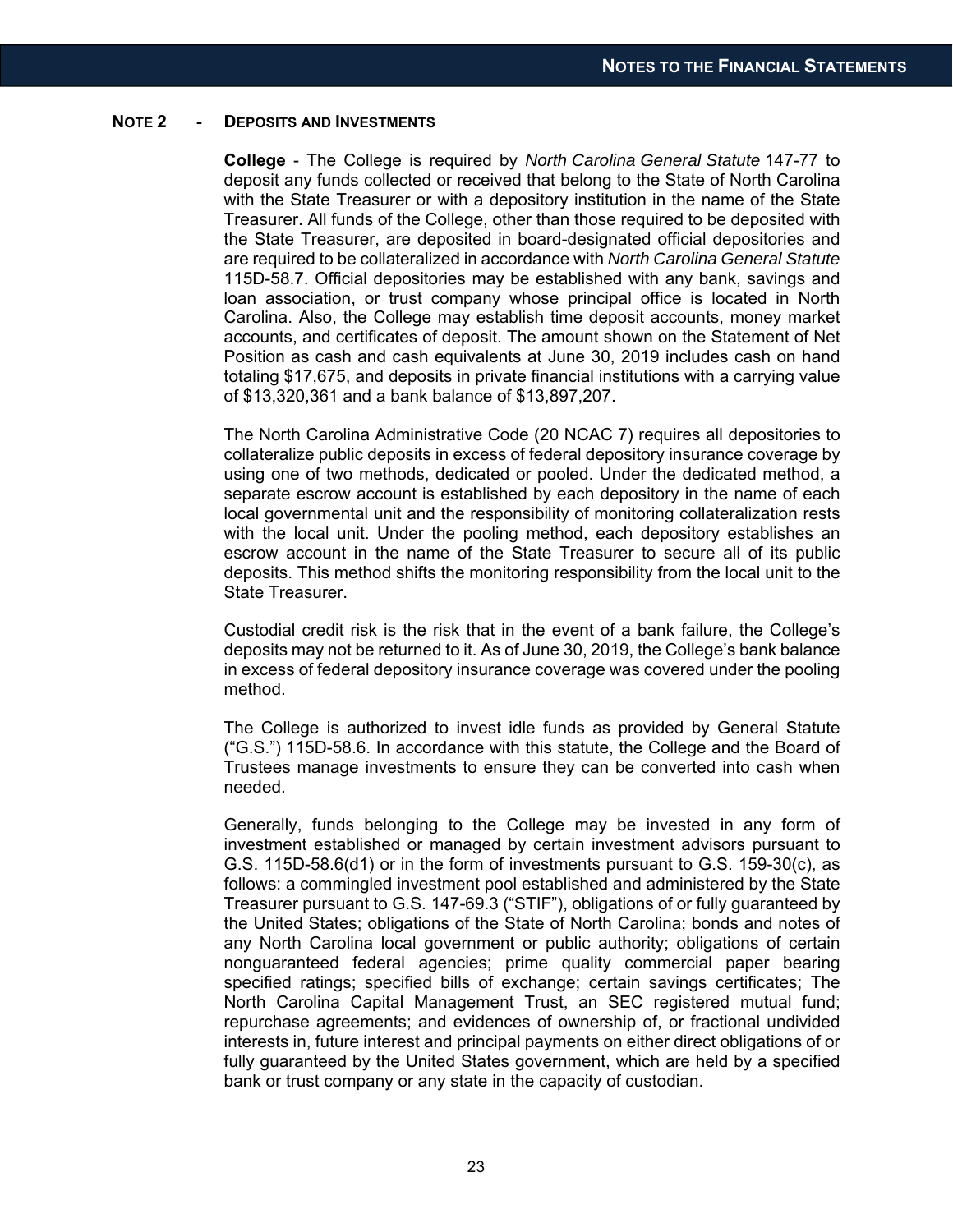At June 30, 2019, the amount shown on the Statement of Net Position as cash and cash equivalents includes \$26,078,636, which represents the College's equity position in the State Treasurer's Short-Term Investment Fund. The STIF (a portfolio within the State Treasurer's Investment Pool, an external investment pool that is not registered with the Securities and Exchange Commission or subject to any other regulatory oversight and does not have a credit rating) had a weighted average maturity of 1.3 years as of June 30, 2019. Assets and shares of the STIF are valued at fair value. Deposit and investment risks associated with the State Treasurer's Investment Pool (which includes the State Treasurer's STIF) are included in the North Carolina Department of State Treasurer Investment Programs' separately issued audit report. This separately issued report can be obtained from the Department of State Treasurer, 3200 Atlantic Avenue, Raleigh, NC 27604 or can be accessed from the Department of State Treasurer's website at https://www.nctreasurer.com/ in the Audited Financial Statements section.

**Component Unit** - Investments of the College's discretely presented component unit, the Foundation, are subject to and restricted by G.S. 36E "Uniform Prudent Management of Institutional Funds Act" ("UPMIFA") and any requirements placed on them by contract or donor agreements. Because the Foundation reports under the FASB reporting model, disclosures of the various investment risks are not required.

The following is an analysis of investments, as of June 30, 2019, by type:

|                                 |   | Cost       |   | <b>Market</b> |
|---------------------------------|---|------------|---|---------------|
| Cash and Cash Equivalents       | S | 2,527,753  | S | 2,527,753     |
| U.S. Treasury Bills             |   | 1,975,058  |   | 1,975,058     |
| <b>Money Market Funds</b>       |   | 7,716,781  |   | 7,716,781     |
| <b>Private Investment Funds</b> |   | 30,852,064 |   | 33,446,075    |
| <b>Total Investments</b>        |   | 43,071,656 |   | 45,665,667    |

The Foundation places its cash and cash equivalents on deposit with financial institutions in the United States of America. The Federal Deposit Insurance Corporation covers \$250,000 for substantially all depository accounts. The Foundation from time to time may have amounts on deposit in excess of the insured limits.

#### **NOTE 3 - FAIR VALUE MEASUREMENTS**

**College** - To the extent available, the College's investments are recorded at fair value as of June 30, 2019. GASB Statement No. 72, *Fair Value Measurement and Application*, defines fair value as the price that would be received to sell an asset or paid to transfer a liability in an orderly transaction between market participants at the measurement date. This statement establishes a hierarchy of valuation inputs based on the extent to which the inputs are observable in the marketplace. Inputs are used in applying the various valuation techniques and take into account the assumptions that market participants use to make valuation decisions. Inputs may include price information, credit data, interest and yield curve data, and other factors specific to the financial instrument. Observable inputs reflect market data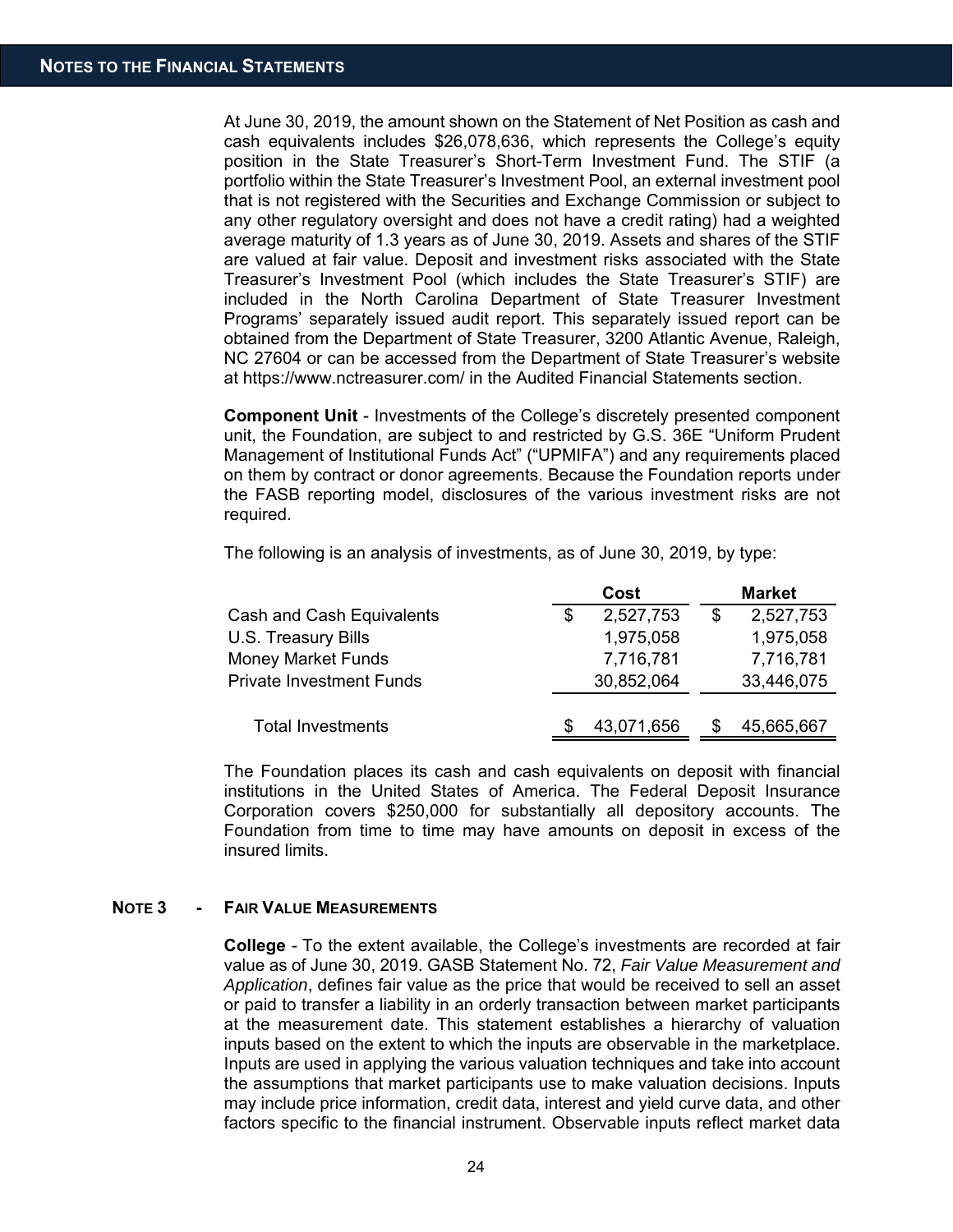obtained from independent sources. In contrast, unobservable inputs reflect the entity's assumptions about how market participants would value the financial instrument. Valuation techniques should maximize the use of observable inputs to the extent available.

A financial instrument's level within the fair value hierarchy is based on the lowest level of any input that is significant to the fair value measurement. The following describes the hierarchy of inputs used to measure fair value and the primary valuation methodologies used for financial instruments measured at fair value on a recurring basis:

- Level 1 Investments whose values are based on quoted prices (unadjusted) for identical assets in active markets that a government can access at the measurement date.
- Level  $2$  Investments with inputs  $-$  other than quoted prices included within Level 1 – that are observable for an asset, either directly or indirectly.
- Level 3 Investments classified as Level 3 have unobservable inputs and may require a degree of professional judgment.

**Short-Term Investment Fund** - At year-end, all of the College's investments, valued at \$26,078,636, were held in the STIF which is a Level 2 investment. Ownership interests of the STIF are determined on a fair market valuation basis as of fiscal year end in accordance with the STIF operating procedures. Valuation of the underlying assets is performed by the custodian. Pool investments are measured at fair value in accordance with GASB 72. The College's position in the pool is measured and reported at fair value. As discussed in Note 2, this amount is classified as cash and cash equivalents in the Statement of Net Position.

**Component Units –** The following table summarizes the valuation of the College's discreetly presented component unit's financial assets and liabilities measured at fair value as of June 30, 2019, based on the level of input utilized to measure fair value:

|                                      | Fair Value Measurements at June 30, 2019 Using: |           |    |           |    |         |    |            |  |  |
|--------------------------------------|-------------------------------------------------|-----------|----|-----------|----|---------|----|------------|--|--|
|                                      |                                                 | Level 1   |    | Level 2   |    | Level 3 |    | Total      |  |  |
| Measurement on a recurring basis:    |                                                 |           |    |           |    |         |    |            |  |  |
| Investments:                         |                                                 |           |    |           |    |         |    |            |  |  |
| Cash and Cash Equivalents            | \$                                              |           | \$ | 2,527,753 | \$ |         | \$ | 2,527,753  |  |  |
| U.S. Treasury Bills                  |                                                 |           |    | 1,975,058 |    |         |    | 1,975,058  |  |  |
| Money Market Funds                   |                                                 | 7,716,781 |    |           |    |         |    | 7,716,781  |  |  |
| <b>Private Investment Funds:</b>     |                                                 |           |    |           |    |         |    |            |  |  |
| <b>Equity Fund</b>                   |                                                 |           |    |           |    |         |    | 25,219,436 |  |  |
| <b>Bond Fund</b>                     |                                                 |           |    |           |    |         |    | 7,858,237  |  |  |
| <b>Private Capital</b>               |                                                 |           |    |           |    |         |    | 368,402    |  |  |
| <b>Total Investments</b>             |                                                 | 7,716,781 | \$ | 4,502,811 | \$ |         | \$ | 45,665,667 |  |  |
| Obligations under annuity agreements |                                                 |           |    |           |    | 116,740 |    | 116,740    |  |  |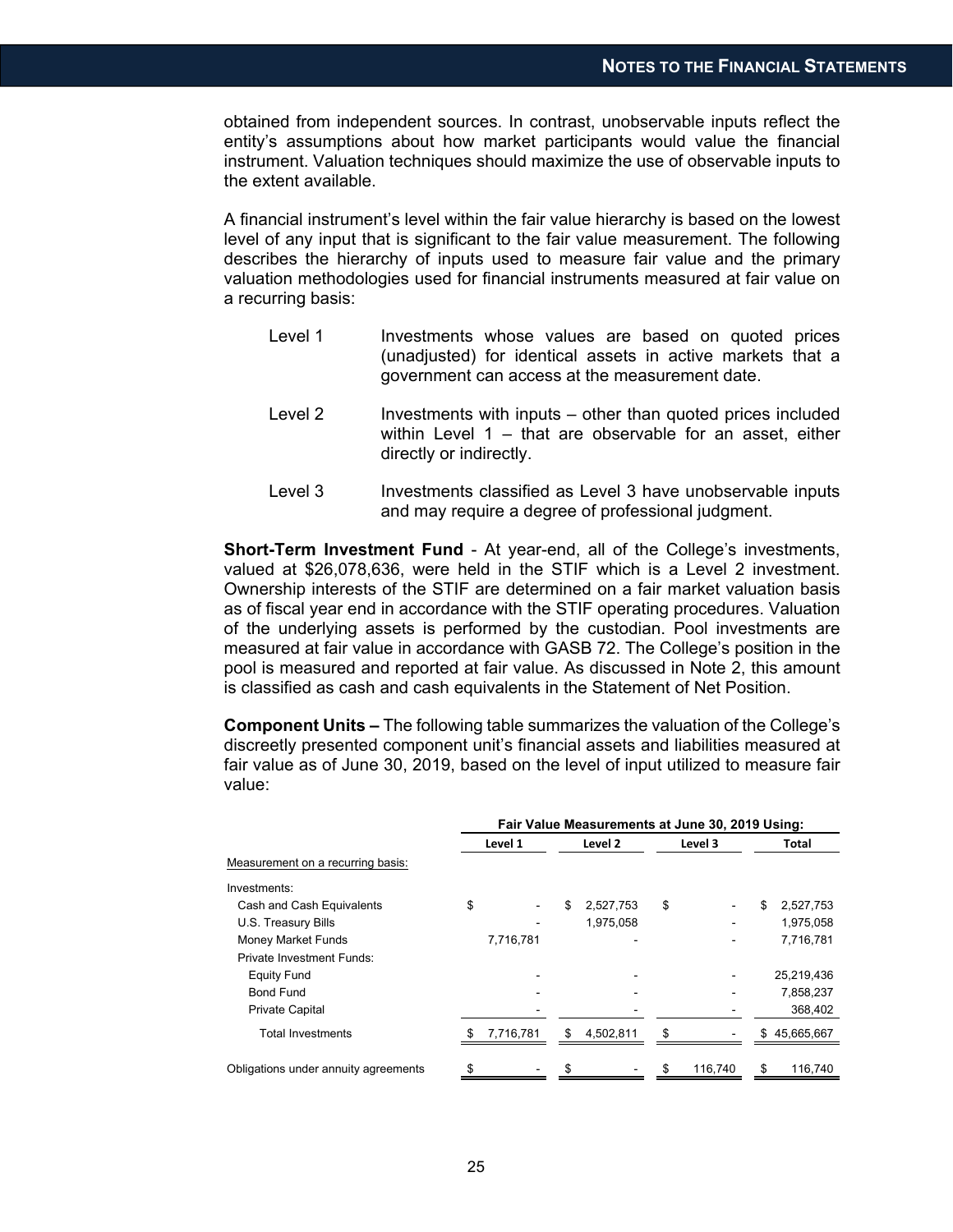For investments in entities that calculate NAV or its equivalent whose fair value is not readily determinable, the following table provides information about the probability of investments being sold at amounts different from net asset value per share for the year ended June 30, 2019:

|                                |                   | <b>Unfunded</b>      | Redemption | Redemption           |
|--------------------------------|-------------------|----------------------|------------|----------------------|
|                                | <b>Fair Value</b> | <b>Commitments</b>   | Frequency  | <b>Notice Period</b> |
| Equity Fund (a)                | \$25,219,436      | \$<br>$\blacksquare$ | monthly    | 5 days               |
| Bond Fund <sup>(b)</sup>       | 7,858,237         |                      | monthly    | 5 days               |
| Private Capital (c)            | 279.917           | 942.230              | n/a        | n/a                  |
| Private Capital <sup>(d)</sup> | 88.485            | 410,000              | n/a        | n/a                  |
| Total                          | \$ 33,446,075     | ,352,230             |            |                      |

- (a) Utilizing a fund-of-funds and/or manager-of-managers approach, this fund seeks to outperform the broad U.S. equity market and allocates assets across a broad spectrum of equity and equity related strategies. The majority of the assets in the fund are directly or indirectly in a portfolio of common stocks, and securities convertible into common stocks, of U.S. companies. The fund diversifies its portfolio by allocating assets to common stocks and other equity and equity-related securities of non-U.S. companies in both developed and emerging markets, and investing in hedge funds that seek opportunities in domestic and non-U.S. markets for equity-type returns with low correlation to the equity markets.
- (b) Utilizing a fund-of-funds and/or manager-of-managers approach, this fund seeks to outperform the broad U.S. bond market and allocates assets across a broad spectrum of fixed income sectors. The majority of the assets in the fund are directly or indirectly in dollar-denominated investment grade bonds and other fixed income securities. The fund diversifies its portfolio by allocating assets to other fixed income securities and strategies, including but not limited to global bonds, inflation indexed bonds, high yield bonds, emerging markets debt, and opportunistic fixed income strategies.
- (c) Partnership that invests in three affiliated limited partnerships that make equity capital investments primarily in emerging growth companies, domestic and international private equity investments with the objective of obtaining long-term capital growth and in equity securities, warrants, or other options that are generally not actively traded at the time of investment. The partnership is scheduled to terminate on April 7, 2029, unless terminated earlier or extended in accordance with the partnership agreement.
- (d) Partnership that primarily seeks to achieve long-term capital appreciation and invests globally in venture capital investments and target investments on either a primary or secondary basis. The partnership is scheduled to terminate on March 23, 2029, unless terminated earlier or extended in accordance with the partnership agreement.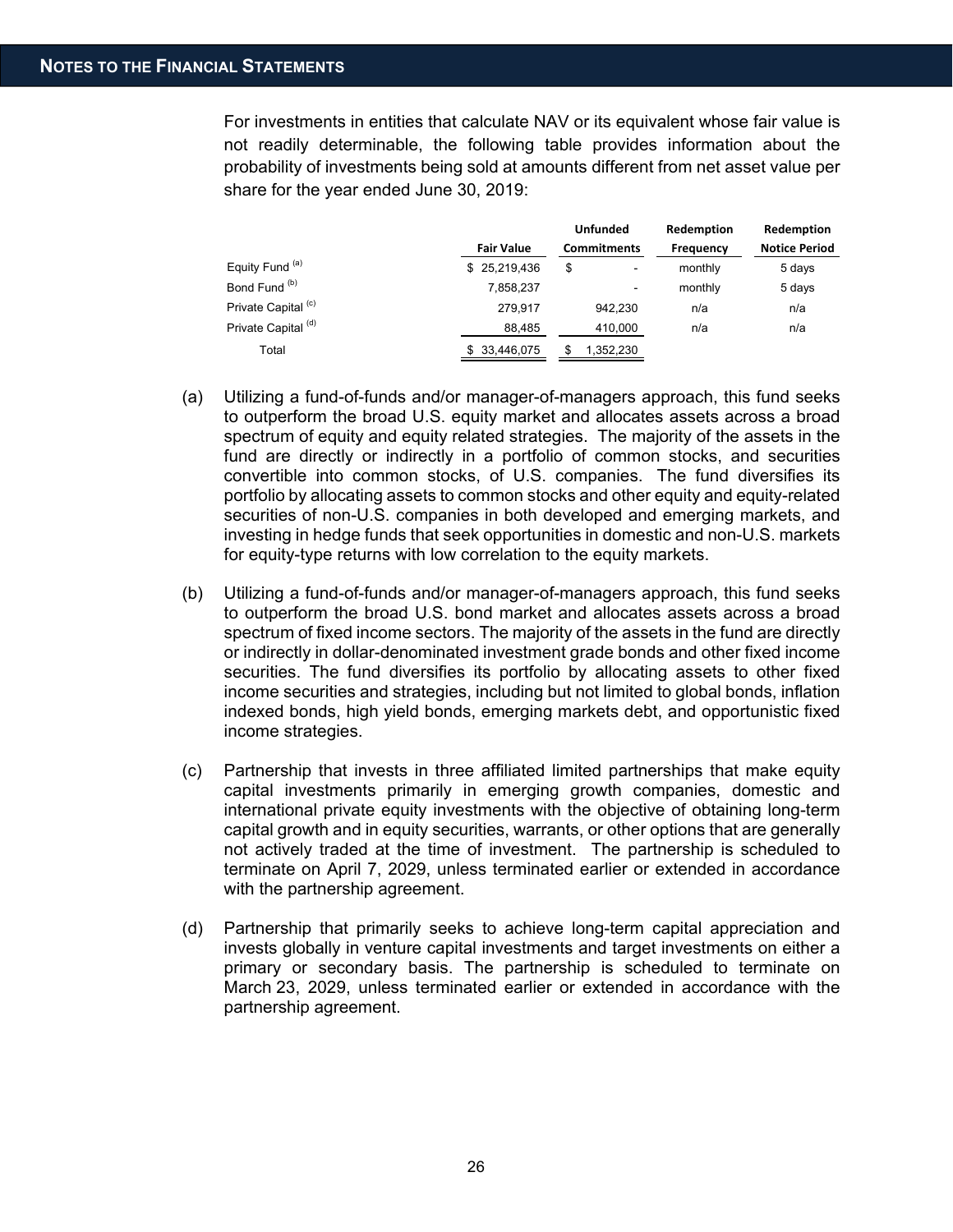# **NOTE 4 - RECEIVABLES**

**College** - Receivables at June 30, 2019, were as follows:

|                                                     |    | <b>Allowance</b><br>for Doubtful<br><b>Gross</b><br><b>Receivables</b><br><b>Accounts</b> |    |                    | <b>Net</b><br><b>Receivables</b> |                        |  |
|-----------------------------------------------------|----|-------------------------------------------------------------------------------------------|----|--------------------|----------------------------------|------------------------|--|
| Current Receivables:<br><b>Students</b><br>Accounts | \$ | 2,009,671<br>8,260,284                                                                    | \$ | 805,694<br>159,931 | \$                               | 1,203,977<br>8,100,353 |  |
| <b>Total Receivables</b>                            | S. | 10,269,955                                                                                | S. | 965,625            |                                  | 9,304,330              |  |

**Component Unit** - The College's discretely presented component unit, the Foundation, had unconditional contributions receivable that are expected to be realized in the following periods as of June 30, 2019:

| In One Year or Less                                  | \$<br>1,375,016 |
|------------------------------------------------------|-----------------|
| Between One and Five Years                           | 5,864,352       |
| Five to Ten Years                                    | 291,000         |
| Ten Years and Thereafter                             | 1,000,000       |
|                                                      | 8,530,368       |
| Less:                                                |                 |
| Allowance for Uncollectible Contributions Receivable | (1,500)         |
| Discount to Net Present Value                        | (829, 323)      |
| <b>Contributions Receivable, Net</b>                 | 7,699,545       |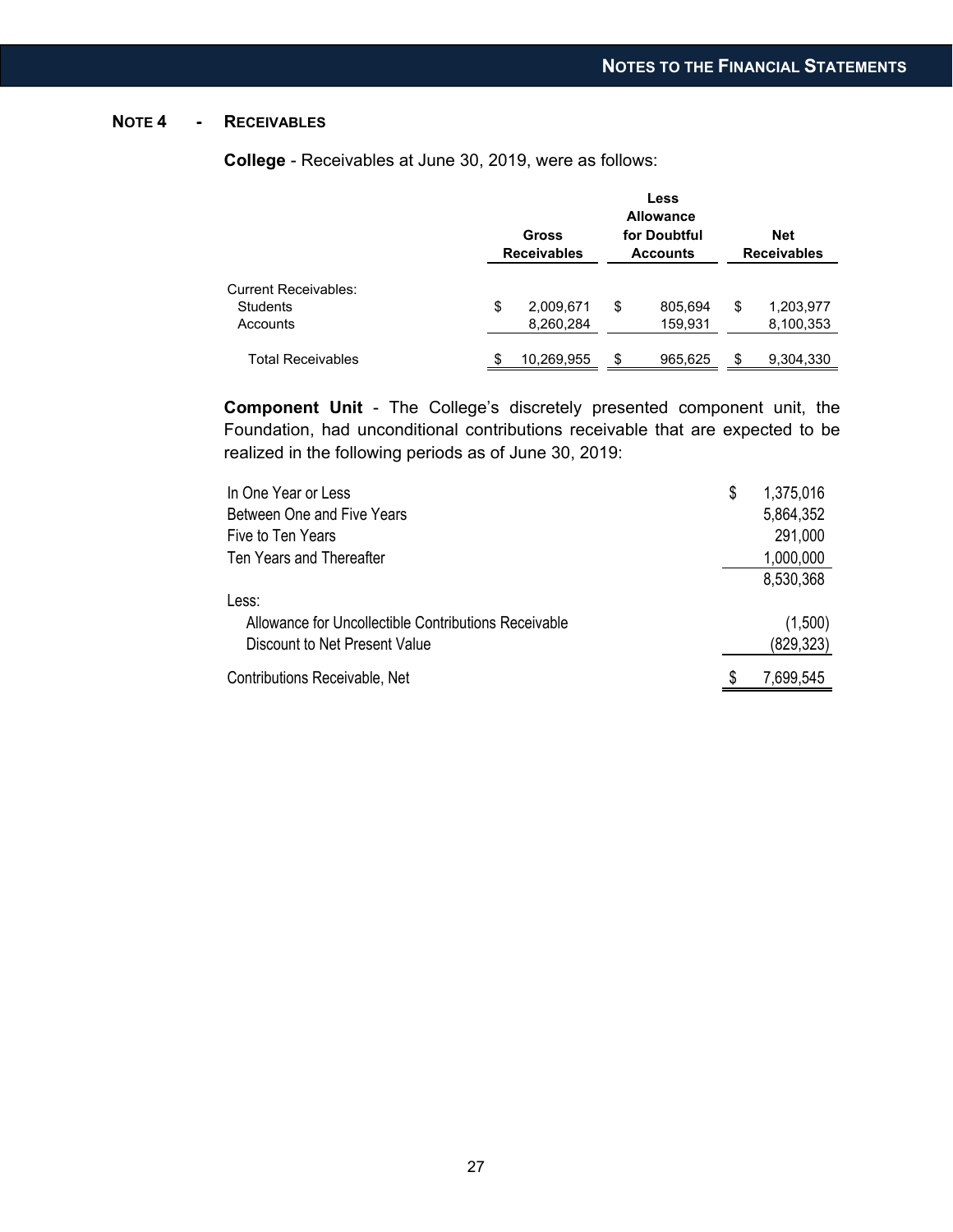# **NOTE 5 - CAPITAL ASSETS**

A summary of changes in the capital assets for the year ended June 30, 2019 is presented as follows:

|                                                 | <b>Balance</b>   |                  |                  | <b>Balance</b>   |
|-------------------------------------------------|------------------|------------------|------------------|------------------|
|                                                 | July 1, 2018     | <b>Increases</b> | <b>Decreases</b> | June 30, 2019    |
| Capital Assets, Nondepreciable:                 |                  |                  |                  |                  |
| <b>Land and Permanent Easements</b>             | \$<br>31,245,124 | 3,165,651<br>\$  | \$               | \$<br>34,410,775 |
| <b>Construction in Progress</b>                 | 88,844,780       | 73,285,544       | 22,697,369       | 139,432,955      |
| Total Capital Assets, Nondepreciable            | 120,089,904      | 76,451,195       | 22,697,369       | 173,843,730      |
| Capital Assets, Depreciable:                    |                  |                  |                  |                  |
| <b>Buildings</b>                                | 366,436,977      | 22,424,722       |                  | 388,861,699      |
| Machinery and Equipment                         | 31,504,965       | 3,399,681        | 1,729,397        | 33,175,249       |
| Art, Literature, and Artifacts                  | 647,369          |                  |                  | 647,369          |
| General Infrastructure                          | 23,978,670       |                  |                  | 23,978,670       |
| <b>Total Capital Assets, Depreciable</b>        | 422,567,981      | 25,824,403       | 1,729,397        | 446,662,987      |
| Less Accumulated Depreciation/Amortization for: |                  |                  |                  |                  |
| <b>Buildings</b>                                | 92,266,464       | 8,434,292        |                  | 100,700,756      |
| Machinery and Equipment                         | 14,009,493       | 2,220,787        | 984,050          | 15,246,230       |
| Art, Literature, and Artifacts                  | 134,207          | 16,503           |                  | 150,710          |
| General Infrastructure                          | 6,723,157        | 697,078          |                  | 7,420,235        |
| <b>Total Accumulated Depreciation</b>           | 113, 133, 321    | 11,368,660       | 984,050          | 123,517,931      |
| Total Capital Assets, Depreciable, Net          | 309,434,660      | 14,455,743       | 745,347          | 323,145,056      |
| Capital Assets, Net                             | 429,524,564      | 90,906,938       | 23,442,716<br>\$ | 496,988,786<br>S |

# **NOTE 6 - ACCOUNTS PAYABLE AND ACCRUED LIABILITIES**

Accounts payable and accrued liabilities at June 30, 2019 were as follows:

|                                                       |   | <b>Balance</b> |
|-------------------------------------------------------|---|----------------|
| <b>Accounts Payable</b>                               | S | 2,800,834      |
| Accounts Payable - Capital Assets                     |   | 6,200,847      |
| <b>Accrued Payroll</b>                                |   | 1,751,118      |
| <b>Contract Retainage</b>                             |   | 4,785,196      |
|                                                       |   |                |
| <b>Total Accounts Payable and Accrued Liabilities</b> |   | 15,537,995     |
|                                                       |   |                |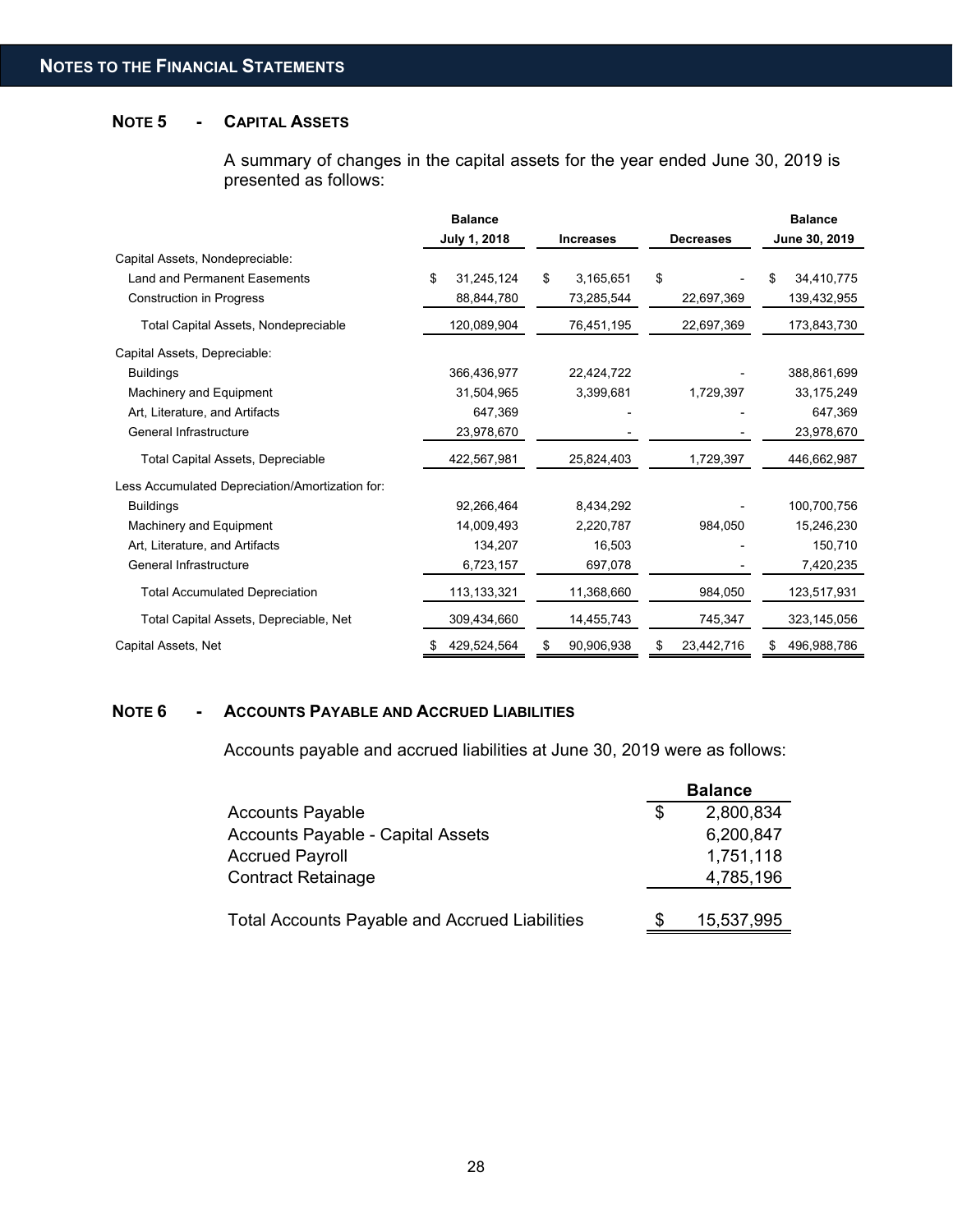### **NOTE 7 - LONG-TERM LIABILITIES**

|                                 | <b>Balance</b>  |                                |                   | <b>Balance</b>  | Current        |
|---------------------------------|-----------------|--------------------------------|-------------------|-----------------|----------------|
|                                 | July 1, 2018    | <b>Additions</b>               | <b>Reductions</b> | June 30, 2019   | <b>Portion</b> |
| Long-Term Debt                  |                 |                                |                   |                 |                |
| Notes from Direct Borrowings    | \$<br>6.891.147 | \$<br>$\overline{\phantom{0}}$ | \$<br>784.727     | \$<br>6,106,420 | \$<br>800,507  |
| Capital Leases Payable          | 3,231,774       |                                | 473,301           | 2,758,473       | 466,652        |
| Total Long-Term Debt            | 10,122,921      |                                | 1,258,028         | 8,864,893       | 1,267,159      |
| Other Long-Term Liabilities     |                 |                                |                   |                 |                |
| <b>Compensated Absences</b>     | 6,299,596       | 5,942,932                      | 5,309,153         | 6.933.375       | 983,158        |
| Net Pension Liability (Note 13) | 40,437,085      | 9,620,139                      |                   | 50,057,224      |                |

Total Other Long-Term Liabilities 183,413,306 15,563,071 18,595,189 180,381,188 983,158 Total Long-Term Liabilties \$ 193,536,227 \$ 15,563,071 \$ 19,853,217 \$ 189,246,081 \$ 2,250,317

Net OPEB Liability (Note 14) 136,676,625 13,286,036 123,390,589

**A. Changes in Long-Term Liabilities** - A summary of changes in the long-term liabilities for the year ended June 30, 2019 is presented as follows:

**B. Notes from Direct Borrowings** - The College was indebted for notes from direct borrowings for the purposes shown in the following table:

|                                                 |                                                 |                 | Final      | Original        | <b>Principal</b> | Principal     |
|-------------------------------------------------|-------------------------------------------------|-----------------|------------|-----------------|------------------|---------------|
|                                                 | <b>Financial</b>                                | <b>Interest</b> | Maturity   | Amount          | Paid Through     | Outstanding   |
| <b>Purpose</b>                                  | Institution                                     | Rate            | Date       | of Issue        | June 31, 2019    | June 31, 2019 |
| <b>Guaranteed Energy Savings</b><br>Contract #1 | SunTrust Equipment Financing<br>& Leasing Corp. | 4.09%           | 9/1/2023   | 3.626.784<br>\$ | 1.893.972        | 1.732.812     |
| <b>Guaranteed Energy Savings</b><br>Contract #2 | Bank of America Public<br>Capital Corp.         | 2.64%           | 10/15/2028 | 6,457,918       | 2.084.310        | 4,373,608     |
| <b>Total Notes from Direct Borrowings</b>       |                                                 |                 |            | 10,084,702      | 3.978.282        | 6,106,420     |

The Energy Management Contract Notes Payable represent a financial arrangement with a Financial Institution to finance the construction of services, systems, and facilities designed to reduce energy consumption and costs in specific buildings owned and operated by the College.

The annual requirements to pay principal and interest on notes from direct borrowings at June 30, 2019 are as follows:

|                    | <b>Capital Lease Obligation</b><br><b>Note Payable</b> |    |                 |    |                  |    |                 |
|--------------------|--------------------------------------------------------|----|-----------------|----|------------------|----|-----------------|
| <b>Fiscal Year</b> | <b>Principal</b>                                       |    | <b>Interest</b> |    | <b>Principal</b> |    | <b>Interest</b> |
| 2020               | \$<br>800,507                                          | \$ | 174,304         | \$ | 466,652          | \$ | 104,176         |
| 2021               | 831,632                                                |    | 147,420         |    | 423,207          |    | 86,309          |
| 2022               | 862,898                                                |    | 119,229         |    | 416,774          |    | 70,360          |
| 2023               | 900,435                                                |    | 89,781          |    | 367,898          |    | 54,664          |
| 2024               | 578,620                                                |    | 63,724          |    | 361,663          |    | 40,923          |
| 2025-2029          | 2,132,328                                              |    | 126,248         |    | 722,279          |    | 47,846          |
| Total              | \$<br>6,106,420                                        | \$ | 720,706         | \$ | 2,758,473        | \$ | 404,278         |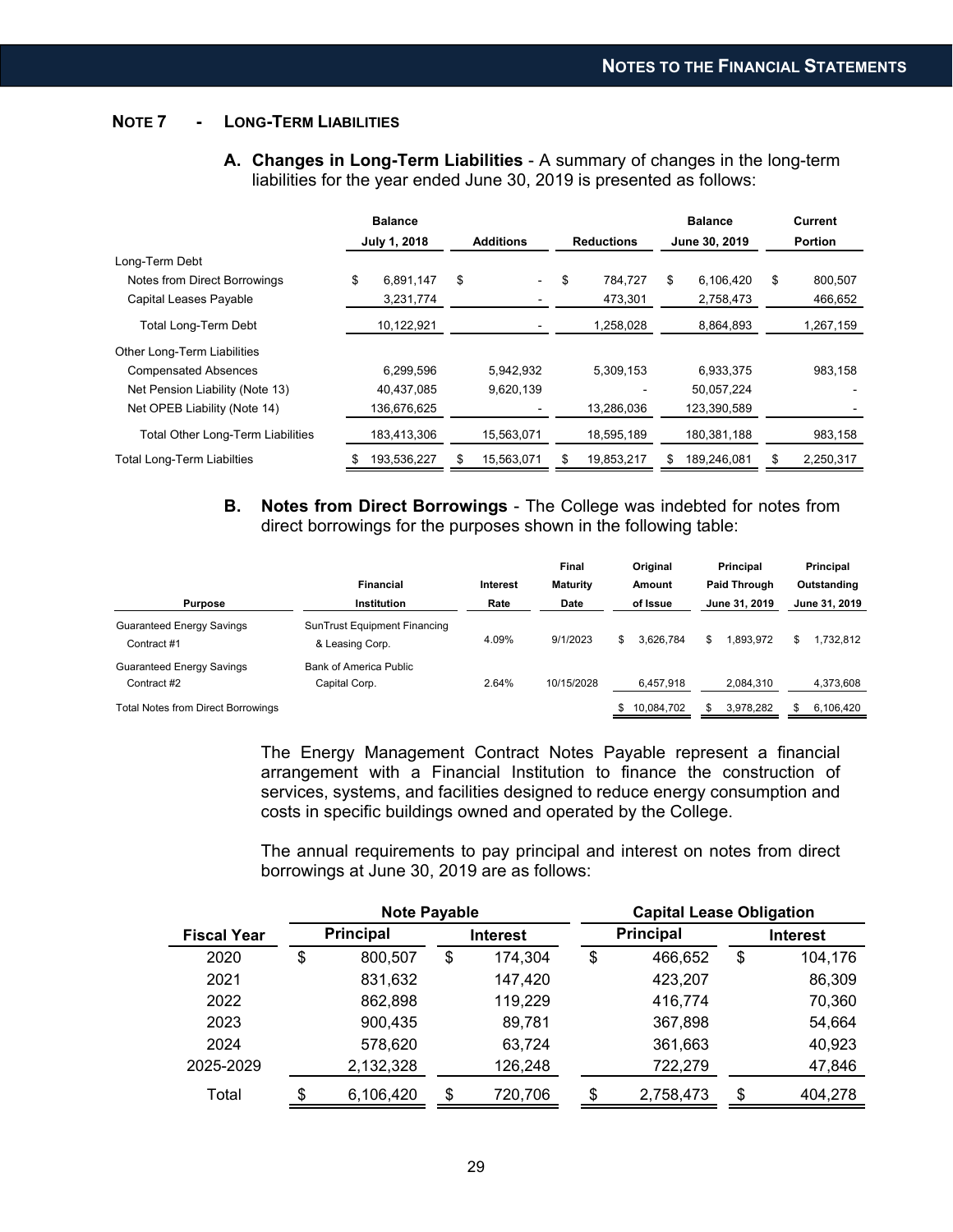**C. Capital Lease Obligation** - During fiscal 2013, at the request of Mecklenburg County (the "County"), CPCC transferred the deed to its parking deck at the corner of Charlottetown Avenue and East 4th Street to the County. CPCC continues to be obligated to repay the County for the County's bond proceeds used to fund the construction of the parking deck, however, in connection with the transfer of the deed, CPCC entered into a lease agreement with the County which calls for annual lease payments of \$1 and a bargain purchase option of \$1 at the end of the lease term in March 2027. CPCC retains the rights to use and operate the deck and repays the County from parking fees earned. The College payments are due quarterly in arrears. The parking deck was constructed via County issued Variable Rate Certificates of Participation (2005 and 2007A Mecklenburg County) of which a portion was used to fund the parking deck construction.

The substance of the transaction created a capital lease obligation whereby the principal and interest payments on the existing obligation to the County are, in substance, considered to be the lease payments. At the transaction date, the College removed the net book value of the parking deck from capital assets and recorded a new capital asset based on the present value of future minimum lease payments. The difference between the net book value of the prior capital asset, the book value of the new capital asset, the carrying value of the note payable to the County, and the present value of the future capital lease payments has been recorded as a deferred outflow and will be amortized on the straight-line basis over the term of the lease agreement. As of June 30, 2019 the deferred outflow amount was \$ 2,328,137.

The parking deck acquired under capital lease amounted to \$5,812,102. Depreciation for the capital assets associated with capital leases is included in depreciation expense, and accumulated depreciation for assets acquired under capital lease totaled \$883,078 at June 30, 2019.

### **NOTE 8 - OPERATING LEASE OBLIGATIONS**

Future minimum lease payments under noncancelable operating leases consist of the following at June 30, 2019:

| <b>Fiscal Year</b>                  | <b>Amount</b>   |
|-------------------------------------|-----------------|
| 2020                                | \$<br>1,095,330 |
| 2021                                | 1,107,915       |
| 2022                                | 1,107,229       |
| 2023                                | 654,564         |
| 2024                                | 486,428         |
| 2025-2029                           | 2,150,992       |
| <b>Total Minimum Lease Payments</b> | \$<br>6,602,458 |

Mecklenburg County leases the building and land used for WTVI operations to the College for \$1 per year. The lease expires in 2062. For financial reporting purposes, the rental expense of the facilities is recorded at its estimated fair value of \$588,060 for the fiscal year ended June 30, 2019, and is offset by an equal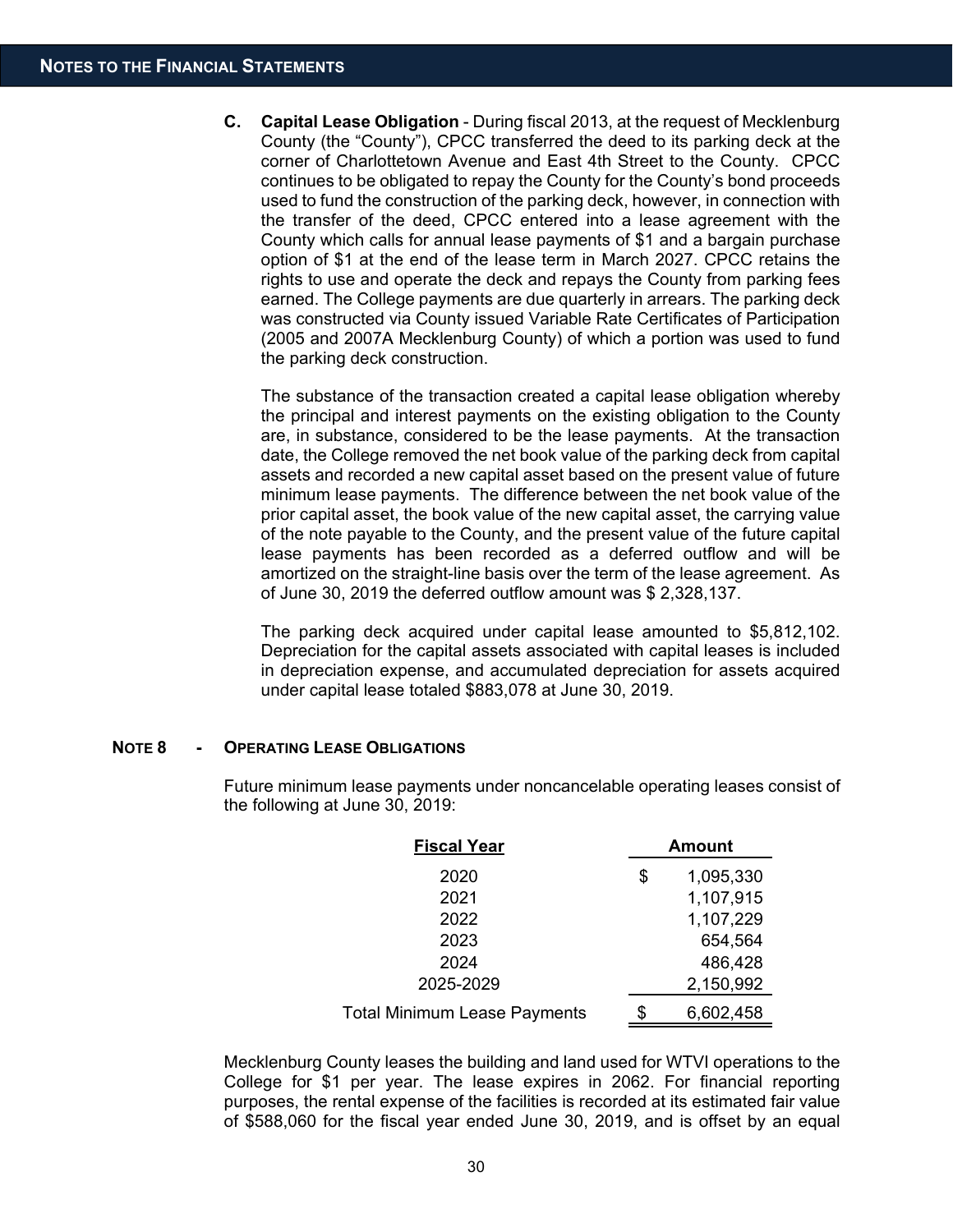amount of support from the County. Leasehold improvements to the land and building are reflected in the Statement of Net Position. The estimated insured value of the operating facility (excluding contents), broadcast towers and land is approximately \$6,000,000.

Rental expense for all operating leases during the year was \$1,330,754, which does not include the estimated fair value of the in-kind contribution from Mecklenburg County discussed above.

#### **NOTE 9 - NET POSITION**

The deficit in unrestricted net position of \$(177,618,461) has been significantly affected by transactions that resulted in the recognition of deferred outflows of resources and deferred inflows of resources. A summary of the balances reported within unrestricted net position relating to the reporting of net pension liability and net other postemployment benefits ("OPEB") liability, and the related deferred outflows of resources and deferred inflows of resources is presented as follows:

|                                                                                                  |   | <b>TSERS</b> | <b>Retiree Health</b><br><b>Benefit Fund</b> |                |   | Total                       |
|--------------------------------------------------------------------------------------------------|---|--------------|----------------------------------------------|----------------|---|-----------------------------|
| Deferred Outflows Related to Pensions<br>Deferred Outflows Related to OPEB                       | S | (6.027.389)  | \$                                           | (6, 244, 386)  | S | (6,027,389)<br>(6,244,386)  |
| Noncurrent Liabilities:<br>Long-Term Liabilities:<br>Net Pension Liability<br>Net OPEB Liability |   | 9,620,139    |                                              | (13, 286, 036) |   | 9,620,139<br>(13, 286, 036) |
| Deferred Inflows Related to Pensions<br>Deferred Inflows Related to OPEB                         |   | (559,431)    |                                              | 12.449.608     |   | (559, 431)<br>12.449.608    |
| <b>Effect on Unrestricted Net Position</b>                                                       |   | 3.033.319    | S                                            | (7.080.814)    |   | (4.047.495)                 |

See Notes 13 and 14 for detailed information regarding the amortization of the deferred outflows of resources and deferred inflows of resources relating to pensions and OPEB, respectively.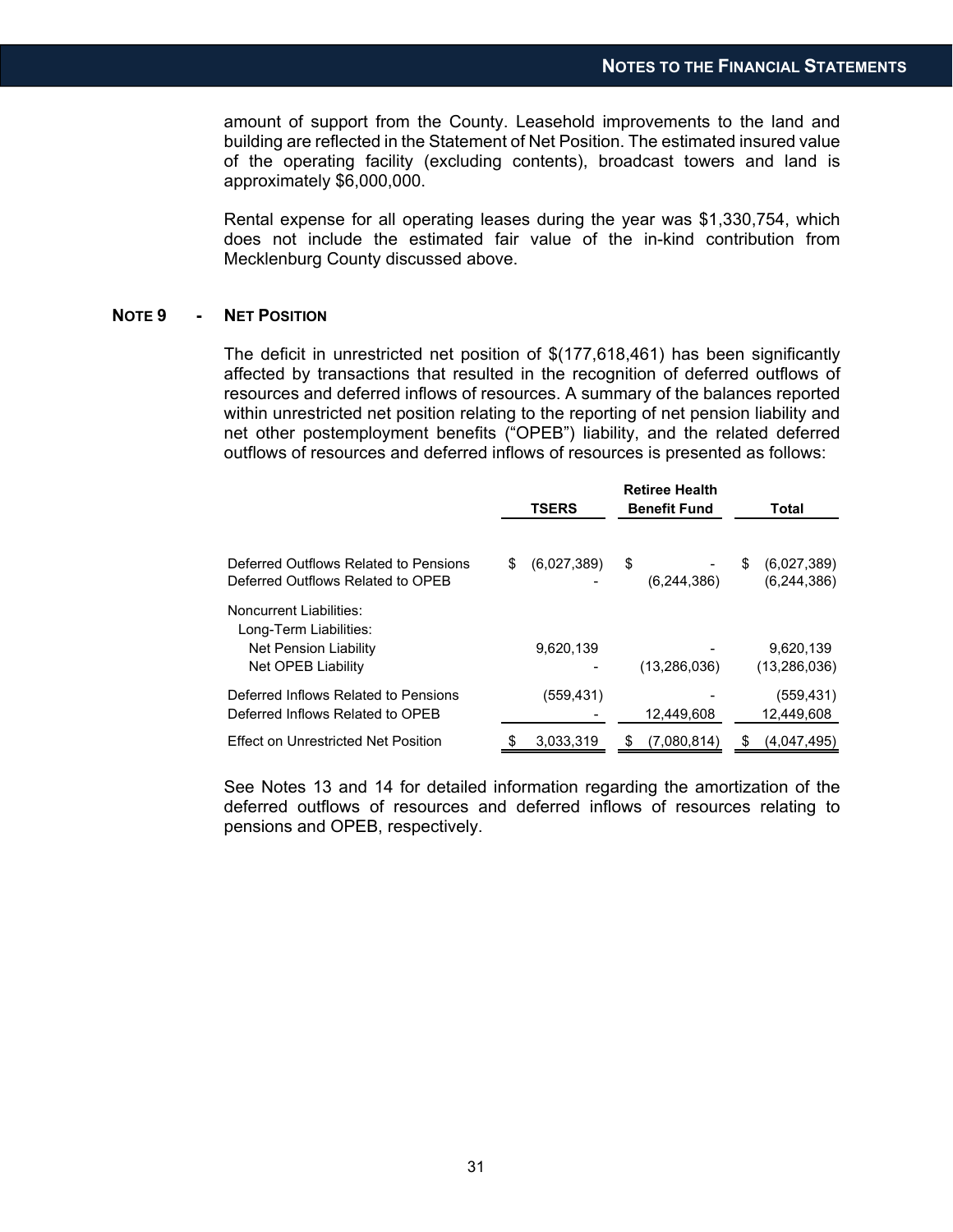# **NOTE 10 - REVENUES**

A summary of discounts and allowances by revenue classification for the year ended June 30, 2019 is presented as follows:

|                                             | <b>Gross</b><br><b>Revenues</b> |            | Less<br><b>Internal Sales</b><br><b>Eliminations</b> |         |    | Less<br>Scholarship<br><b>Discounts</b> | Less<br><b>Bad Debt</b><br><b>Expense</b> |       | <b>Net</b><br><b>Revenues</b> |
|---------------------------------------------|---------------------------------|------------|------------------------------------------------------|---------|----|-----------------------------------------|-------------------------------------------|-------|-------------------------------|
| <b>Operating Revenues:</b>                  |                                 |            |                                                      |         |    |                                         |                                           |       |                               |
| <b>Student Tuition and Fees</b>             |                                 | 44,484,783 | \$                                                   |         | S  | 14,958,600                              | \$                                        | 1,127 | \$<br>29,525,056              |
| Sales and Services:                         |                                 |            |                                                      |         |    |                                         |                                           |       |                               |
| Sales and Services of Auxiliary Enterprises |                                 |            |                                                      |         |    |                                         |                                           |       |                               |
| <b>Student Services</b>                     | \$                              | 1,313,275  | \$                                                   |         | \$ |                                         | \$                                        |       | \$<br>1,313,275               |
| Parking and Security Fee                    |                                 | 2,964,887  |                                                      |         |    |                                         |                                           |       | 2,964,887                     |
| Bookstore and Vending Commissions           |                                 | 1,329,995  |                                                      |         |    |                                         |                                           |       | 1,329,995                     |
| <b>WTVI</b>                                 |                                 | 2,821,477  |                                                      | 409,588 |    |                                         |                                           |       | 2,411,889                     |
| Harris Conference Center                    |                                 | 1,435,847  |                                                      | 11,701  |    |                                         |                                           |       | 1,424,146                     |
| Theatre and The Arts                        |                                 | 967,966    |                                                      | 9,062   |    |                                         |                                           |       | 958,904                       |
| Center for Applied Research                 |                                 | 200,461    |                                                      | 280     |    |                                         |                                           |       | 200,181                       |
| <b>Other Campus Service Centers</b>         |                                 | 958,476    |                                                      | 516,794 |    |                                         |                                           |       | 441,682                       |
| Other Sales and Services                    |                                 | 146,671    |                                                      |         |    |                                         |                                           |       | 146,671                       |
| <b>Total Sales and Services</b>             |                                 | 12,139,055 | \$                                                   | 947,425 | \$ |                                         |                                           |       | \$<br>11,191,630              |

# **NOTE 11 - LEASE REVENUE**

CPCC receives rental revenue as lessor of broadband capacity, tower space, and excess Instruction Television Fixed Service airtime. Revenue related to the lease of broadband capacity is included in Other Nonoperating Revenues, Net of Expenses and revenue related to tower space and Instructional Television Fixed Service airtime is located in Sales and Services, Net.

Future minimum lease revenues under the noncancelable broadband lease are as follows:

| <b>Fiscal Year</b>          | <b>Amount</b> |
|-----------------------------|---------------|
| 2020                        | \$<br>506,161 |
| 2021                        | 470,205       |
| 2022                        | 396,004       |
| 2023                        | 316,813       |
| 2024                        | 279,942       |
| 2025-2029                   | 953,631       |
| 2030-2034                   | 923,338       |
| 2035-2039                   | 554,003       |
| Total Minimum Lease Revenue | 4,400,097     |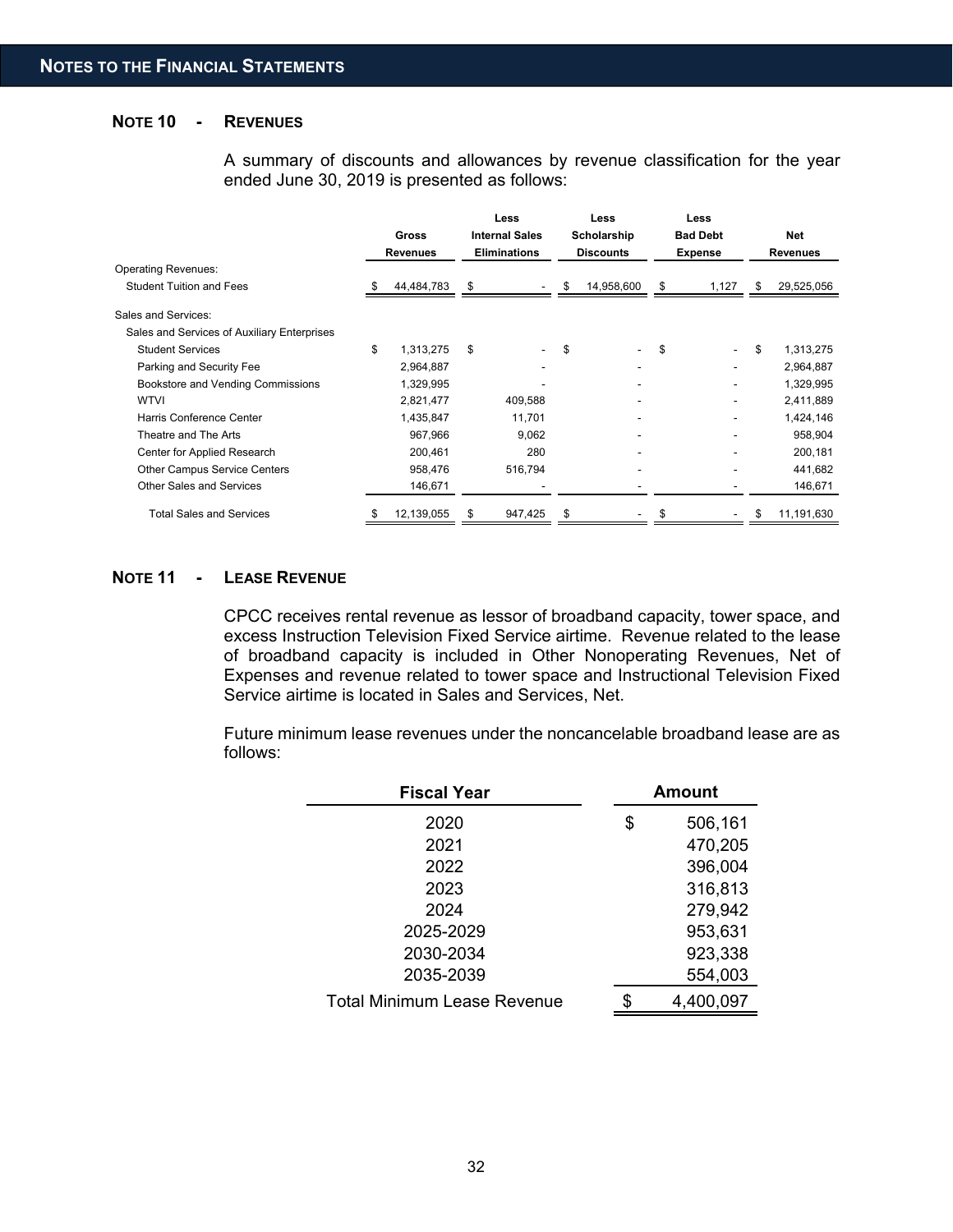### **NOTE 12 - OPERATING EXPENSES BY FUNCTION**

The College's operating expenses by functional classification, for the year ended June 30, 2019, are presented as follows:

|                                     | <b>Salaries</b>  |    | <b>Supplies</b>  |                 |              |                    | <b>Scholarships</b> |                  |                          |              |            |       |             |
|-------------------------------------|------------------|----|------------------|-----------------|--------------|--------------------|---------------------|------------------|--------------------------|--------------|------------|-------|-------------|
|                                     | and              |    | and              |                 |              |                    | and                 |                  |                          |              |            |       |             |
|                                     | <b>Benefits</b>  |    | <b>Materials</b> | <b>Services</b> |              | <b>Fellowships</b> |                     | <b>Utilities</b> |                          | Depreciation |            | Total |             |
| Instruction                         | 49,826,231<br>\$ | \$ | 2,037,251        | \$              | 2.268.401    | S                  | 92,372              | \$               |                          | \$           | ۰.         |       | 54,224,255  |
| Academic Support                    | 13,044,968       |    | 890,970          |                 | 520,226      |                    | 2,740               |                  |                          |              | ۰          |       | 14,458,904  |
| <b>Student Services</b>             | 13,841,821       |    | 149,738          |                 | 420,418      |                    | 107,447             |                  |                          |              | ٠.         |       | 14,519,424  |
| Institutional Support               | 19,235,132       |    | 1,746,373        |                 | 4,232,594    |                    | 50,973              |                  |                          |              | ۰          |       | 25,265,072  |
| Operations and Maintenance of Plant | 2,128,455        |    | 9,618,608        |                 | 13, 168, 724 |                    |                     |                  | 3,508,075                |              | ۰          |       | 28,423,862  |
| Student Financial Aid               |                  |    |                  |                 |              |                    | 20,465,895          |                  |                          |              | ٠.         |       | 20,465,895  |
| <b>Auxiliary Enterprises</b>        | 5,302,253        |    | 3,208,465        |                 | 6,151,550    |                    |                     |                  |                          |              | ٠.         |       | 14,662,268  |
| Pension & OPEB Expense              | 9,791,775        |    |                  |                 |              |                    | ۰                   |                  | $\overline{\phantom{a}}$ |              | ۰          |       | 9,791,775   |
| Depreciation                        |                  |    |                  |                 |              |                    |                     |                  |                          |              | 11,368,660 |       | 11,368,660  |
| <b>Total Operating Expenses</b>     | 113,170,635      |    | 17,651,405       |                 | 26,761,913   |                    | 20,719,427          |                  | 3,508,075                |              | 11,368,660 |       | 193,180,115 |

#### **NOTE 13 - PENSION PLANS**

#### **A. Defined Benefit Plan**

*Plan Administration:* The State of North Carolina administers the Teachers' and State Employees' Retirement System ("TSERS") plan. This plan is a cost-sharing, multiple-employer, defined benefit pension plan established by the State to provide pension benefits for general employees and law enforcement officers ("LEOs") of the State, general employees and LEOs of its component units, and employees of Local Education Agencies ("LEAs") and charter schools not in the reporting entity. Membership is comprised of employees of the State (state agencies and institutions), universities, community colleges, and certain proprietary component units along with LEAs and charter schools that elect to join the Retirement System. Benefit provisions are established by G.S. 135-5 and may be amended only by the North Carolina General Assembly.

*Benefits Provided*: TSERS provides retirement and survivor benefits. Retirement benefits are determined as 1.82% of the member's average final compensation times the member's years of creditable service. A member's average final compensation is calculated as the average of a member's four highest consecutive years of compensation. General employee plan members are eligible to retire with full retirement benefits at age 65 with five years of creditable service, at age 60 with 25 years of creditable service, or at any age with 30 years of creditable service. General employee plan members are eligible to retire with partial retirement benefits at age 50 with 20 years of creditable service or at age 60 with five years of creditable service. Survivor benefits are available to eligible beneficiaries of general members who die while in active service or within 180 days of their last day of service and who also have either completed 20 years of creditable service regardless of age, or have completed five years of service and have reached age 60. Eligible beneficiaries may elect to receive a monthly Survivor's Alternate Benefit for life or a return of the member's contributions. The plan does not provide for automatic post-retirement benefit increases. Increases are contingent upon actuarial gains of the plan.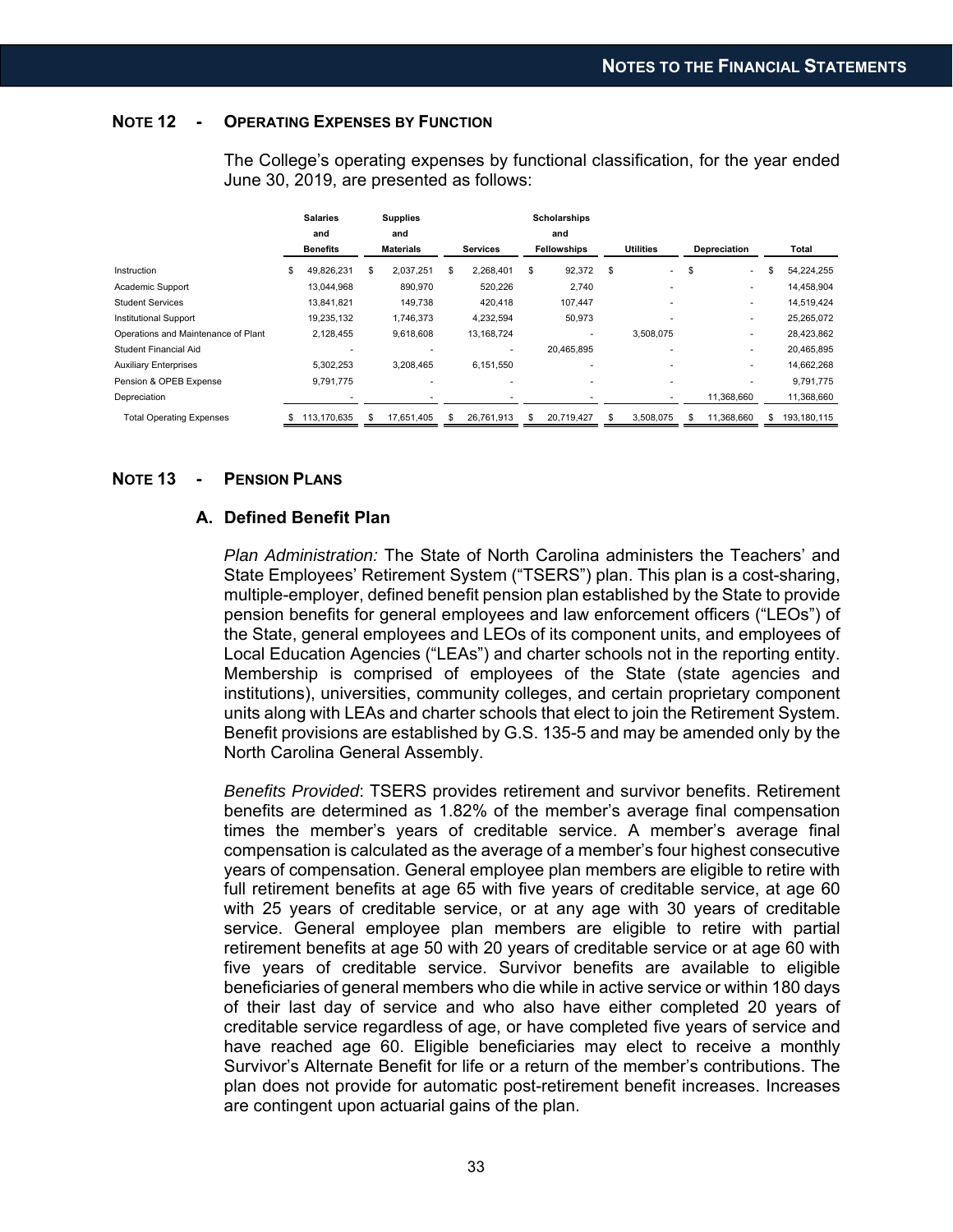*Contributions:* Contribution provisions are established by G.S. 135-8 and may be amended only by the North Carolina General Assembly. Employees are required to contribute 6% of their annual pay. The contribution rate for employers is set each year by the North Carolina General Assembly in the Appropriations Act based on the actuarially-determined rate recommended by the actuary. The College's contractually-required contribution rate for the year ended June 30, 2019 was 12.29% of covered payroll. Employee contributions to the pension plan were \$4,473,179, and the College's contributions were \$9,162,485 for the year ended June 30, 2019.

The TSERS plan's financial information, including all information about the plan's assets, deferred outflows of resources, liabilities, deferred inflows of resources, and fiduciary net position, is included in the State of North Carolina's fiscal year 2018 *Comprehensive Annual Financial Report*. An electronic version of this report is available on the North Carolina Office of the State Controller's website at https://www.osc.nc.gov/ or by calling the State Controller's Financial Reporting Section at (919) 707-0500.

*TSERS Basis of Accounting:* The financial statements of the TSERS plan were prepared using the accrual basis of accounting. Plan member contributions are recognized in the period in which the contributions are due. Employer contributions are recognized when due and the employer has a legal requirement to provide the contributions. Benefits and refunds are recognized when due and payable in accordance with the terms of each plan. For purposes of measuring the net pension liability, deferred outflows of resources and deferred inflows of resources related to pensions, and pension expense, information about the fiduciary net position of the TSERS plan, and additions to/deductions from the TSERS plan's fiduciary net position have been determined on the same basis as they are reported by TSERS.

*Methods Used to Value TSERS Investment:* Pursuant to *North Carolina General Statutes*, the State Treasurer is the custodian and administrator of the retirement systems. The State Treasurer maintains various investment portfolios in its External Investment Pool. TSERS and other pension plans of the State of North Carolina are the sole participants in the Long-Term Investment, Fixed Income Investment, Equity Investment, Real Estate Investment, Alternative Investment, Opportunistic Fixed Income Investment, and Inflation Sensitive Investment Portfolios. The Fixed Income Asset Class includes the Long-Term Investment and Fixed Income Investment Portfolios. The Global Equity Asset Class includes the Equity Investment Portfolio. The investment balance of each pension trust fund represents its share of the fair market value of the net position of the various portfolios within the External Investment Pool. Detailed descriptions of the methods and significant assumptions regarding investments of the State Treasurer are provided in the 2018 *Comprehensive Annual Financial Report*.

*Net Pension Liability:* At June 30, 2019, the College reported a liability of \$50,057,224 for its proportionate share of the collective net pension liability. The net pension liability was measured as of June 30, 2018. The total pension liability used to calculate the net pension liability was determined by an actuarial valuation as of December 31, 2017, and update procedures were used to roll forward the total pension liability to June 30, 2018. The College's proportion of the net pension liability was based on the present value of future salaries for the College relative to the present value of future salaries for all participating employers,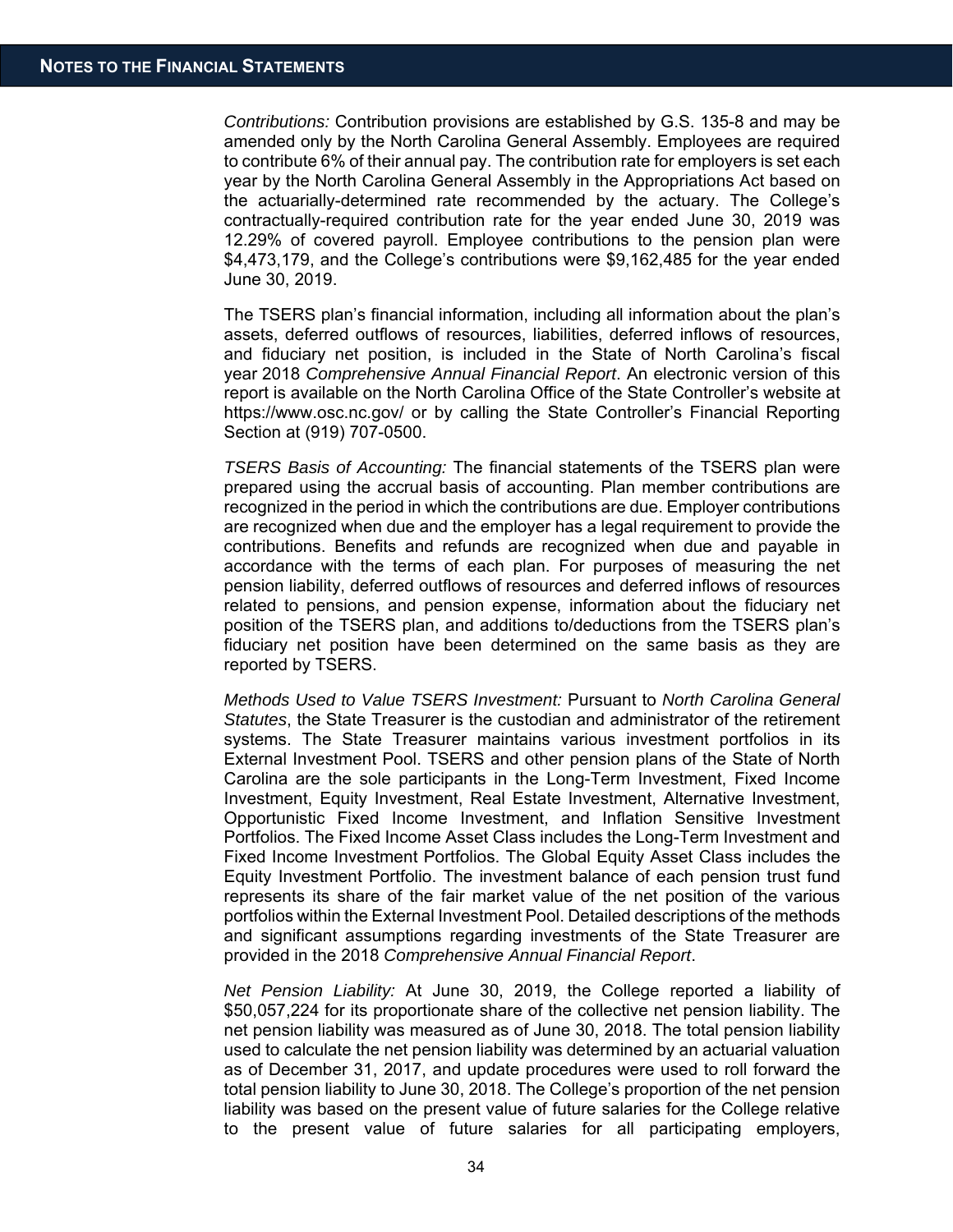actuarially-determined. As of June 30, 2018, the College's proportion was .50278%, which was a decrease of .00686% from its proportion measured as of June 30, 2017, which was .50964%.

*Actuarial Assumptions*: The following table presents the actuarial assumptions used to determine the total pension liability for the TSERS plan at the actuarial valuation date:

| <b>Valuation Date</b>       | 12/31/2017        |
|-----------------------------|-------------------|
| Inflation                   | 3%                |
| Salary Increases*           | $3.50\% - 8.10\%$ |
| Investment Rate of Return** | 7.00%             |

- Salary increases include 3.5% inflation and productivity factor.
- \*\* Investment rate of return includes inflation assumption and is net of pension plan investment expense.

TSERS currently uses mortality tables that vary by age, gender, employee group (i.e. teacher, general, law enforcement officer), and health status (i.e. disabled and healthy). The current mortality rates are based on published tables and based on studies that cover significant portions of the U.S. population. The mortality rates also contain a provision to reflect future mortality improvements.

The actuarial assumptions used in the December 31, 2017 valuations were based on the results of an actuarial experience review for the period January 1, 2010 through December 31, 2014.

Future ad hoc Cost of Living Adjustment ("COLA") amounts are not considered to be substantively automatic and are therefore not included in the measurement.

The projected long-term investment returns and inflation assumptions are developed through review of current and historical capital markets data, sell-side investment research, consultant whitepapers, and historical performance of investment strategies. Fixed income return projections reflect current yields across the U.S. Treasury yield curve and market expectations of forward yields projected and interpolated for multiple tenors and over multiple year horizons. Global public equity return projections are established through analysis of the equity risk premium and the fixed income return projections. Other asset categories and strategies' return projections reflect the foregoing and historical data analysis. These projections are combined to produce the long-term expected rate of return by weighting the expected future real rates of return by the target asset allocation percentage and by adding expected inflation. Best estimates of arithmetic real rates of return for each major asset class included in the pension plan's target asset allocation as of June 30, 2018 (the valuation date) are summarized in the following table:

| <b>Asset Class</b>         | <b>Long-Term Expected Real Rate of Return</b> |  |  |  |  |
|----------------------------|-----------------------------------------------|--|--|--|--|
| Fixed Income               | $1.4\%$                                       |  |  |  |  |
| <b>Global Equity</b>       | 5.3%                                          |  |  |  |  |
| <b>Real Estate</b>         | 4.3%                                          |  |  |  |  |
| <b>Alternatives</b>        | 8.9%                                          |  |  |  |  |
| Opportunistic Fixed Income | $6.0\%$                                       |  |  |  |  |
| <b>Inflation Sensitive</b> | 4.0%                                          |  |  |  |  |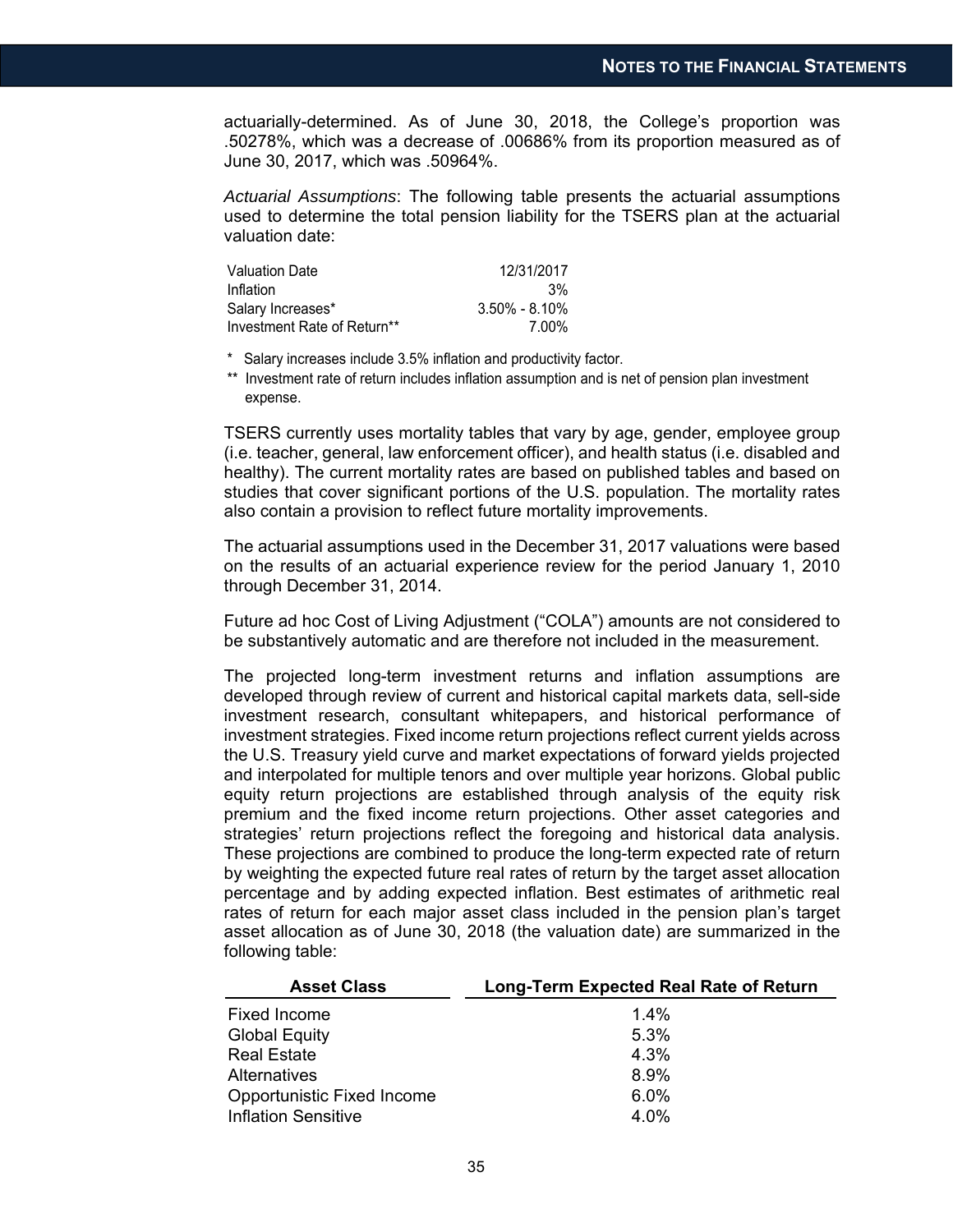The information in the preceding table is based on 30-year expectations developed with the consulting actuary and is part of the asset, liability, and investment policy of the North Carolina Retirement Systems. The long-term nominal rates of return underlying the real rates of return are arithmetic annualized figures. The real rates of return are calculated from nominal rates by multiplicatively subtracting a longterm inflation assumption of 3.05%. Return projections do not include any excess return expectations over benchmark averages. All rates of return and inflation are annualized. The long-term expected real rate of return for the Bond Index Investment Pool as of June 30, 2018 is 1.5%.

*Discount Rate:* The discount rate used to measure the total pension liability was lowered from 7.20% to 7.00% for the December 31, 2017 valuation. This discount rate is in line with the long-term nominal expected return on pension plan investments. The calculation of the net pension liability is a present value calculation of the future net pension payments. These net pension payments assume that contributions from plan members will be made at the current statutory contribution rate and that contributions from employers will be made at the contractually required rates, actuarially determined. Based on those assumptions, the pension plan's fiduciary net position was projected to be available to make all projected future benefit payments of the current plan members. Therefore, the long-term expected rate of return on pension plan investments was applied to all periods of projected benefit payments to determine the total pension liability.

*Sensitivity of the Net Pension Liability to Changes in the Discount Rate:* The following presents the net pension liability of the plan at June 30, 2018 calculated using the discount rate of 7.00%, as well as what the net pension liability would be if it were calculated using a discount rate that is 1-percentage point lower (6.00%) or 1-percentage point higher (8.00%) than the current rate:

| <b>Net Pension Liability</b> |  |                              |             |            |  |  |  |  |
|------------------------------|--|------------------------------|-------------|------------|--|--|--|--|
| 1% Decrease                  |  | <b>Current Discount Rate</b> | 1% Increase |            |  |  |  |  |
| (6.00%)                      |  | $(7.00\%)$                   |             | $(8.00\%)$ |  |  |  |  |
| 95,467,610                   |  | 50,057,224                   | \$.         | 11,953,413 |  |  |  |  |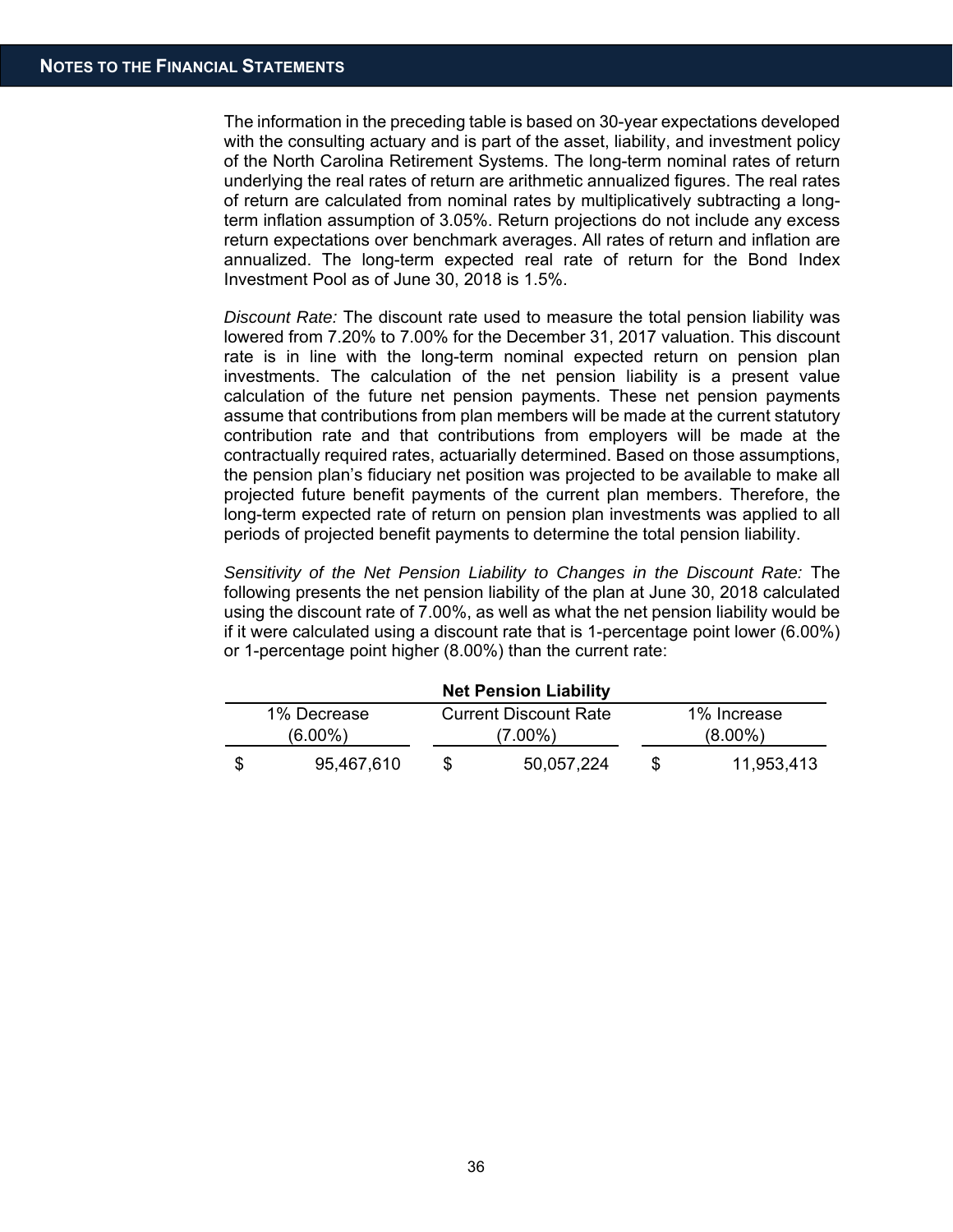*Deferred Outflows of Resources and Deferred Inflows of Resources Related to Pensions:* For the year ended June 30, 2019, the College recognized pension expense of \$12,187,871. At June 30, 2019, the College reported deferred outflows of resources and deferred inflows of resources related to pensions from the following sources:

|                                                                                                                           | <b>Deferred</b><br><b>Outflows</b><br>of Resources |    | <b>Deferred</b><br><b>Inflows</b><br>of Resources |
|---------------------------------------------------------------------------------------------------------------------------|----------------------------------------------------|----|---------------------------------------------------|
| Difference Between Actual and<br><b>Expected Experience</b>                                                               | \$<br>3,653,210                                    | \$ | 502,358                                           |
| <b>Changes of Assumptions</b>                                                                                             | 10,045,197                                         |    |                                                   |
| Net Difference Between Projected and<br><b>Actual Earnings on Pension Plan</b><br>Investments                             | 4,770,462                                          |    |                                                   |
| Change in Proportion and Differences<br>Between Agency's Contributions and<br><b>Proportionate Share of Contributions</b> | 564,702                                            |    | 261,119                                           |
| Contributions Subsequent to the<br><b>Measurement Date</b>                                                                | 9,162,485                                          |    |                                                   |
| Total                                                                                                                     | \$<br>28,196,056                                   | \$ | 763,477                                           |

# **Employer Balances of Deferred Outflows of Resources and Deferred Inflows of Resources Related to Pensions by Classification:**

The amount of \$9,162,485 reported as deferred outflows of resources related to contributions subsequent to the measurement date will be included as a reduction of the net pension liability in the fiscal year ended June 30, 2020. Other amounts reported as deferred outflows of resources and deferred inflows of resources related to pensions will be recognized as pension expense as follows:

# **Schedule of the Net Amount of the Employer's Balances of Deferred Outflows of Resources and Deferred Inflows of Resources that will be Recognized in Pension Expense:**

| <b>Year Ended June 30:</b> |    | <b>Amount</b> |
|----------------------------|----|---------------|
| 2020                       | \$ | 10,925,129    |
| 2021                       |    | 6,683,818     |
| 2022                       |    | 748,748       |
| 2023                       |    | (87, 601)     |
| 2024                       |    |               |
| <b>Total</b>               |    | 18,270,094    |
|                            |    |               |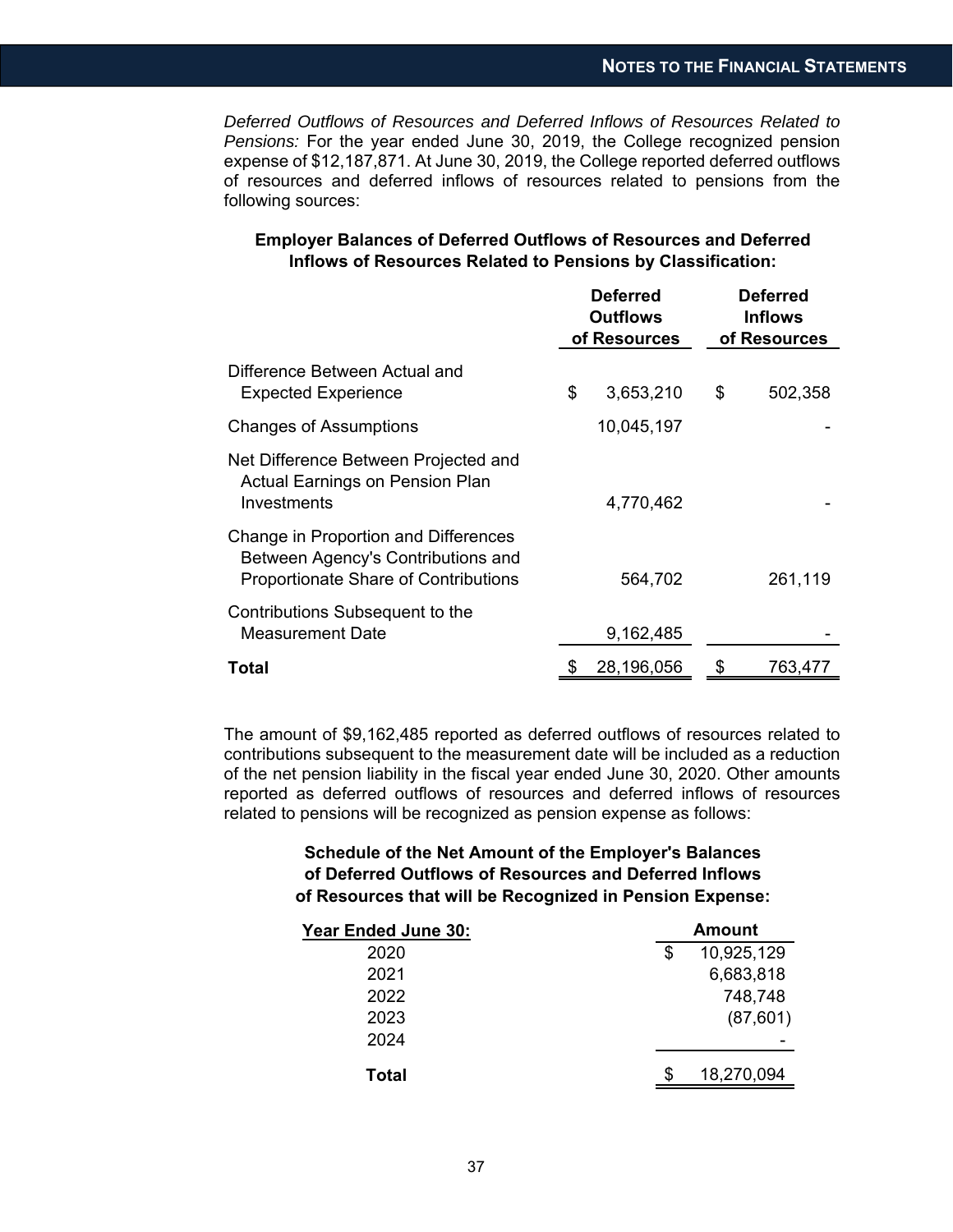#### **B. Deferred Compensation and Supplemental Retirement Income Plans**

Internal Revenue Code ("IRC") Section 457 Plan - The State of North Carolina offers its permanent employees a deferred compensation plan created in accordance with IRC Section 457 through the North Carolina Public Employee Deferred Compensation Plan (the "Plan"). The Plan permits each participating employee to defer a portion of his or her salary until future years. The deferred compensation is available to employees upon separation from service, death, disability, retirement, or financial hardships if approved by the Board of Trustees of the Plan. The Board, a part of the North Carolina Department of Administration, maintains a separate fund for the exclusive benefit of the participating employees and their beneficiaries, the North Carolina Public Employee Deferred Compensation Trust Fund. The Board also contracts with an external third party to perform certain administrative requirements and to manage the trust fund's assets. All costs of administering and funding the Plan are the responsibility of the Plan participants. No costs are incurred by the College. The voluntary contributions by employees amounted to \$322,864 for the year ended June 30, 2019.

IRC Section 401(k) Plan - All members of the Teachers' and State Employees' Retirement System are eligible to enroll in the Supplemental Retirement Income Plan, a defined contribution plan, created under Internal Revenue Code Section 401(k). All costs of administering the Plan are the responsibility of the Plan participants. No costs are incurred by the College. The voluntary contributions by employees amounted to \$963,484 for the year ended June 30, 2019.

IRC Section 401(k) Plan with Roth options - All members of the Teachers' and State Employees' Retirement System are eligible to enroll in the Supplemental Retirement Income Plan, a defined contribution plan, created under IRC Section 401(k). All costs of administering the Plan are the responsibility of the Plan participants. No costs are incurred by the College. The voluntary contributions by employees amounted to \$183,222 for the year ended June 30, 2019.

IRC Section 403(b) - Eligible College employees can participate in tax sheltered annuity plans created under IRC Sections 403(b). The employee's eligible contributions, made through salary reduction agreements, are exempt from Federal and State income taxes until the annuity is received or the contributions are withdrawn. These plans are exclusively for employees of colleges and certain charitable and other nonprofit institutions. All costs of administering and funding these plans are the responsibility of the Plan participants. No costs are incurred by the College. The voluntary contributions by employees amounted to \$649,058 for the year ended June 30, 2019.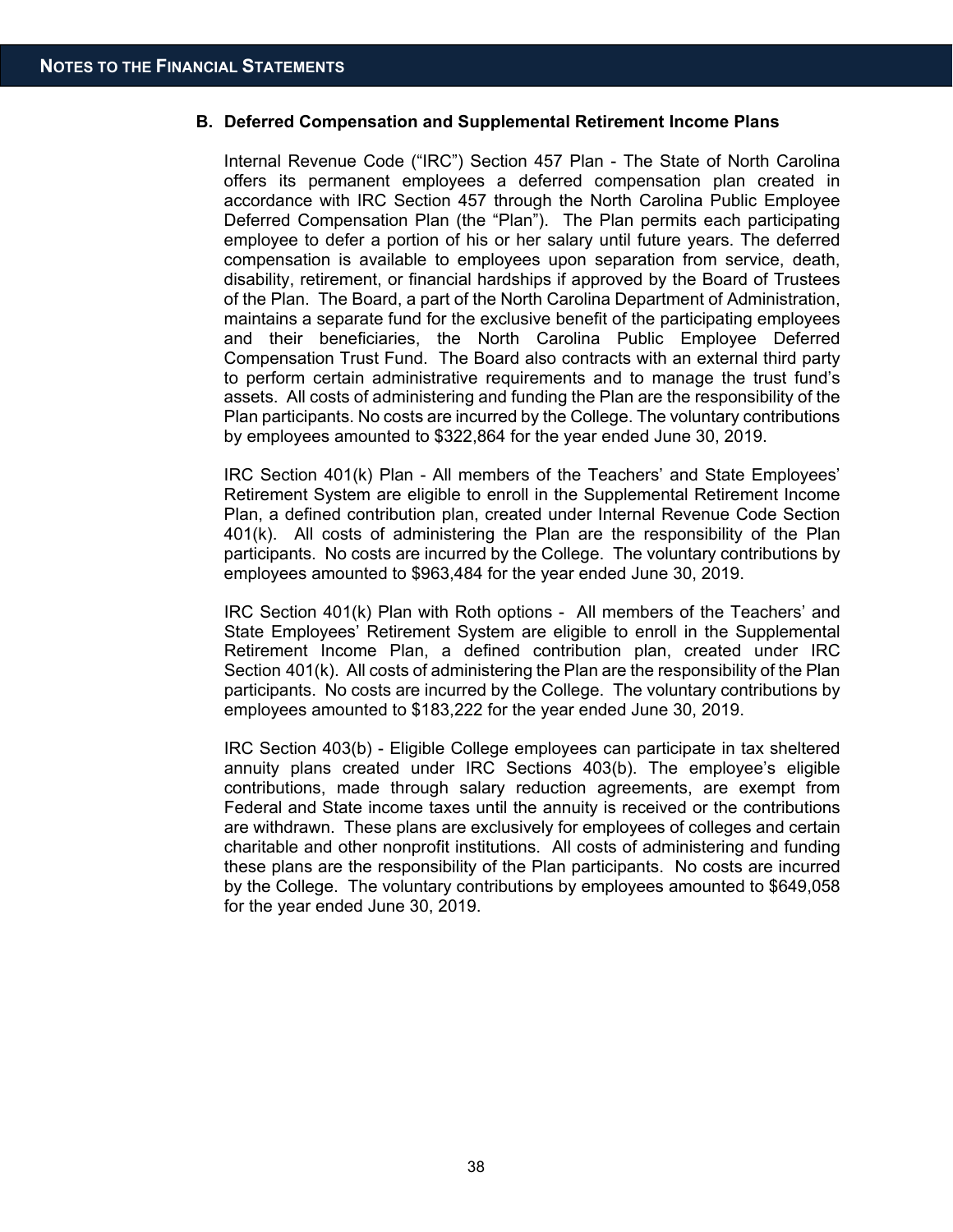#### **NOTE 14 - OTHER POSTEMPLOYMENT BENEFITS**

The College participates in two postemployment benefit plans, the Retiree Health Benefit Fund ("RHBF") and the Disability Income Plan of North Carolina ("DIPNC"), that are administered by the State of North Carolina as pension and other employee benefit trust funds. Each plan's financial information, including all information about the plans' assets, deferred outflows of resources, liabilities, deferred inflows of resources, and fiduciary net position, is included in the State of North Carolina's fiscal year 2018 *Comprehensive Annual Financial Report.* An electronic version of this report is available on the North Carolina Office of the State Controller's website at https://www.osc.nc.gov/ or by calling the State Controller's Financial Reporting Section at (919) 707-0500.

### **A. Summary of Significant Accounting Policies and Plan Asset Matters**

*Basis of Accounting:* The financial statements of these plans were prepared using the accrual basis of accounting. Employer contributions are recognized when due and the employer has made a formal commitment to provide the contributions. Benefits are recognized when due and payable in accordance with the terms of each plan. For purposes of measuring the net OPEB liability, deferred outflows of resources and deferred inflows of resources related to OPEB, and OPEB expense, information about the fiduciary net position of each plan, and additions to/deductions from each plans' fiduciary net position have been determined on the same basis as they are reported by the plans.

*Methods Used to Value Plan Investments:* Pursuant to North Carolina General Statutes, the State Treasurer is the custodian and administrator of the other postemployment benefits funds. The State Treasurer maintains various investment portfolios in its External Investment Pool. The Retiree Health Benefit Fund participates in the External Investment Pool. The Disability Income Plan of North Carolina is invested in the Short-Term Investment Portfolio of the External Investment Pool and the Bond Index External Investment Pool. The investment balance of each other employee benefit trust fund represents its share of the fair market value of the net position of the various portfolios within the pool. Detailed descriptions of the methods and significant assumptions regarding investments of the State Treasurer are provided in the 2018 *Comprehensive Annual Financial Report.*

### **B. Plan Descriptions**

**1. Health Benefits** - *Plan Administration:* The State of North Carolina administers the North Carolina State Health Plan for Teachers and State Employees, referred to as the State Health Plan (the "Plan"), a healthcare plan exclusively for the benefit of employees of the State, the University of North Carolina System, community colleges, and certain other component units. In addition, LEAs, charter schools, and some select local governments that are not part of the State's financial reporting entity also participate. Health benefit programs and premium rates are determined by the State Treasurer upon approval of the Plan Board of Trustees.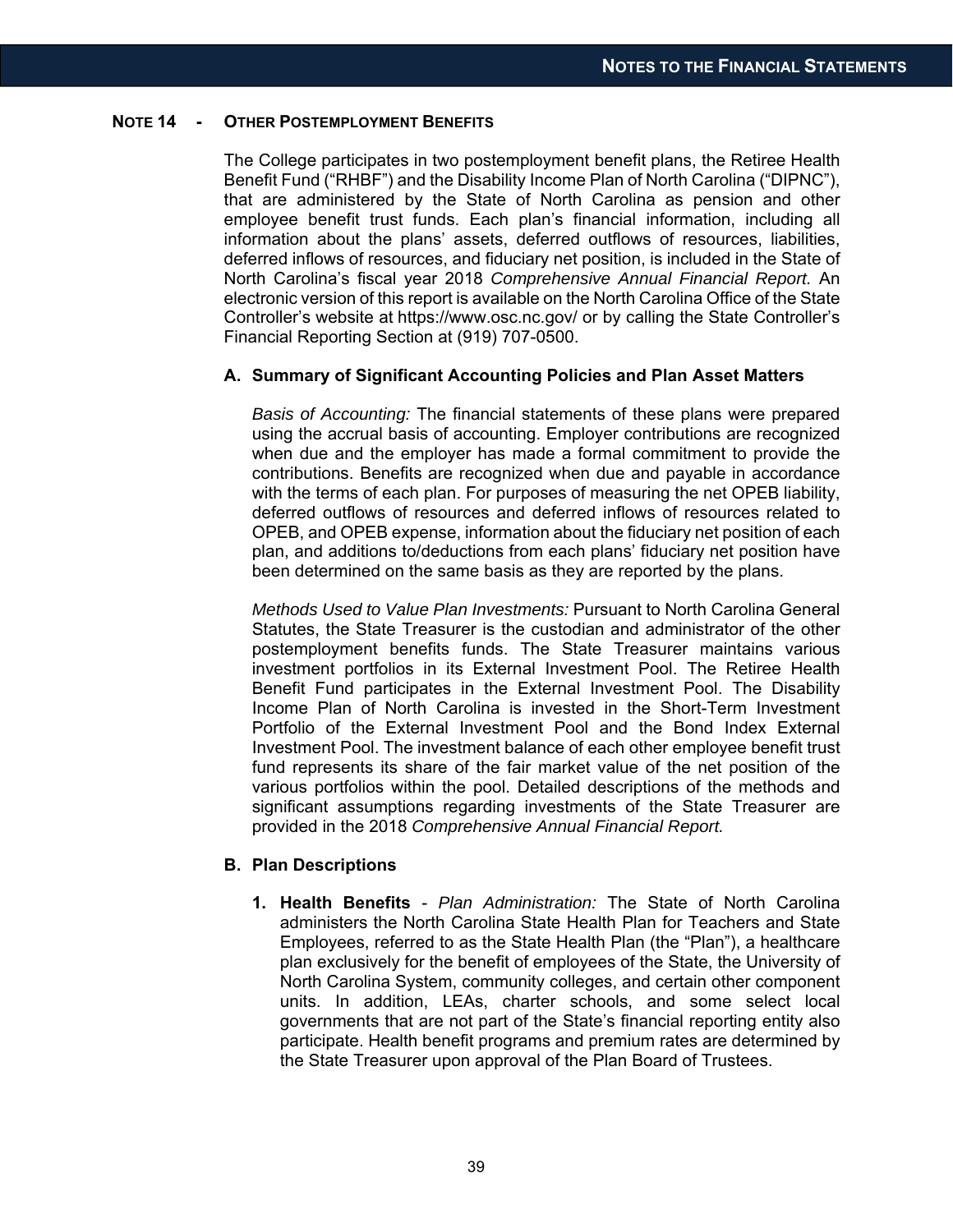The Retiree Health Benefit Fund has been established as a fund to provide health benefits to retired and disabled employees and their applicable beneficiaries. RHBF is established by G.S. 135-7, Article 1. RHBF is a costsharing, multiple-employer, defined benefit healthcare plan, exclusively for the benefit of eligible former employees of the State, the University of North Carolina System, and community colleges. In addition, LEAs, charter schools, and some select local governments that are not part of the State's financial reporting entity also participate.

By statute, RHBF is administered by the Board of Trustees of the Teachers' and State Employees' Retirement System. RHBF is supported by a percent of payroll contribution from participating employing units. Each year the percentage is set in legislation, as are the maximum per retiree contributions from RHBF to the Plan. The State Treasurer, with the approval of the Plan Board of Trustees, then sets the employer contributions (subject to the legislative cap) and the premiums to be paid by retirees, as well as the health benefits to be provided through the Plan.

*Benefits Provided:* Plan benefits received by retired employees and disabled employees from RHBF are OPEB. The healthcare benefits for retired and disabled employees who are not eligible for Medicare are the same as for active employees as described in Note 15. The plan options change when former employees become eligible for Medicare. Medicare retirees have the option of selecting one of two fully-insured Medicare Advantage/Prescription Drug Plan options or the self-funded Traditional 70/30 Preferred Provider Organization plan option that is also offered to non-Medicare members. If the Traditional 70/30 Plan is selected by a Medicare retiree, the self-funded State Health Plan coverage is secondary to Medicare.

Those former employees who are eligible to receive medical benefits from RHBF are long-term disability beneficiaries of the Disability Income Plan of North Carolina and retirees of TSERS, the Consolidated Judicial Retirement System, the Legislative Retirement System, the Optional Retirement Program ("ORP"), and a small number of local governments, with five or more years of contributory membership service in their retirement system prior to disability or retirement, with the following exceptions: for employees first hired on or after October 1, 2006, and members of the North Carolina General Assembly first taking office on or after February 1, 2007, future coverage as retired employees and retired members of the North Carolina General Assembly is subject to the requirement that the future retiree have 20 or more years of retirement service credit in order to receive coverage on a noncontributory basis. Employees first hired on or after October 1, 2006 and members of the North Carolina General Assembly first taking office on or after February 1, 2007 with 10 but less than 20 years of retirement service credit are eligible for coverage on a partially contributory basis. For such future retirees, the State will pay 50% of the State Health Plan's total noncontributory premium.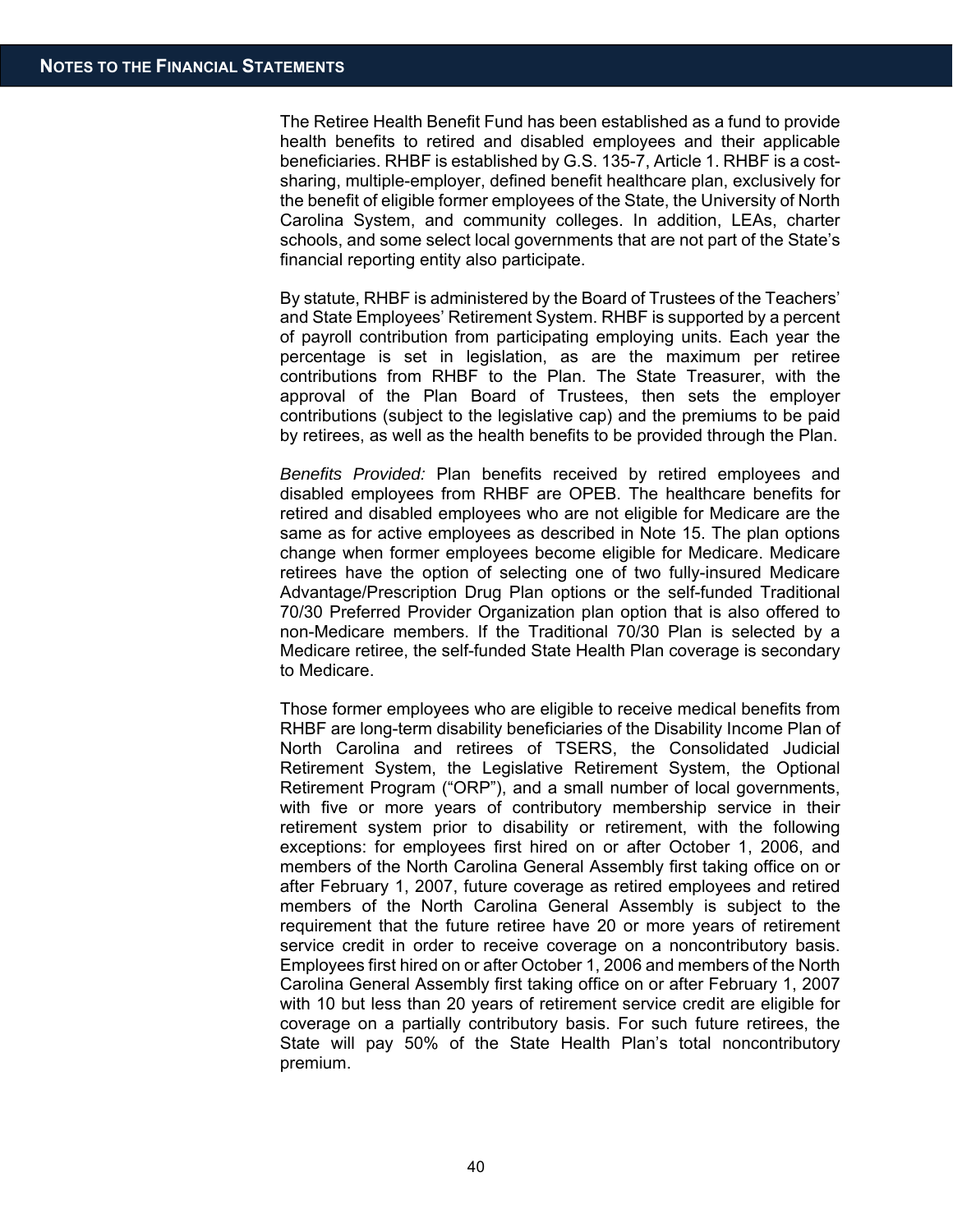The Plan's and RHBF's benefit and contribution provisions are established by Chapter 135-7, Article 1, and Chapter 135, Article 3B of the General Statutes and may be amended only by the North Carolina General Assembly. RHBF does not provide for automatic post-retirement benefit increases.

*Contributions:* Contribution rates to RHBF, which are intended to finance benefits and administrative expenses on a pay-as-you-go basis, are determined by the North Carolina General Assembly in the Appropriations Bill. The College's contractually-required contribution rate for the year ended June 30, 2019 was 6.27% of covered payroll. The College's contributions to the RHBF were \$4,674,433 for the year ended June 30, 2019.

**2. Disability Income** *- Plan Administration:* As discussed in Note 15, shortterm and long-term disability benefits are provided through the Disability Income Plan of North Carolina, a cost-sharing, multiple-employer, defined benefit plan, to the eligible members of TSERS which includes employees of the State, the University of North Carolina System, community colleges, certain participating component units, LEAs which are not part of the reporting entity, and the ORP. By statute, DIPNC is administered by the Department of State Treasurer and the Board of Trustees of TSERS.

*Benefits Provided:* Long-term disability benefits are payable as an OPEB from DIPNC after the conclusion of the short-term disability period or after salary continuation payments cease, whichever is later, for as long as an employee is disabled. An employee is eligible to receive long-term disability benefits provided the following requirements are met: (1) the employee has five or more years of contributing membership service in TSERS or the ORP, earned within 96 months prior to the end of the short-term disability period or cessation of salary continuation payments, whichever is later; (2) the employee must make application to receive long-term benefits within 180 days after the conclusion of the short-term disability period or after salary continuation payments cease or after monthly payments for Workers' Compensation cease (excluding monthly payments for permanent partial benefits), whichever is later; (3) the employee must be certified by the Medical Board to be mentally or physically disabled for the further performance of his/her usual occupation; (4) the disability must have been continuous, likely to be permanent, and incurred at the time of active employment; (5) the employee must not be eligible to receive an unreduced retirement benefit from TSERS; and (6) the employee must terminate employment as a permanent, full-time employee. An employee is eligible to receive an unreduced retirement benefit from TSERS after (1) reaching the age of 65 and completing five years of membership service, or (2) reaching the age of 60 and completing 25 years of creditable service, or (3) completing 30 years of creditable service, at any age.

For employees who had five or more years of membership service as of July 31, 2007, during the first 36 months of the long-term disability period, the monthly long-term disability benefit is equal to 65% of one-twelfth of an employee's annual base rate of compensation last payable to the participant or beneficiary prior to the beginning of the short-term disability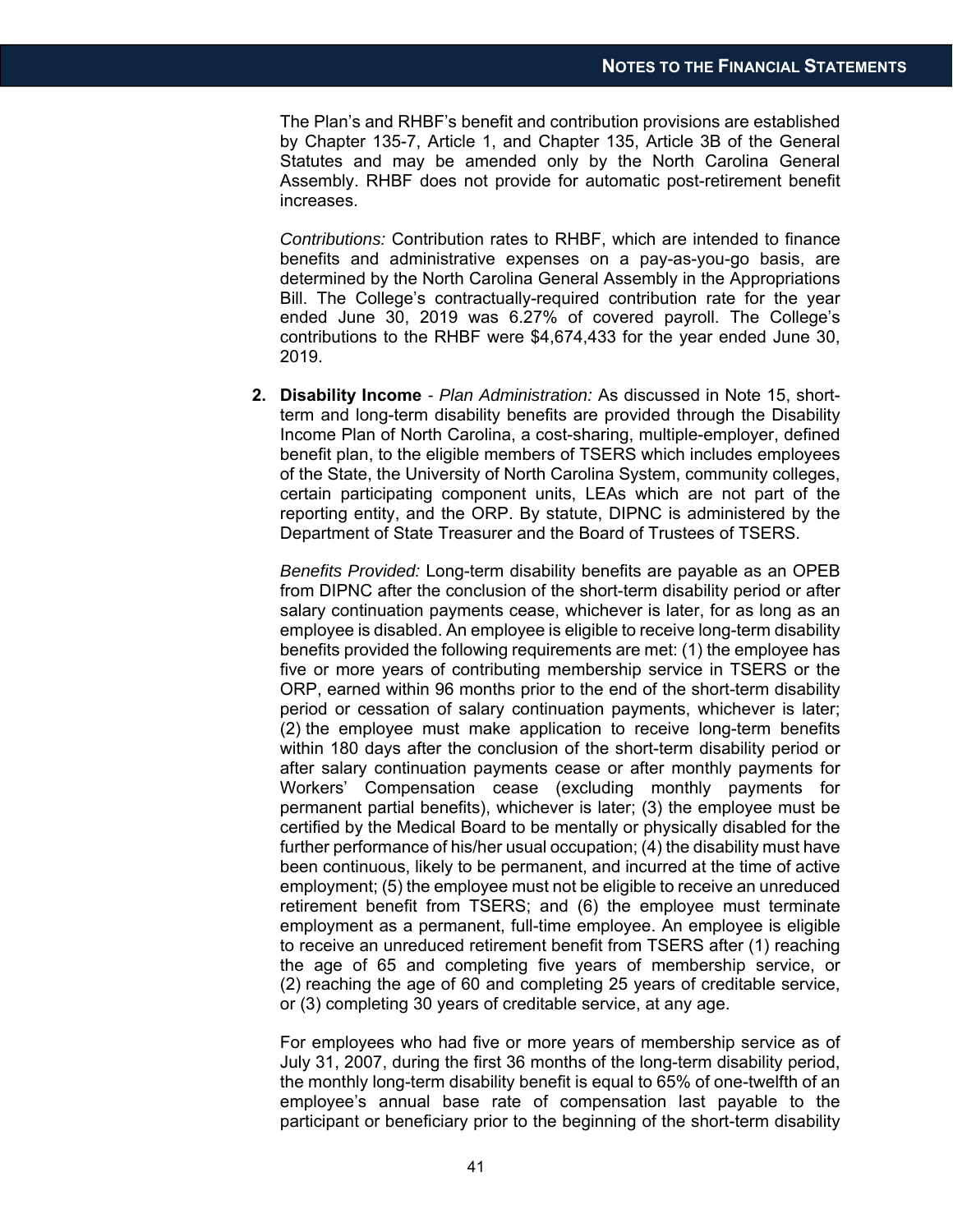period, plus the like percentage of one-twelfth of the annual longevity payment and local supplements to which the participant or beneficiary would be eligible. The monthly benefits are subject to a maximum of \$3,900 per month reduced by any primary Social Security disability benefits and by monthly payments for Workers' Compensation to which the participant or beneficiary may be entitled, but the benefits payable shall be no less than \$10 a month. After the first 36 months of the long-term disability, the long-term benefit is calculated in the same manner as described above except the monthly benefit is reduced by an amount equal to a monthly primary Social Security disability benefit to which the participant or beneficiary might be entitled had Social Security disability benefits been awarded. When an employee qualifies for an unreduced service retirement allowance from TSERS, the benefits payable from DIPNC will cease, and the employee will commence retirement under TSERS or the ORP.

For employees who had less than five years of membership service as of July 31, 2007, and meet the requirements for long-term disability on or after August 1, 2007, during the first 36 months of the long-term disability period, the monthly long-term benefit shall be reduced by an amount equal to the monthly primary Social Security retirement benefit to which the employee might be entitled should the employee become age 62 during the first 36 months. This reduction becomes effective as of the first day of the month following the month of initial entitlement to Social Security benefits. After the first 36 months of the long-term disability, no further benefits are payable under the terms of this section unless the employee has been approved and is in receipt of primary Social Security disability benefits.

*Contributions:* Although DIPNC operates on a calendar year, disability income benefits are funded by actuarially determined employer contributions that are established in the Appropriations Bill by the North Carolina General Assembly and coincide with the State's fiscal year. The College's contractually-required contribution rate for the year ended June 30, 2019 was 0.14% of covered payroll. The College's contributions to DIPNC were \$104,373 for the year ended June 30, 2019. The College assumes no liability for long-term disability benefits under the Plan other than its contribution.

### **C. Net OPEB Liability (Asset)**

*Net OPEB Liability:* At June 30, 2019, the College reported a liability of \$123,390,589 for its proportionate share of the collective net OPEB liability for RHBF. The net OPEB liability was measured as of June 30, 2018. The total OPEB liability used to calculate the net OPEB liability was determined by an actuarial valuation as of December 31, 2017, and update procedures were used to roll forward the total OPEB liability to June 30, 2018. The College's proportion of the net OPEB liability was based on the present value of future salaries for the College relative to the present value of future salaries for all participating employers, actuarially-determined. As of June 30, 2018, the College's proportion was .43313%, which was an increase of .01626% from its proportion measured as of June 30, 2017, which was .41687%.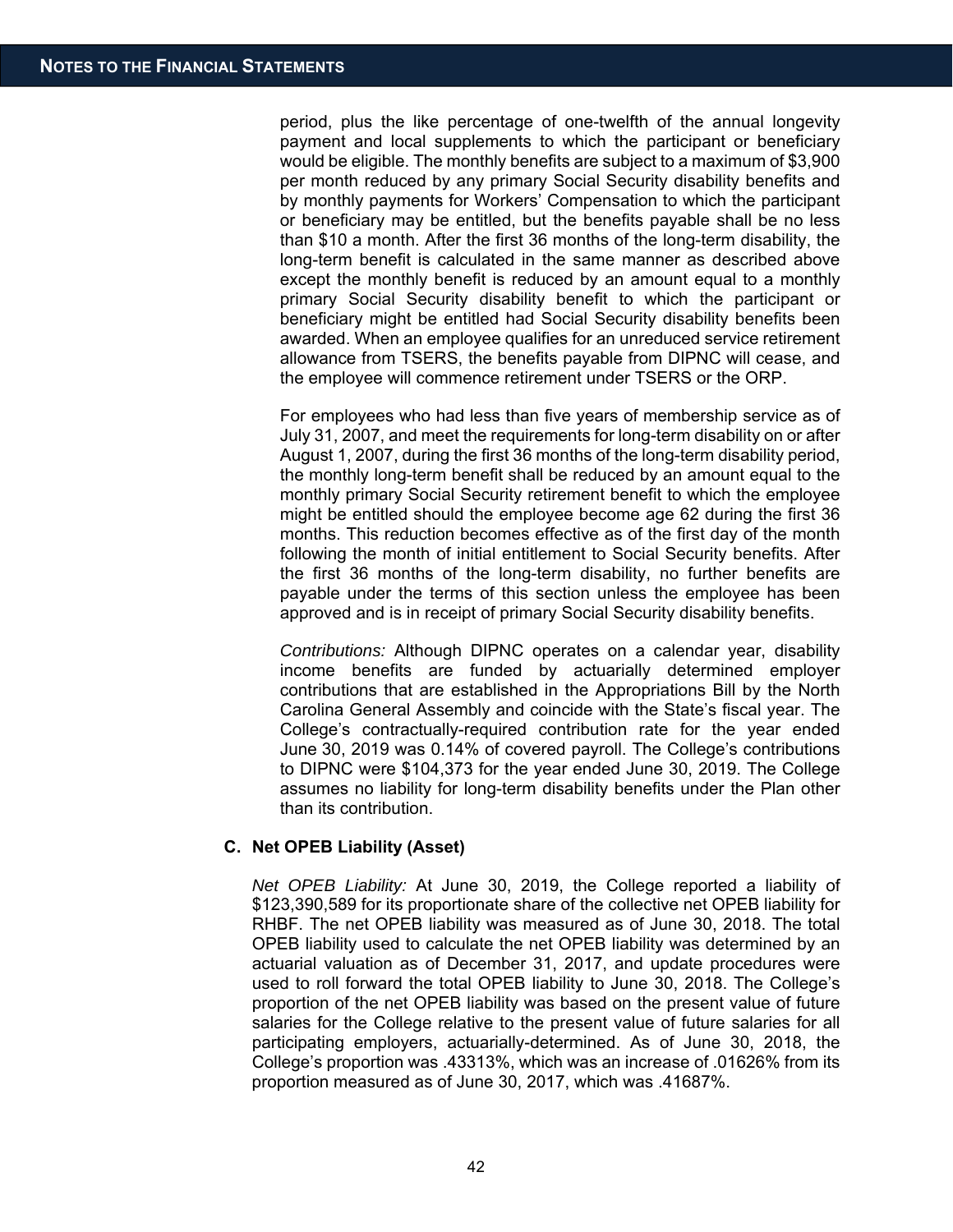*Net OPEB Asset:* At June 30, 2019, the College reported an asset of \$(133,515) for its proportionate share of the collective net OPEB asset for DIPNC. The net OPEB asset was measured as of June 30, 2018. The total OPEB asset used to calculate the net OPEB asset was determined by an actuarial valuation as of December 31, 2017, and update procedures were used to roll forward the total OPEB asset to June 30, 2018. The College's proportion of the net OPEB asset was based on the present value of future salaries for the College relative to the present value of future salaries for all participating employers, actuarially-determined. As of June 30, 2018, the College's proportion was .43954%, which was a decrease of .00828% from its proportion measured as of June 30, 2017, which was .44782%.

*Actuarial Assumptions:* The total OPEB liabilities (assets) for RHBF and DIPNC were determined by actuarial valuations as of December 31, 2017, using the following actuarial assumptions, applied to all periods included in the measurement, unless otherwise specified. The total OPEB liabilities (assets) were then rolled forward to June 30, 2018 utilizing update procedures incorporating the actuarial assumptions.

|                                                 | <b>Retiree Health</b><br><b>Benefit Fund</b> | <b>Disability Income</b><br>Plan of N.C. |
|-------------------------------------------------|----------------------------------------------|------------------------------------------|
| <b>Valuation Date</b>                           | 12/31/2017                                   | 12/31/2017                               |
| Inflation                                       | 3.00%                                        | 3.00%                                    |
| Salary Increases*                               | 8.10% grading down                           | $3.50\% - 8.10\%$                        |
|                                                 | to 3.50% depending                           |                                          |
|                                                 | on employee class                            |                                          |
| Investment Rate of Return**                     | 7.00%                                        | 3.75%                                    |
| Healthcare Cost Trend Rate - Medical            | 6.50% grading down                           | 6.50% grading down                       |
|                                                 | to 5.00% by 2024                             | to 5.00% by 2024                         |
| Healthcare Cost Trend Rate - Prescription Drug  | 7.25% grading down                           |                                          |
|                                                 | to 5.00% by 2027                             | N/A                                      |
| Healthcare Cost Trend Rate - Medicare Advantage | 5.00%                                        | N/A                                      |
| Healthcare Cost Trend Rate - Administrative     | 3.00%                                        | N/A                                      |

\* Salary increases include 3.5% inflation and productivity factor.

\*\* Investment rate of return is net of pension plan investment expense, including inflation. N/A - Not Applicable

The OPEB plans currently use mortality tables that vary by age, gender, employee group (i.e. teacher, general, law enforcement officer), and health status (i.e. disabled and healthy). The current mortality rates are based on published tables and studies that cover significant portions of the U.S. population. The healthy mortality rates also contain a provision to reflect future mortality improvements.

The projected long-term investment returns and inflation assumptions are developed through a review of current and historical capital markets data, sellside investment research, consultant whitepapers, and historical performance of investment strategies. Fixed income return projections reflect current yields across the U.S. Treasury yield curve and market expectations of forward yields projected and interpolated for multiple tenors and over multiple year horizons. Global public equity return projects are established through analysis of the equity risk premium and the fixed income return projections. Other asset categories and strategies' return projections reflect the foregoing and historical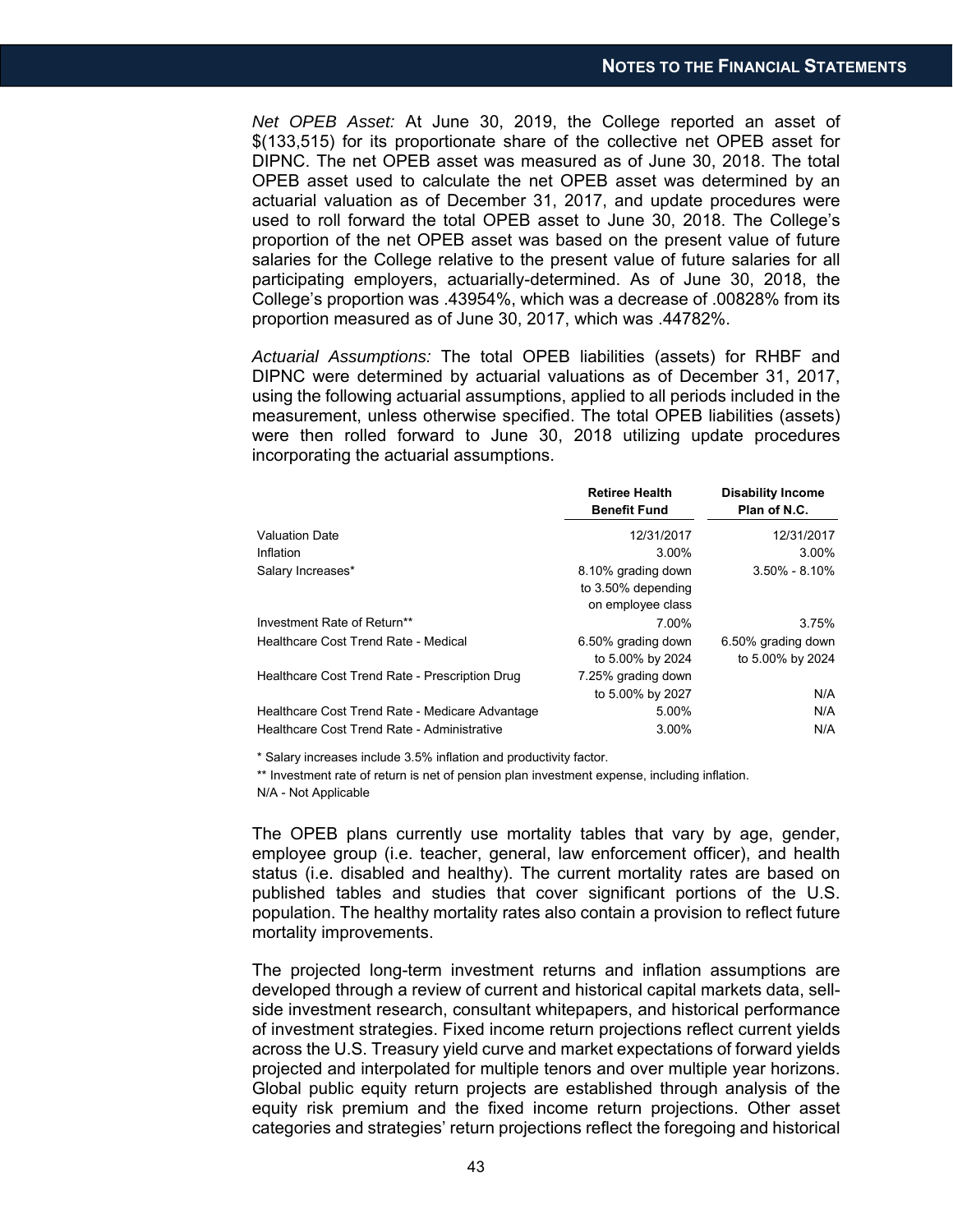data analysis. These projections are combined to produce the long-term expected rate of return by weighting the expected future real rates of return by the target asset allocation percentage and by adding expected inflation. DIPNC is primarily invested in the Bond Index Investment Pool as of June 30, 2018.

Best estimates of real rates of return for each major asset class included in RHBF's target asset allocation as of June 30, 2018 (the valuation date) are summarized in the following table:

| <b>Asset Class</b>         | Long-Term Expected Real Rate of Return |  |  |  |  |
|----------------------------|----------------------------------------|--|--|--|--|
| Fixed Income               | $1.4\%$                                |  |  |  |  |
| <b>Global Equity</b>       | 5.3%                                   |  |  |  |  |
| <b>Real Estate</b>         | 4.3%                                   |  |  |  |  |
| Alternatives               | 8.9%                                   |  |  |  |  |
| Opportunistic Fixed Income | $6.0\%$                                |  |  |  |  |
| <b>Inflation Sensitive</b> | $4.0\%$                                |  |  |  |  |

The information in the preceding table is based on 30-year expectations developed with the consulting actuary and is part of the asset, liability, and investment policy of the North Carolina Retirement Systems. The long-term nominal rates of return underlying the real rates of return are arithmetic annualized figures. The real rates of return are calculated from nominal rates by multiplicatively subtracting a long-term inflation assumption of 3.05%. Return projections do not include any excess return expectations over benchmark averages. All rates of return and inflation are annualized. The longterm expected real rate of return for the Bond Index Investment Pool as of June 30, 2018 is 1.50%.

Actuarial valuations of the plans involve estimates of the value of reported amounts and assumptions about the probability of occurrence of events far into the future. Examples include assumptions about future employment, mortality, and the healthcare cost trend. Actuarially determined amounts are subject to continual revision as actual results are compared to past expectations and new estimates are made about the future.

The actuarial assumptions used for RHBF are consistent with those used to value the pension benefits of TSERS where appropriate. These assumptions are based on the most recent pension valuations available. The discount rate used for RHBF reflects a pay-as-you-go approach.

Projections of benefits for financial reporting purposes of the plans are based on the substantive plan (the plan as understood by the employer and plan members) and include the types of benefits provided at the time of each valuation and historical pattern of sharing of benefit costs between the employer and plan members to that point. Historically, the benefits funded solely by employer contributions applied equally to all retirees. Currently, as described earlier in the note, benefits are dependent on membership requirements.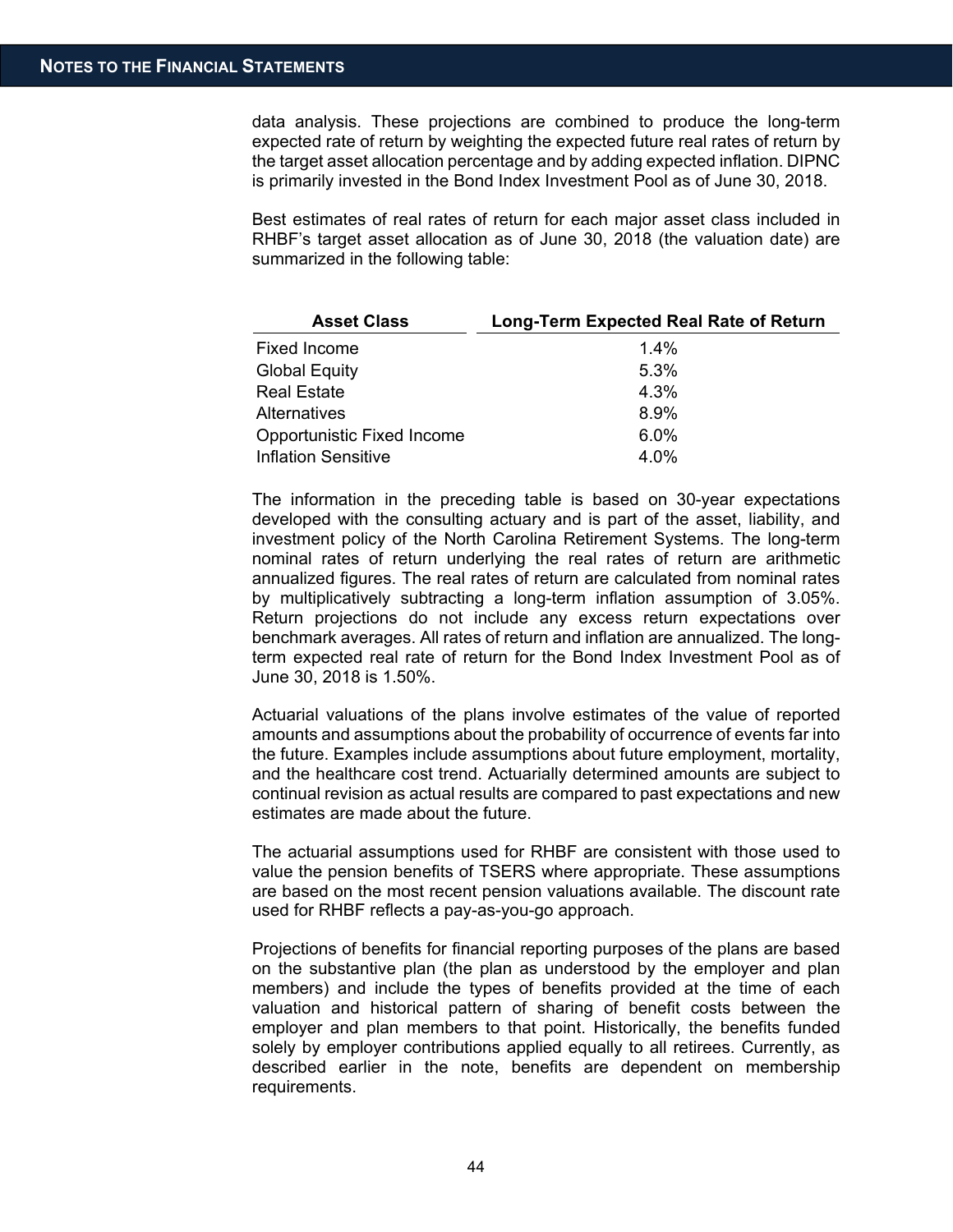The actuarial methods and assumptions used for DIPNC include techniques that are designed to reduce the effects of short-term volatility in actuarial accrued liabilities and the actuarial value of assets, consistent with the longterm perspective of the calculations.

The actuarial assumptions used in the December 31, 2017 valuations were generally based on the results of an actuarial experience study prepared as of December 31, 2014, as amended for updates to certain assumptions (such as the long-term investment return, medical claims, and medical trend rate assumptions) implemented based on annual reviews that have occurred since that experience study.

*Discount Rate:* The discount rate used to measure the total OPEB liability for RHBF was 3.87%. The projection of cash flows used to determine the discount rate assumed that contributions from employers will be made at the current statutorily determined contribution rate. Based on the above assumptions, the plan's fiduciary net position was not projected to be available to make projected future benefit payments of current plan members. As a result, a municipal bond rate of 3.87% was used as the discount rate used to measure the total OPEB liability. The 3.87% rate is based on the Bond Buyer 20-year General Obligation Index as of June 30, 2017.

The discount rate used to measure the total OPEB asset for DIPNC was 3.75%. The projection of cash flows used to determine the discount rate assumed that contributions from plan members will be made at the current contribution rate and that contributions from employers will be made at statutorily required rates, actuarially determined. Based on those assumptions, the plan's fiduciary net position was projected to be available to make all projected future benefit payments of the current plan members. Therefore, the long-term expected rate of return on plan investments was applied to all periods of projected benefit payments to determine the total OPEB asset.

*Sensitivity of the Net OPEB Liability (Asset) to Changes in the Discount Rate:* The following presents the College's proportionate share of the net OPEB liability (asset) of the plans, as well as what the plans' net OPEB liability (asset) would be if it were calculated using a discount rate that is 1-percentage point lower or 1-percentage point higher than the current discount rate:

|              |   |                        |    | <b>Net OPEB Liability (Asset)</b>       |                        |
|--------------|---|------------------------|----|-----------------------------------------|------------------------|
|              |   | 1% Decrease<br>(2.87%) |    | <b>Current Discount Rate</b>            | 1% Increase            |
|              |   |                        |    | (3.87%)                                 | (4.87%)                |
| <b>RHBF</b>  | S | 145,787,569            | S  | 123,390,589                             | \$<br>105,437,529      |
|              |   | 1% Decrease<br>(2.75%) |    | <b>Current Discount Rate</b><br>(3.75%) | 1% Increase<br>(4.75%) |
| <b>DIPNC</b> |   | (102,303)              | \$ | (133, 515)                              | \$<br>(163, 456)       |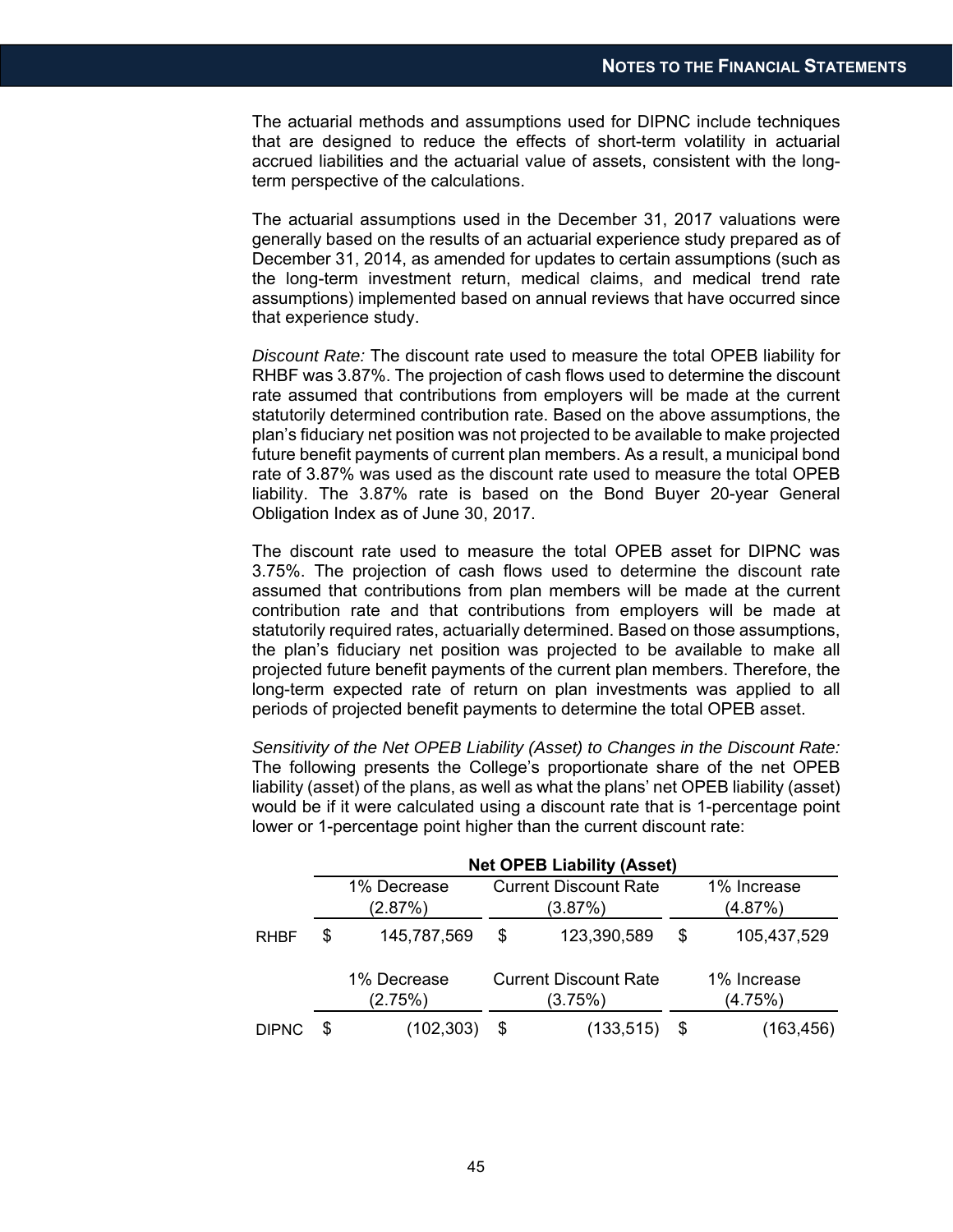*Sensitivity of the Net OPEB Liability (Asset) to Changes in the Healthcare Cost Trend Rates:* The following presents the net OPEB liability (asset) of the plans, as well as what the plans' net OPEB liability (asset) would be if it were calculated using healthcare cost trend rates that are 1-percentage point lower or 1-percentage point higher than the current healthcare cost trend rates:

|                                | 1% Decrease<br>(Medical - 4.00 - 5.50%,<br>Pharmacy - 4.00 - 6.25%,<br>Med. Advantage - 4.00%,<br>Administrative - 2.00%) | <b>Current Healthcare</b><br><b>Cost Trend Rates</b><br>(Medical - 5.00 - 6.50%,<br>Pharmacy - 5.00 - 7.25%.<br>Med. Advantage - 5.00%,<br>Administrative - 3.00%) | 1% Increase<br>(Medical - 6.00 - 7.50%,<br>Pharmacy - 6.00 - 8.25%,<br>Med. Advantage - 6.00%,<br>Administrative - 4.00%) |                                                         |  |  |
|--------------------------------|---------------------------------------------------------------------------------------------------------------------------|--------------------------------------------------------------------------------------------------------------------------------------------------------------------|---------------------------------------------------------------------------------------------------------------------------|---------------------------------------------------------|--|--|
| <b>RHBF Net OPEB Liability</b> | \$<br>101,794,260                                                                                                         | \$<br>123,390,589                                                                                                                                                  | \$                                                                                                                        | 151,743,002                                             |  |  |
|                                | 1% Decrease<br>(5.50% grading down to<br>4.00% in 2024)                                                                   | <b>Current Healthcare</b><br><b>Cost Trend Rates</b><br>(6.50% grading down to<br>5.00% in 2024)                                                                   |                                                                                                                           | 1% Increase<br>(7.50% grading down to<br>6.00% in 2024) |  |  |
| <b>DIPNC Net OPEB Asset</b>    | \$<br>(133.901)                                                                                                           | \$<br>(133,515)                                                                                                                                                    | \$                                                                                                                        | (133, 150)                                              |  |  |

*Deferred Outflows of Resources and Deferred Inflows of Resources Related to OPEB:* For the year ended June 30, 2019, the College recognized OPEB expense of \$(2,406,637) for RHBF and \$10,541 for DIPNC. At June 30, 2019, the College reported deferred outflows of resources and deferred inflows of resources related to OPEB from the following sources:

#### **Employer Balances of Deferred Outflows of Resources Related to OPEB by Classification:**

|                                                                                                                    | <b>RHBF</b>  | <b>DIPNC</b> |         |    | Total        |  |
|--------------------------------------------------------------------------------------------------------------------|--------------|--------------|---------|----|--------------|--|
| Difference Between Actual and<br><b>Expected Experience</b>                                                        | \$           | \$           | 232,903 | \$ | 232.903      |  |
| Changes of Assumptions                                                                                             |              |              | 25.212  |    | 25.212       |  |
| Net Difference Between Projected and<br>Actual Earnings on Pension Plan<br>Investments                             | 13.270       |              | 103.982 |    | 117.252      |  |
| Change in Proportion and Differences<br>Between Agency's Contributions and<br>Proportionate Share of Contributions | 6,078,270    |              | 9.739   |    | 6,088,009    |  |
| Contributions Subsequent to the<br><b>Measurement Date</b>                                                         | 4,674,433    |              | 104.373 |    | 4,778,806    |  |
| Total                                                                                                              | \$10.765.973 | S            | 476.209 |    | \$11,242,182 |  |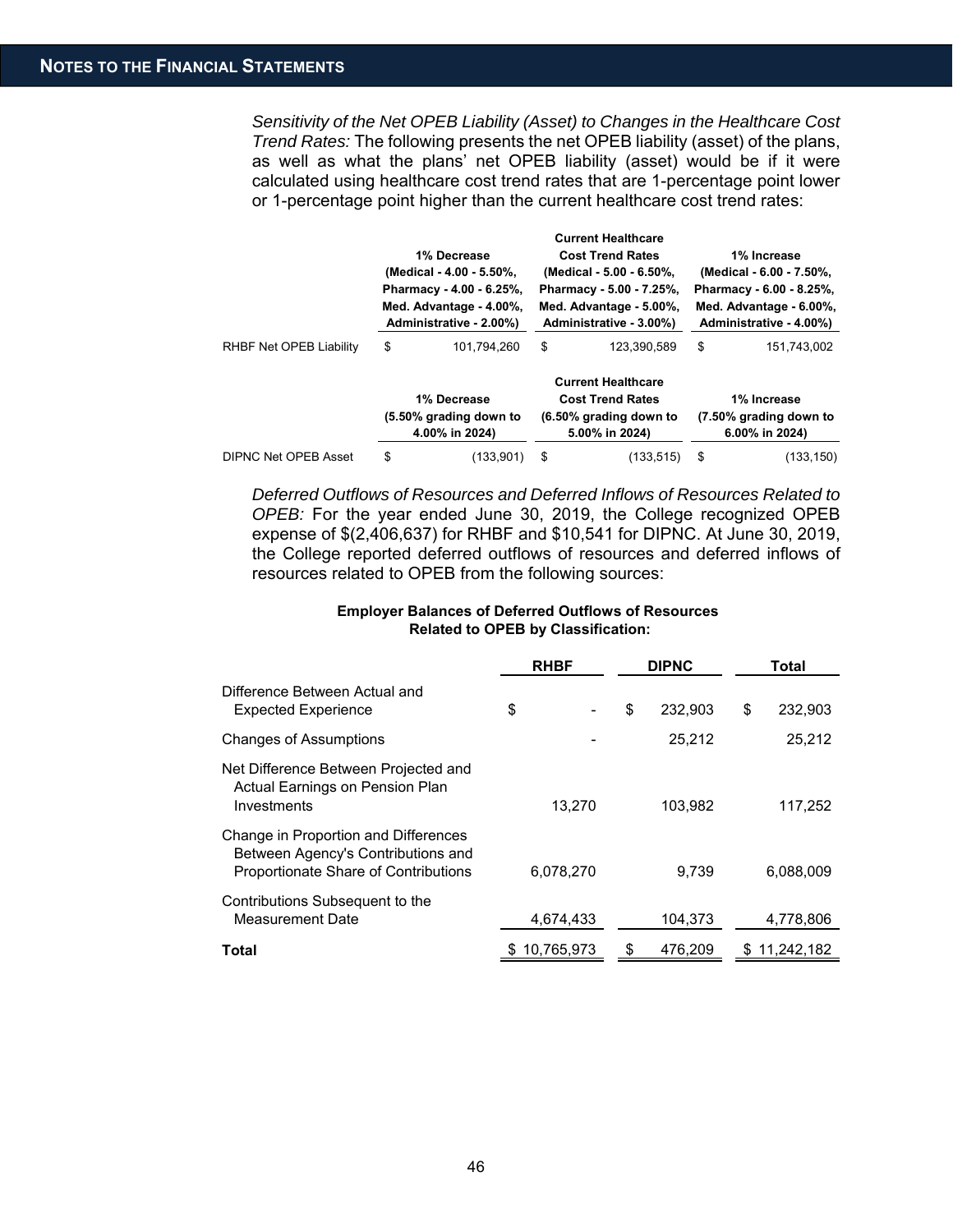|                                                                                                                    | <b>RHBF</b>     | <b>DIPNC</b> | Total           |
|--------------------------------------------------------------------------------------------------------------------|-----------------|--------------|-----------------|
| Difference Between Actual and<br><b>Expected Experience</b>                                                        | 8,437,993<br>\$ | \$           | 8,437,993<br>\$ |
| Changes of Assumptions                                                                                             | 53,455,652      |              | 53,455,652      |
| Net Difference Between Projected and<br>Actual Earnings on Pension Plan<br>Investments                             |                 |              |                 |
| Change in Proportion and Differences<br>Between Agency's Contributions and<br>Proportionate Share of Contributions | 7,812,632       |              | 7,812,632       |
| Contributions Subsequent to the<br>Measurement Date                                                                |                 |              |                 |
| Total                                                                                                              | \$69,706,277    |              | \$69,706,277    |

#### **Employer Balances of Deferred Inflows of Resources Related to OPEB by Classification:**

Amounts reported as deferred outflows of resources related to contributions subsequent to the measurement date will be recognized as a reduction of the net OPEB liability related to RHBF and an increase of the net OPEB asset related to DIPNC in the fiscal year ended June 30, 2020. Other amounts reported as deferred outflows of resources and deferred inflows of resources related to OPEB will be recognized in OPEB expense as follows:

# **Schedule of the Net Amount of the Employer's Balances of Deferred Outflows of Resources and Deferred Inflows of Resources That will be Recognized in OPEB Expense:**

| <b>Year Ended June 30:</b> | <b>RHBF</b>        | <b>DIPNC</b> |
|----------------------------|--------------------|--------------|
| 2020                       | (15,087,843)<br>\$ | 91,258<br>\$ |
| 2021                       | (15,087,843)       | 91,246       |
| 2022                       | (15,087,843)       | 65,846       |
| 2023                       | (15,074,649)       | 51,143       |
| 2024                       | (3,276,559)        | 36,181       |
| Thereafter                 |                    | 36,164       |
| Total                      | (63, 614, 737)     | 371,838      |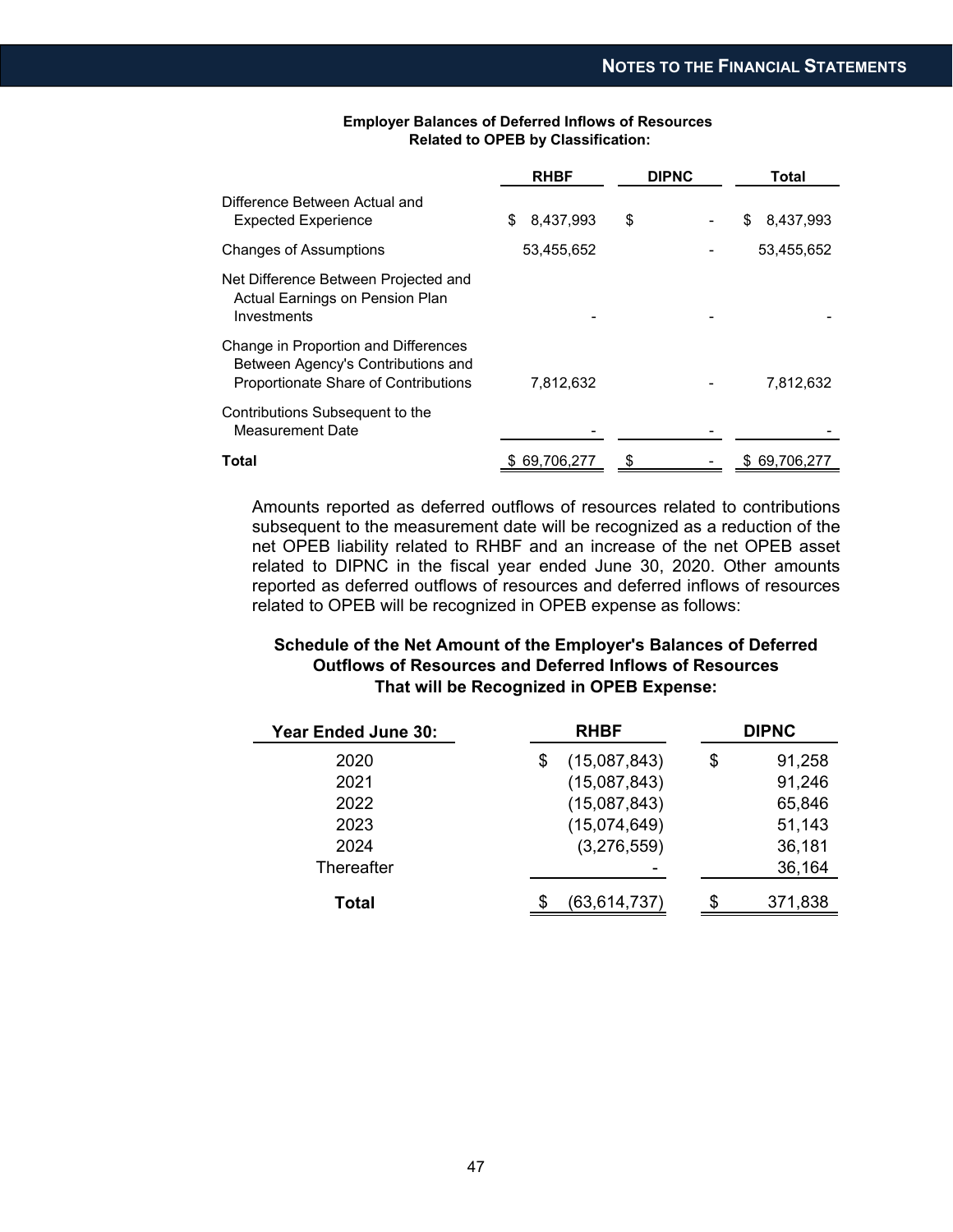#### **NOTE 15 - RISK MANAGEMENT**

The College is exposed to various risks of loss related to torts; theft of, damage to, and destruction of assets; errors and omissions; injuries to employees; and natural disasters. These exposures to loss are handled via a combination of methods, including participation in state-administered insurance programs, purchase of commercial insurance, and self-retention of certain risks. There have been no significant reductions in insurance coverage from the previous year and settled claims have not exceeded coverage in any of the past three fiscal years.

### **A. Employee Benefit Plans**

# **1. State Health Plan**

College employees and retirees are provided comprehensive major medical care benefits. Coverage is funded by contributions to the State Health Plan (the "Plan"), a discretely presented component unit of the State of North Carolina. The Plan is funded by employer and employee contributions. The Plan has contracted with third parties to process claims. See Note 14, Other Postemployment Benefits, for additional information regarding retiree health benefits.

# **2. Death Benefit Plan of North Carolina**

Term life insurance (death benefits) of \$25,000 to \$50,000 is provided to eligible workers. This Death Benefit Plan is administered by the State Treasurer and funded via employer contributions. The employer contribution rate was .16% for the current fiscal year.

### **3. Disability Income Plan**

Short-term and long-term disability benefits are provided to College employees through the DIPNC, part of the State's Pension and Other Employee Benefit Trust Funds. Short-Term benefits are paid by the College up to the first six months of benefits and reimbursed by DIPNC for any additional short-term benefits. As discussed in Note 14, long-term disability benefits are payable as an other postemployment benefit from DIPNC after the conclusion of the short-term disability period or after salary continuation payments cease, whichever is later, for as long as an employee is disabled.

### **B. Other Risk Management and Insurance Activities**

### **1. Automobile, Fire, and Other Property Losses**

Fire and other property losses are covered by contracts with private insurance companies. The policy limit is \$500,000,000 and carries a deductible of \$25,000. There have been no significant reductions in insurance coverage from the previous year and settled claims have not exceeded coverage in any of the past three fiscal years.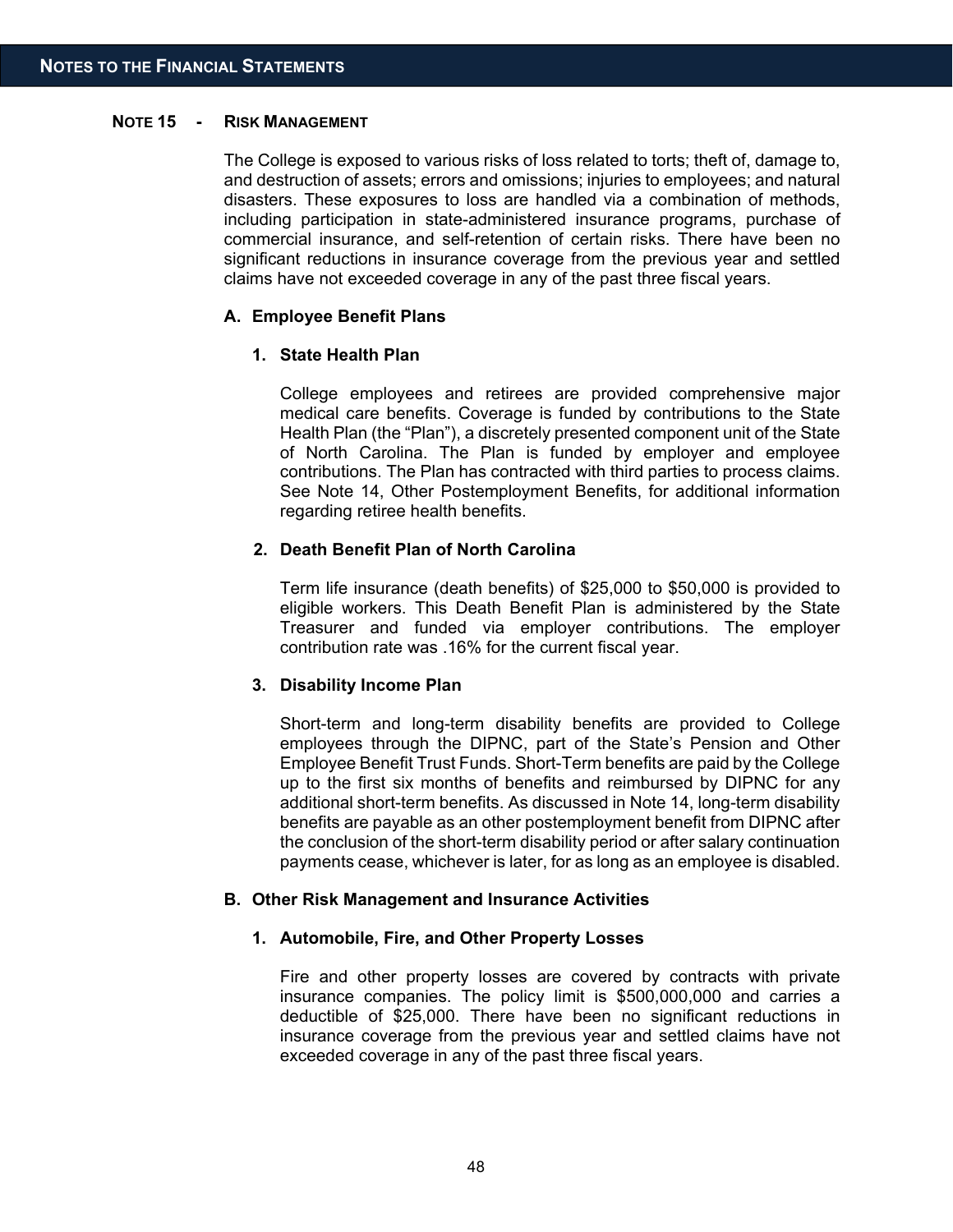State-owned vehicles are covered by liability insurance through a private insurance company and handled by the North Carolina Department of Insurance. The liability limits for losses are \$1,000,000 per claim and \$10,000,000 per occurrence. The College pays premiums to the North Carolina Department of Insurance for the coverage. Liability insurance for other College-owned vehicles is covered by contracts with private insurance companies.

## **2. Public Officers' and Employees' Liability Insurance**

The risk of tort claims of up to \$1,000,000 per claimant is retained under the authority of the State Tort Claims Act. In addition, the State provides excess public officers' and employees' liability insurance up to \$2,000,000 per claim and \$10,000,000 in the aggregate per fiscal year via contract with a private insurance company. The North Carolina Community College System Office pays the premium, based on a composite rate, directly to the private insurer.

# **3. Employee Dishonesty and Computer Fraud**

The College is protected for losses from employee dishonesty and computer fraud for employees paid in whole or in part from state funds. This coverage is with a private insurance company and is handled by the North Carolina Department of Insurance. North Carolina Community College System Office is charged a premium by the private insurance company. Coverage limit is \$5,000,000 per occurrence. The private insurance company pays 90% of each loss less a \$100,000 deductible. Losses from County and Institutional fund paid employees are covered by private insurance. Employee dishonesty coverage carries a deductible of \$1,000 with a limit of \$500,000. Forgery or alteration has a \$1,000 deductible with a \$500,000 limit. Deception Fraud/Fraud Impersonation has a \$2,500 deductible with a \$500,000 limit.

# **4. Statewide Workers' Compensation Program**

The State Board of Community Colleges makes the necessary arrangements to carry out the provisions of the Workers' Compensation Act which are applicable to employees whose wages are paid in whole or in part from state funds. The College purchases workers' compensation insurance for employees whose salaries or wages are paid by the Board entirely from county or institutional funds.

Additional details on the state-administered risk management programs are disclosed in the State's *Comprehensive Annual Financial Report*, issued by the Office of the State Controller.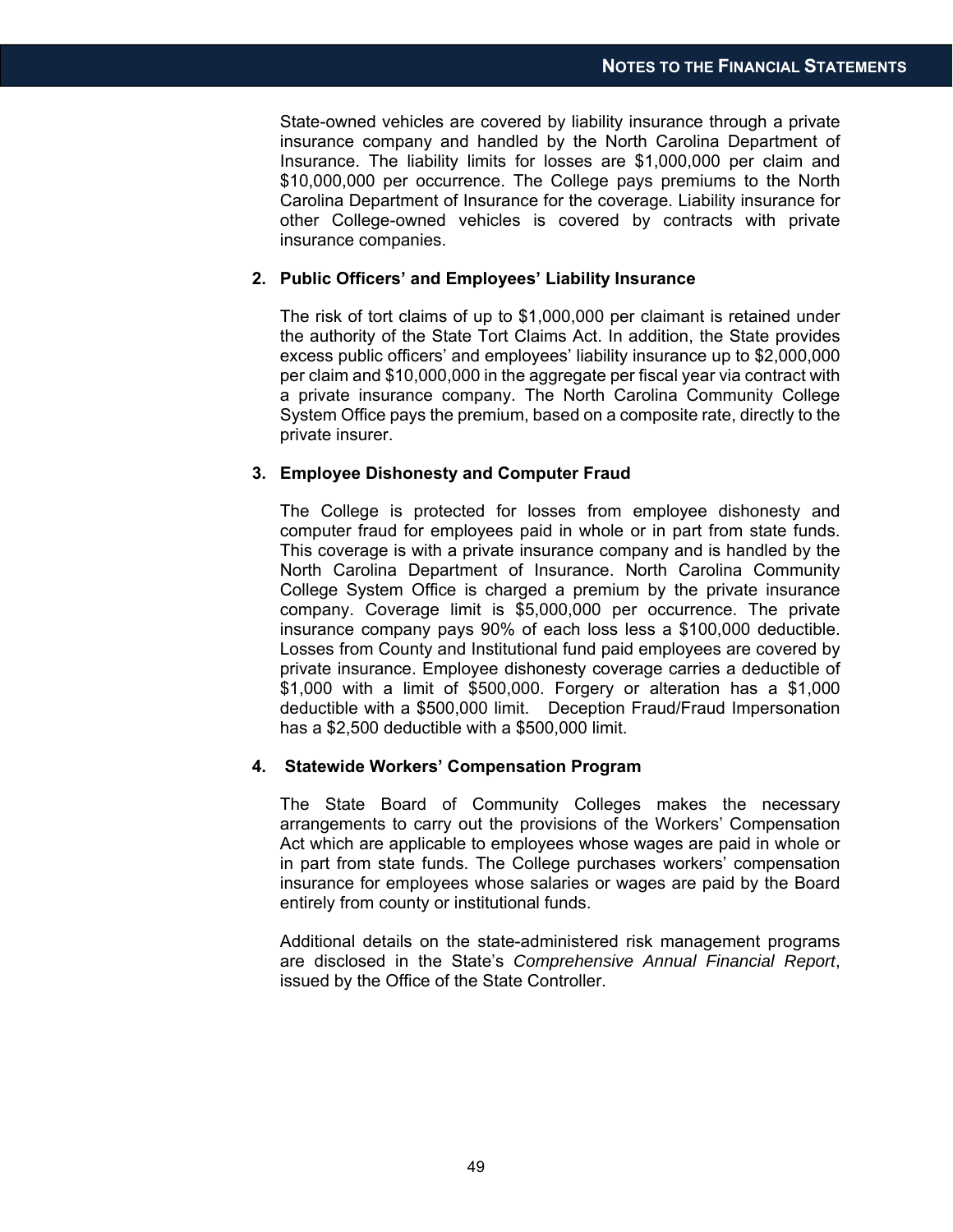#### **5. Other Insurance Held by the College**

The College purchased Professional Liability insurance from a private insurance company to cover instructors and students in the Health Sciences and Dietary Manager Programs with a liability limit of \$1,000,000 per claim and a \$5,000,000 aggregate.

The College purchased Broadcaster's Liability coverage from a private insurance company to cover (PBS station WTVI that became a part of CPCC July 3, 2012) News Media and Multimedia, with a \$2,000,000 limit of liability and \$5,000 retention amount, Internet Liability Coverage, with a \$2,000,000 limit of liability and \$5,000 retention amount.

The College purchased Cyber Liability coverage from a private insurance company to cover Media Content Insurance with a \$7,500,000 sub limit liability and a \$100,000 retention, Security and Privacy Liability Insurance with a \$7,500,000 sub limit liability and a \$100,000 retention, Regulatory Action with a \$7,500,000 sub limit liability, Event Management Insurance with a \$2,500,000 sub limit liability and a \$10,000 retention and Cyber Extortion Insurance with a \$7,500,000 sub limit liability and a \$100,000 retention.

#### **NOTE 16 - COMMITMENTS AND CONTINGENCIES**

The College has established an encumbrance system to track its outstanding commitments on construction projects and other purchases. Outstanding commitments on construction contracts were \$59,887,372 at June 30, 2019.

### **NOTE 17 - RELATED PARTIES**

**Foundation** - The Foundation is a separately incorporated nonprofit foundation associated with the College. This organization serves as the primary fundraising arm of the College through which individuals, corporations, and other organizations support College programs by providing scholarships, fellowships, faculty salary supplements, and unrestricted funds to specific departments and the College's overall academic environment. The College's financial statements do not include the assets, liabilities, net position, or operational transactions of the Foundation, except for support from the Foundation. Support received of \$3,314,442 for the year ended June 30, 2019 was included in Noncapital Gifts, Net and Capital Gifts, Net on the Statement of Revenues, Expenses, and Changes in Net Position.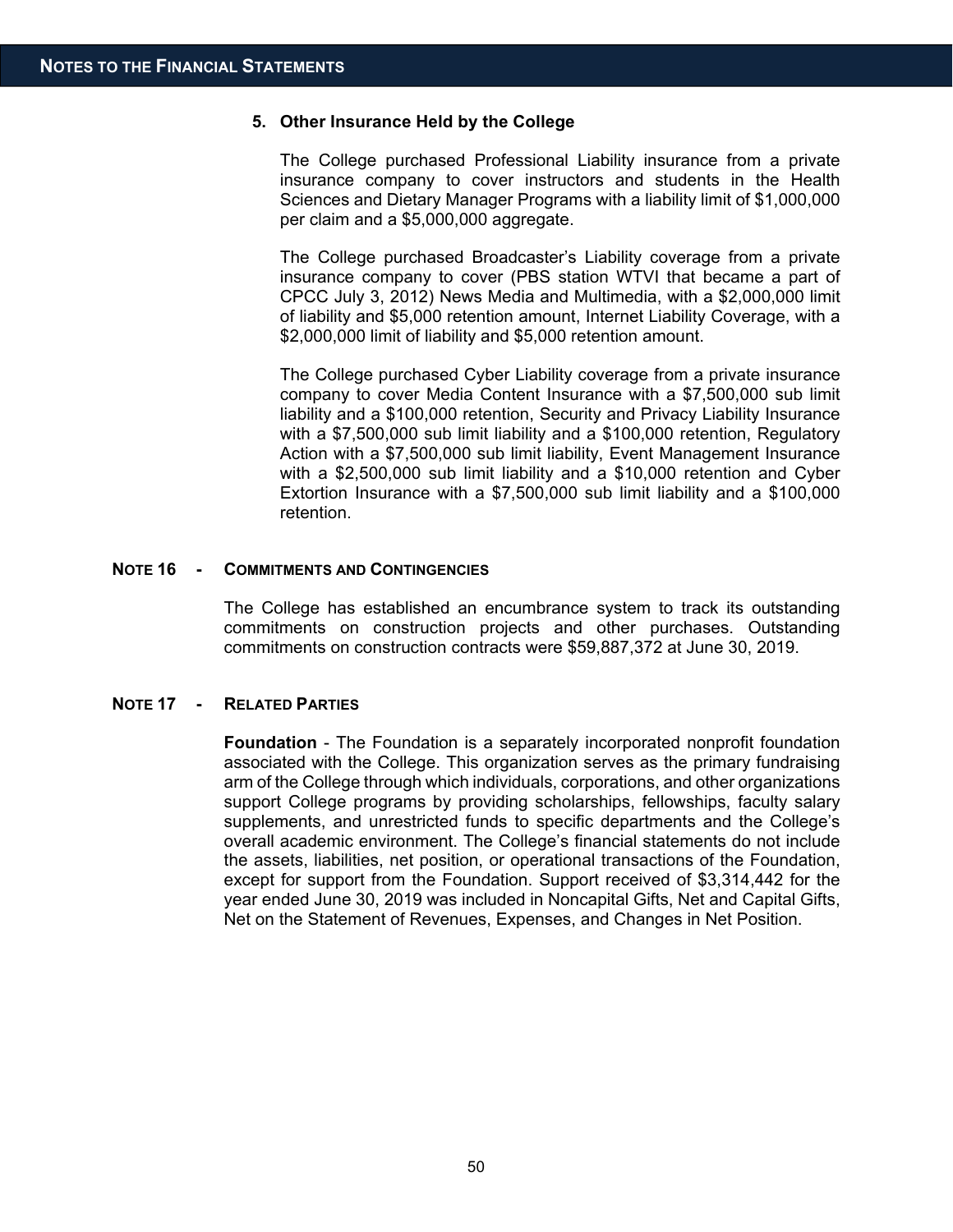# **NOTE 18 - BLENDED COMPONENT UNIT**

Condensed combining information for the College's blended component unit, CPCC Services Corp, Inc., as of and for the year ended June 30, 2019 is presented as follows:

| <b>Condensed Statement of Net Position</b><br>June 30, 2019                                                                                              |    |                                 |  |  |  |  |  |  |
|----------------------------------------------------------------------------------------------------------------------------------------------------------|----|---------------------------------|--|--|--|--|--|--|
| <b>Total Assets</b><br><b>Total Liabilities</b>                                                                                                          | \$ | 5,742,167<br>497,733            |  |  |  |  |  |  |
| <b>Total Net Position</b>                                                                                                                                | \$ | 5,244,434                       |  |  |  |  |  |  |
| <b>CPCC Services Corp., Inc.</b><br><b>Condensed Statement of Revenues, Expenses,</b><br>and Changes in Net Position<br>For the Year Ended June 30, 2019 |    |                                 |  |  |  |  |  |  |
| <b>Operating Revenues</b><br><b>Sales and Services</b>                                                                                                   | \$ | 2,618,523                       |  |  |  |  |  |  |
| <b>Operating Expenses</b><br><b>Salaries and Benefits</b><br><b>Contracted Services</b><br><b>Other Expenses</b>                                         |    | 1,136,618<br>584,001<br>427,323 |  |  |  |  |  |  |
| <b>Total Operating Expenses</b><br><b>Non-Operating Revenues</b>                                                                                         |    | 2,147,942                       |  |  |  |  |  |  |
| Interest Income<br><b>Total Non-Operating Revenues</b>                                                                                                   |    | 51,310<br>51,310                |  |  |  |  |  |  |
| Transfers to the College                                                                                                                                 |    | (631, 214)                      |  |  |  |  |  |  |
| Change in Net Position<br>Net Position, July 1, 2018                                                                                                     |    | (109, 323)<br>5,353,757         |  |  |  |  |  |  |
| Net Position, June 30, 2019                                                                                                                              | \$ | 5,244,434                       |  |  |  |  |  |  |
| <b>CPCC Services Corp., Inc.</b><br><b>Condensed Statement of Cash Flows</b>                                                                             |    |                                 |  |  |  |  |  |  |

# **Condensed Statement of Cash Flows For the Year Ended June 30, 2019**

| Net Cash Used in Operating Activities    | (165,793)   |
|------------------------------------------|-------------|
| Cash and Cash Equivalents, July 1, 2018  | 3,886,259   |
| Cash and Cash Equivalents, June 30, 2019 | \$3,720,466 |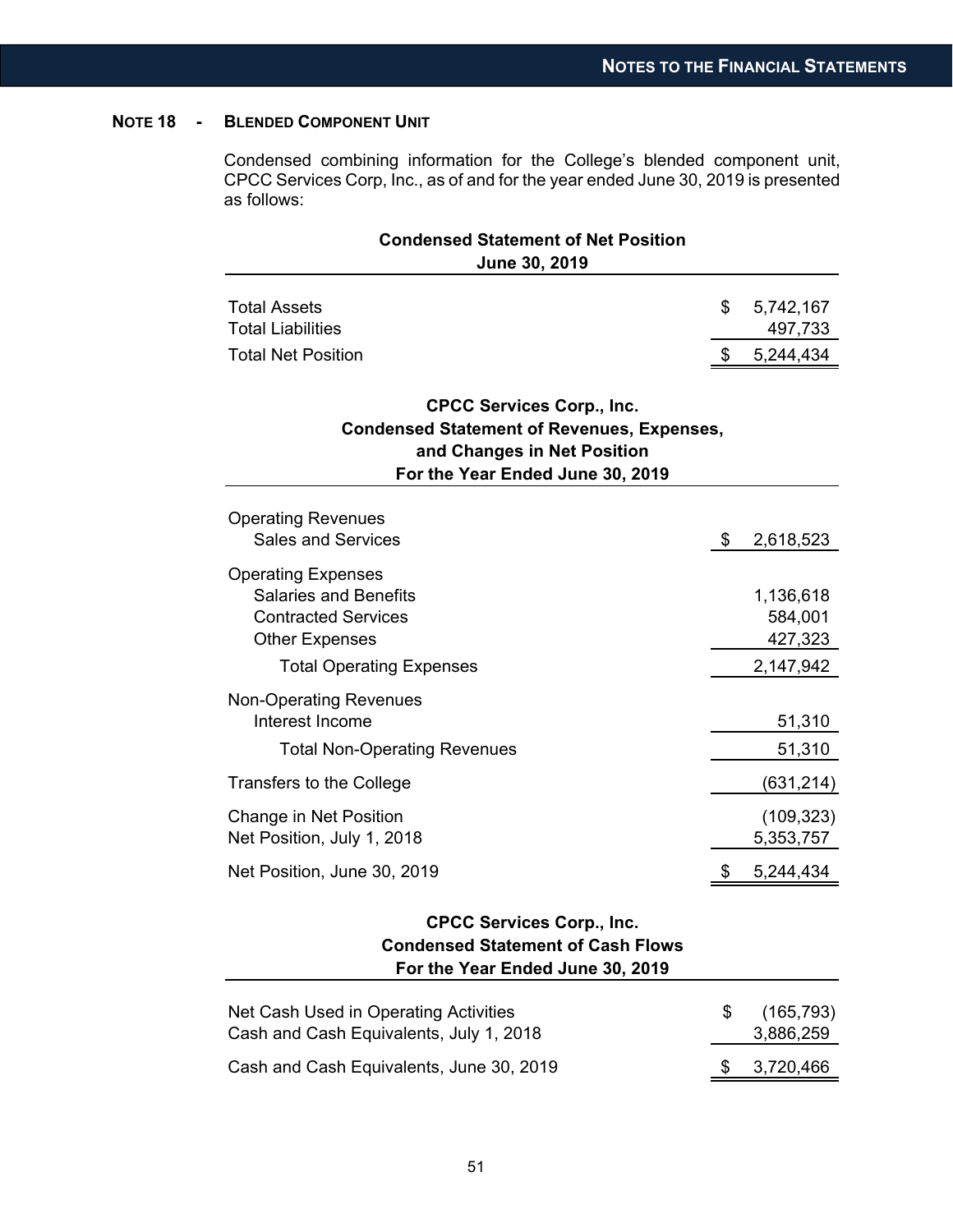#### **NOTE 19 - CHANGES IN FINANCIAL ACCOUNTING AND REPORTING**

**College** - For the fiscal year ended June 30, 2019, the College implemented the following pronouncements issued by GASB:

GASB Statement No. 88, *Certain Disclosures Related to Debt, including Direct Borrowings and Direct Placements* 

GASB Statement No. 88 improves the information that is disclosed in the notes to government financial statements related to debt, including direct borrowings and direct placements. It defines debt for purposes of disclosure in notes to financial statements and requires disclosure of additional essential information, including unused lines of credit; assets pledged as collateral for the debt; and terms specified in debt agreements related to significant events with finance-related consequences or significant subjective acceleration clauses. Additionally, this Statement requires that existing and additional information be provided for direct borrowings and direct placements of debt separately from other debt.

**Component Unit** - For the fiscal year ended June 30, 2019, the Foundation implemented FASB Update No. 2016-14, *Not-for-Profit Entities (Topic 958): Presentation of Financial Statements of Not-for-Profit Entities*. This update amends the requirements related to net asset classifications for not-for-profit entities. With this update, net assets on the face of the statement of financial position and changes in net assets on the face of the statement of activities are presented using two classes: *net assets with donor restrictions* and *net assets without donor restrictions*, in addition to the previously required total net assets and changes in total net assets.

# **NOTE 20 - SUBSEQUENT EVENTS**

The College has evaluated subsequent events through September 20, 2019, which is the date the financial statements were available to be issued.

#### **NOTE 21 - AUDIT HOURS AND COST**

The audit required 280 audit hours at an approximate cost of \$45,000. The cost represents .01% of the College's total assets and .02% of the total expenses subject to audit.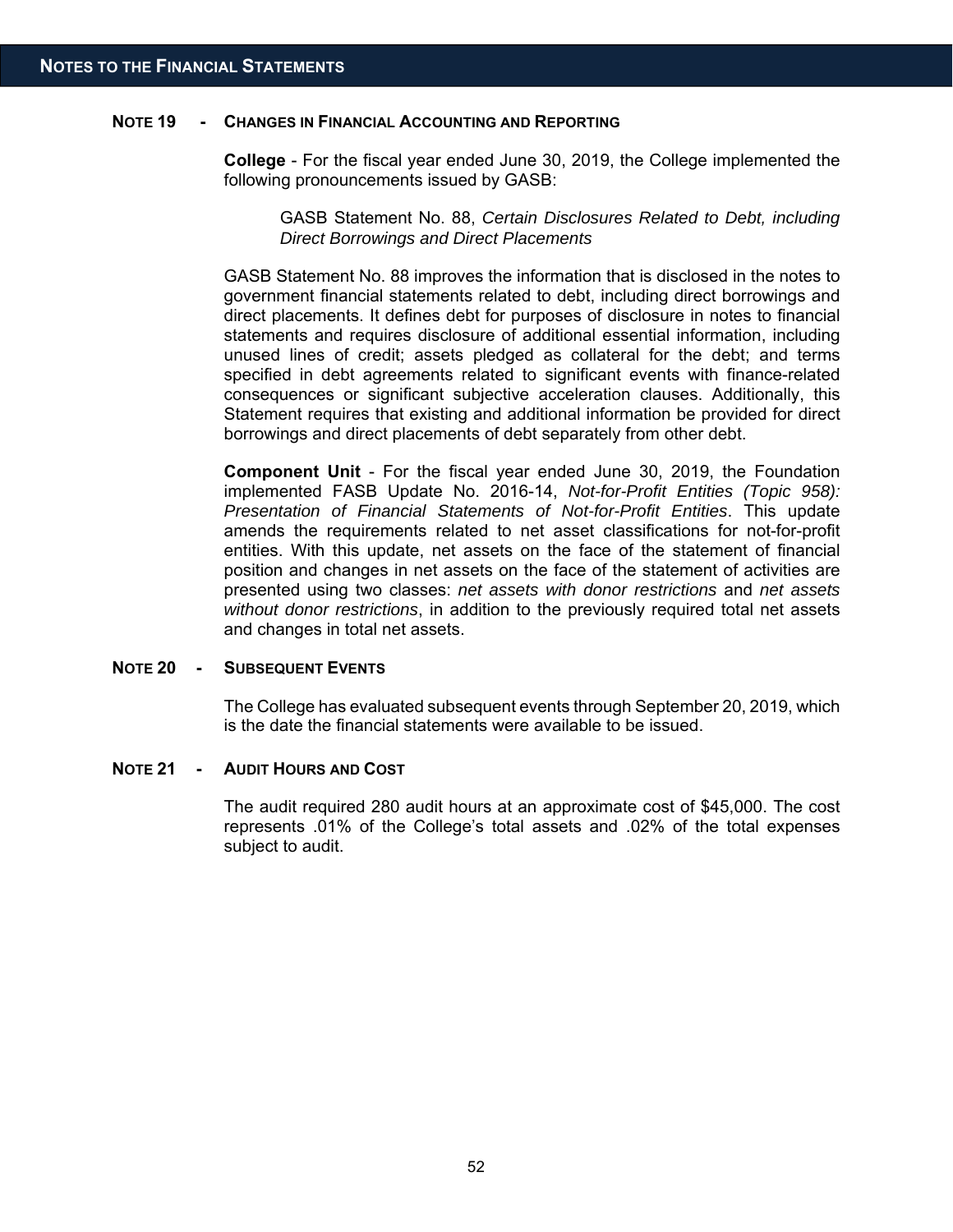# *Central Piedmont Community College Required Supplementary Information Schedule of the Proportionate Share of the Net Pension Liability Cost-Sharing, Multiple-Employer, Defined Benefit Pension Plan Last Six Fiscal Years\* Exhibit C-1*

| <b>Teachers' and State Employees' Retirement System</b>                                | 2019             | 2018             | 2017             |
|----------------------------------------------------------------------------------------|------------------|------------------|------------------|
| Proportionate Share Percentage of<br>Collective Net Pension Liability                  | 0.50278%         | 0.50964%         | 0.50835%         |
| Proportionate Share of TSERS<br><b>Collective Net Pension Liability</b>                | \$<br>50,057,224 | \$<br>40,437,085 | \$<br>46,722,616 |
| <b>Covered Payroll</b>                                                                 | \$<br>74,736,968 | \$<br>73,247,218 | \$<br>71,439,188 |
| Proportionate Share of the Net Pension Liability<br>as a Percentage of Covered Payroll | 66.98%           | 55.21%           | 65.40%           |
| Plan Fiduciary Net Position as a Percentage of the<br><b>Total Pension Liability</b>   | 87.61%           | 89.51%           | 87.32%           |
|                                                                                        | 2016             | 2015             | 2014             |
| Proportionate Share Percentage of<br>Collective Net Pension Liability                  | 0.48573%         | 0.46411%         | 0.44450%         |
| Proportionate Share of TSERS<br><b>Collective Net Pension Liability</b>                | \$<br>17,900,112 | \$<br>5,441,323  | \$<br>26,985,679 |
| <b>Covered Payroll</b>                                                                 | \$<br>69,503,113 | \$<br>66,472,799 | \$<br>64,075,918 |
| Proportionate Share of the Net Pension Liability<br>as a Percentage of Covered Payroll | 25.75%           | 8.19%            | 42.12%           |
| Plan Fiduciary Net Position as a Percentage of the<br><b>Total Pension Liability</b>   | 94.64%           | 98.24%           | 90.60%           |

Note: Information is presented for all years that were measured in accordance with the requirements of GASB Statement No. 68, *Accounting and Financial Reporting for Pensions - An Amendment of GASB Statement No. 27* , as amended.

\* The amounts presented for each fiscal year were determined as of the prior fiscal year ending June 30.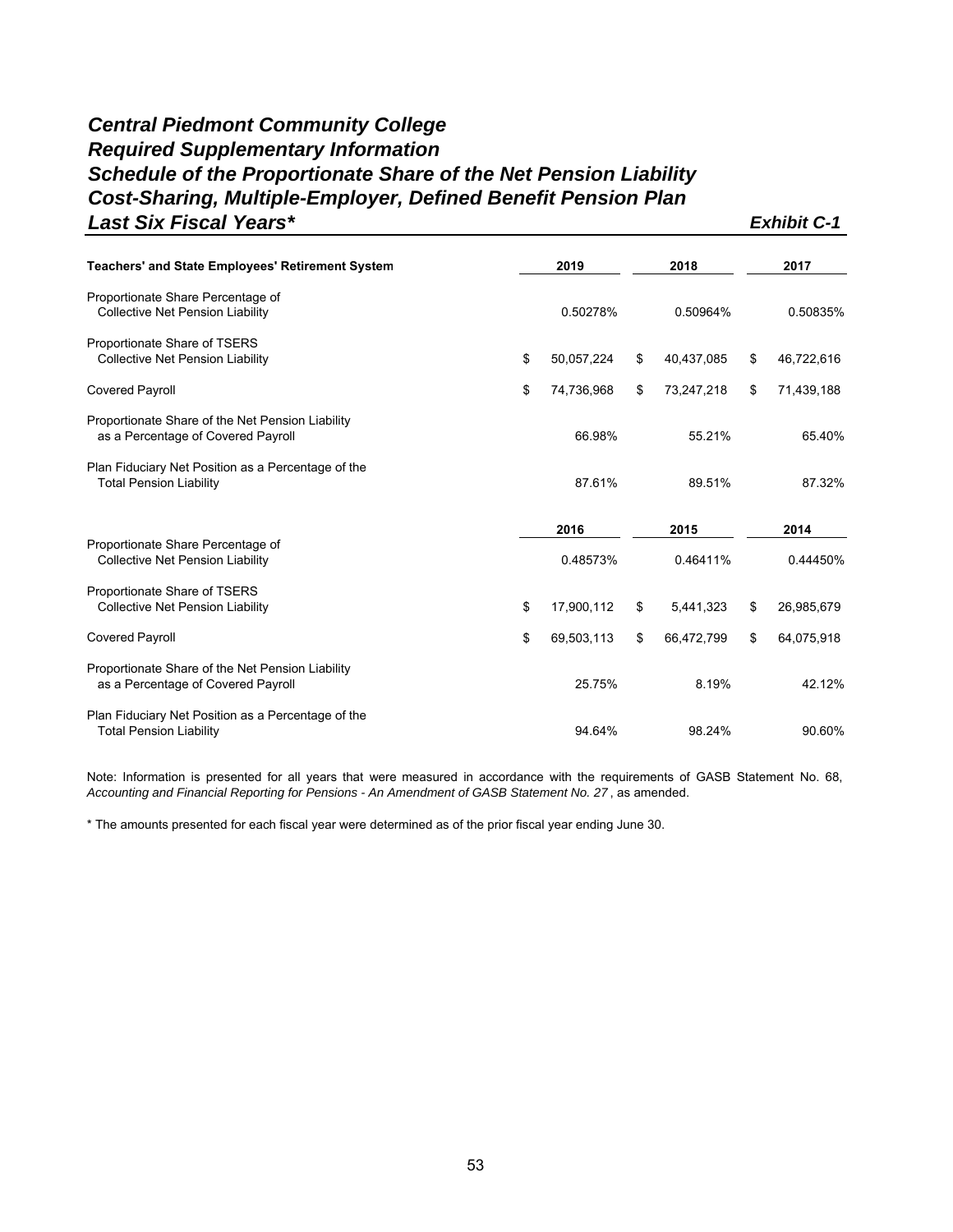# *Central Piedmont Community College Required Supplementary Information Schedule of College Contributions Cost-Sharing, Multiple-Employer, Defined Benefit Pension Plan Last Ten Fiscal Years Exhibit C-2*

| <b>Teachers' and State Employees' Retirement System</b>                          | 2019                     | 2018             | 2017             | 2016             |     | 2015       |
|----------------------------------------------------------------------------------|--------------------------|------------------|------------------|------------------|-----|------------|
| <b>Contractually Required Contribution</b>                                       | \$<br>9,162,485          | \$<br>8,056,645  | \$<br>7,310,072  | \$<br>6,536,686  | S.  | 6,359,535  |
| Contributions in Relation to the<br><b>Contractually Determined Contribution</b> | 9,162,485                | 8,056,645        | 7,310,072        | 6,536,686        |     | 6,359,535  |
| Contribution Deficiency (Excess)                                                 | $\overline{\phantom{a}}$ |                  | \$               | \$               |     |            |
| <b>Covered Payroll</b>                                                           | \$<br>74,552,356         | \$<br>74,736,968 | \$<br>73,247,218 | \$<br>71,439,188 | \$  | 69,503,113 |
| Contributions as a Percentage of<br><b>Covered Payroll</b>                       | 12.29%                   | 10.78%           | 9.98%            | 9.15%            |     | 9.15%      |
|                                                                                  |                          |                  |                  |                  |     |            |
|                                                                                  | 2014                     | 2013             | 2012             | 2011             |     | 2010       |
| <b>Contractually Required Contribution</b>                                       | \$<br>5,776,486          | \$<br>5,337,524  | \$<br>4,555,018  | \$<br>2,987,589  | \$  | 2,108,402  |
| Contributions in Relation to the<br><b>Contractually Determined Contribution</b> | 5,776,486                | 5,337,524        | 4,555,018        | 2,987,589        |     | 2,108,402  |
| Contribution Deficiency (Excess)                                                 |                          |                  |                  |                  |     |            |
| Covered Payroll                                                                  | \$<br>66,472,799         | \$<br>64,075,918 | \$<br>61,223,362 | \$<br>60,600,173 | \$. | 59,058,885 |

Note: Changes in benefit terms, methods, and assumptions are presented in the Notes to Required Supplementary Information (RSI) schedule following the pension RSI tables.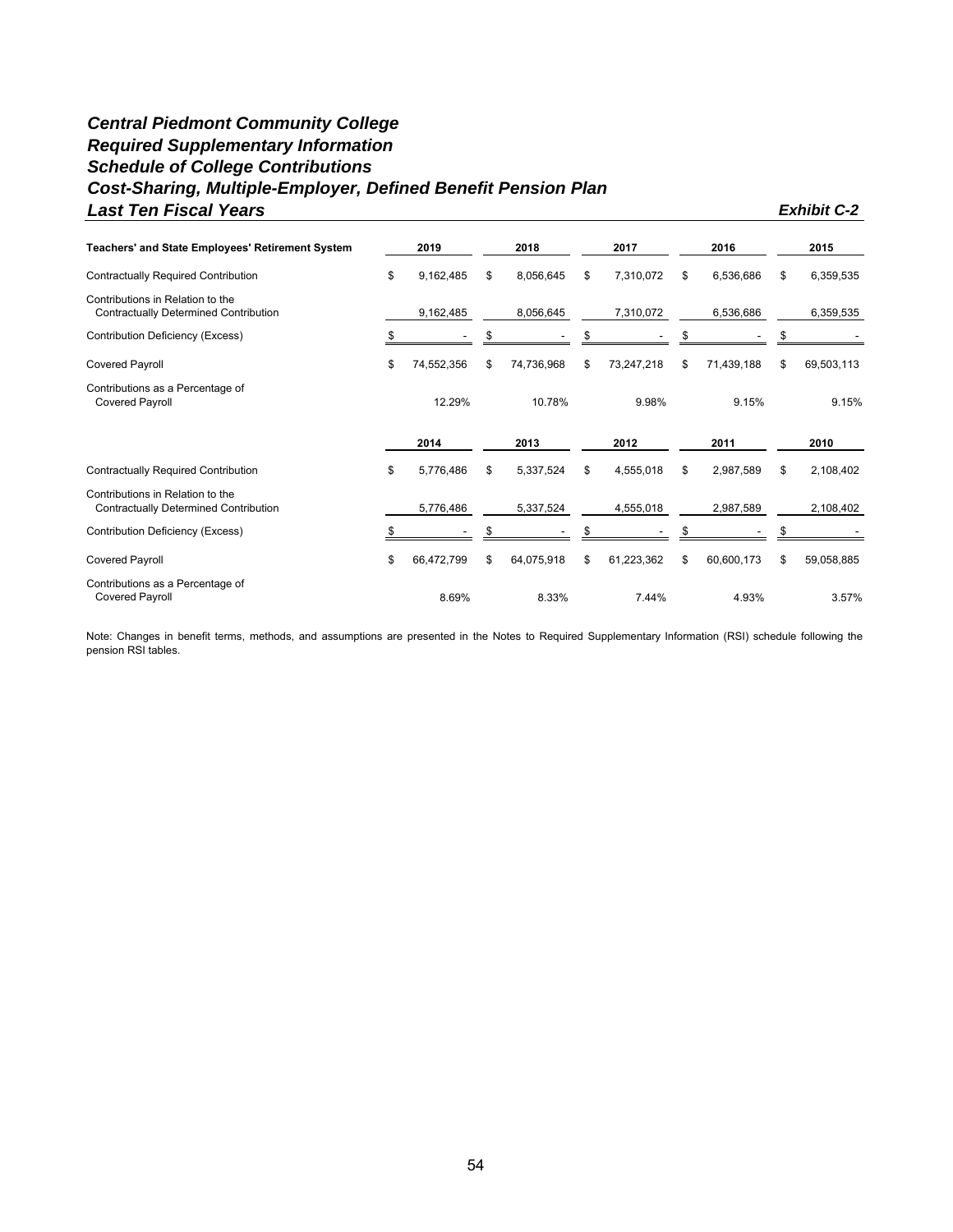# *Central Piedmont Community College Notes to Required Supplementary Information Schedule of College Contributions Cost-Sharing, Multiple-Employer, Defined Benefit Pension Plan Last Ten Fiscal Years*

| Changes of Benefit Terms:             |        |      |      |      |      |      |      |      |       |       |  |  |
|---------------------------------------|--------|------|------|------|------|------|------|------|-------|-------|--|--|
| <b>Cost of Living Increase</b>        |        |      |      |      |      |      |      |      |       |       |  |  |
|                                       |        |      |      |      |      |      |      |      |       |       |  |  |
| <b>Teachers' and State Employees'</b> | 2017   | 2016 | 2015 | 2014 | 2013 | 2012 | 2011 | 2010 | 2009  | 2008  |  |  |
| <b>Retirement System</b>              | $00\%$ | N/A  | N/A  | N/A  | .00% | N/A  | N/A  | N/A  | 2.20% | 2.20% |  |  |

*Changes of Assumptions:* In 2015, the North Carolina Retirement Systems' consulting actuaries performed the quinquennial investigation of each retirement system's actual demographic and economic experience (known as the "Experience Review"). The Experience Review provides the basis for selecting the actuarial assumptions and methods used to determine plan liabilities and funding requirements. The most recent Experience Review examined each plan's experience during the period between January 1, 2010, and December 31, 2014. Based on the findings, the Board of Trustees of the Teachers' and State Employees' Retirement System adopted a number of new actuarial assumptions and methods. The most notable changes to the assumptions include updates to the mortality tables and the mortality improvement projection scales to reflect reduced rates of mortality and significant increases in mortality improvements. These assumptions were adjusted to reflect the mortality projection scale MP-2015, released by the Society of Actuaries in 2015. In addition, the assumed rates of retirement, salary increases, and rates of termination from active employment were reduced to more closely reflect actual experience. The discount rate for the Teachers' and State Employees' Retirement System was lowered from 7.25% to 7.20% for the December 31, 2016 valuation. For the December 31, 2017 valuation, the discount rate was lowered to 7.00%.

The Board of Trustees also adopted a new asset valuation method for the Teachers' and State Employees' Retirement System. For determining plan funding requirements, the plan now uses a five-year smoothing method with a reset of the actuarial value of assets to market value as of December 31, 2014.

The Notes to Required Supplementary Information reflect the most recent available information included in the State of North Carolina's 2018 *Comprehensive Annual Financial Report*.

N/A - Not Applicable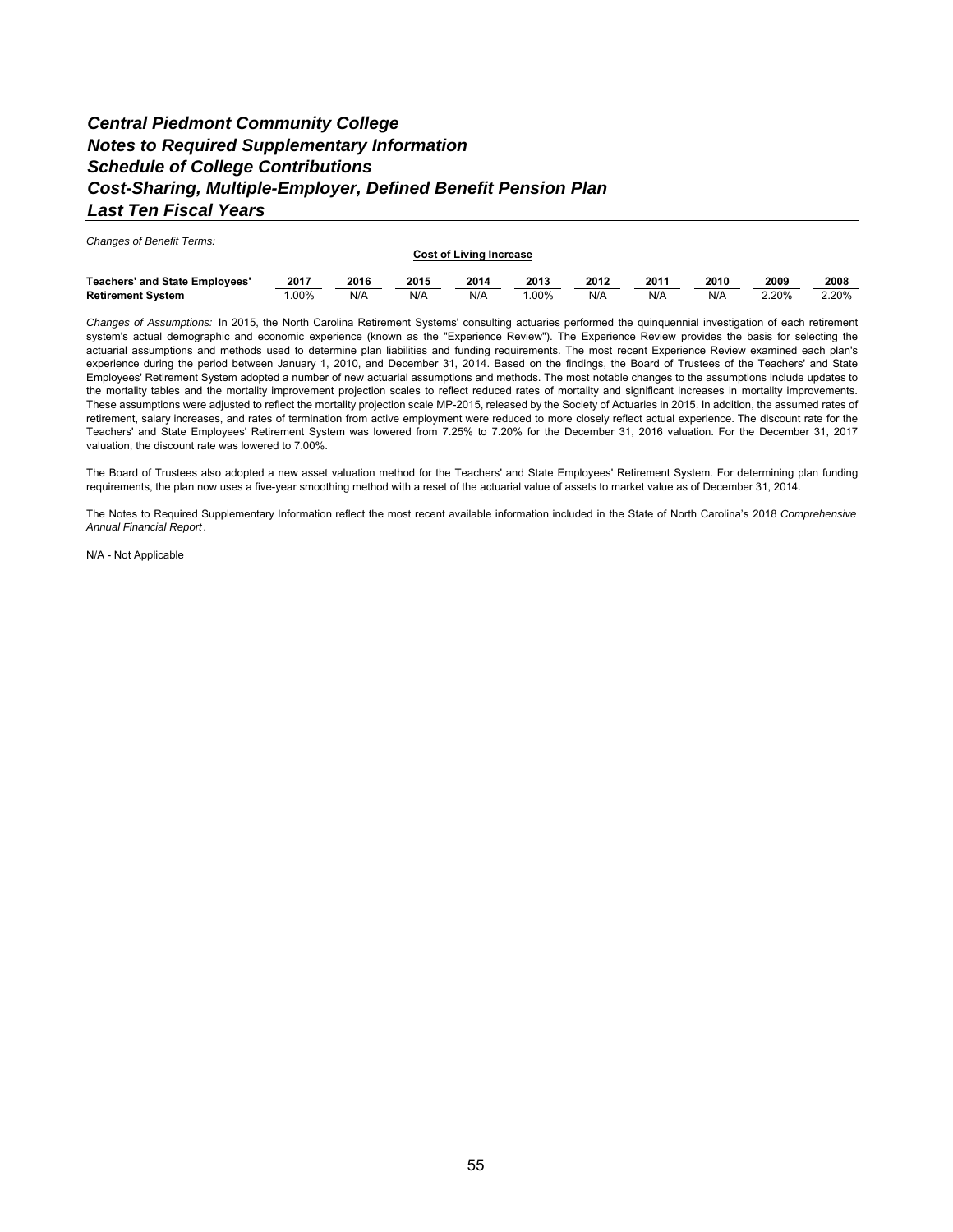# *Central Piedmont Community College Required Supplementary Information Schedule of the Proportionate Share of the Net OPEB Liability or Asset Cost-Sharing, Multiple-Employer, Defined Benefit OPEB Plans Last Three Fiscal Years\* Exhibit C-3*

| <b>Retiree Health Benefit Fund</b>                                                  | 2019              | 2018              | 2017              |
|-------------------------------------------------------------------------------------|-------------------|-------------------|-------------------|
| Proportionate Share Percentage of<br>Collective Net OPEB Liability                  | 0.43313%          | 0.41687%          | 0.44447%          |
| Proportionate Share of Collective<br>Net OPEB Liability                             | \$<br>123,390,589 | \$<br>136,676,625 | \$<br>193,359,558 |
| <b>Covered Payroll</b>                                                              | \$<br>74,736,968  | \$<br>73,247,218  | \$<br>71,439,188  |
| Proportionate Share of the Net OPEB Liability<br>as a Percentage of Covered Payroll | 165.10%           | 186.60%           | 270.66%           |
| Plan Fiduciary Net Position as a Percentage of the<br><b>Total OPEB Liability</b>   | 4.40%             | 3.52%             | 2.41%             |
| Disability Income Plan of North Carolina                                            |                   |                   |                   |
| Proportionate Share Percentage of<br><b>Collective Net OPEB Asset</b>               | 0.43954%          | 0.44782%          | 0.44998%          |
| Proportionate Share of Collective<br>Net OPEB Asset                                 | \$<br>133,515     | \$<br>273,708     | \$<br>279,438     |
| <b>Covered Payroll</b>                                                              | \$<br>74,736,968  | \$<br>73,247,218  | \$<br>71,439,188  |
| Proportionate Share of the Net OPEB Asset<br>as a Percentage of Covered Payroll     | 0.18%             | 0.37%             | 0.39%             |
| Plan Fiduciary Net Position as a Percentage of the<br><b>Total OPEB Asset</b>       | 108.47%           | 116.23%           | 116.06%           |

Note: Information is presented for all years that were measured in accordance with the requirements of GASB Statement No. 75, *Accounting and Financial Reporting for Postemployment Benefits Other Than Pensions* , as amended.

\* The amounts presented for each fiscal year were determined as of the prior fiscal year ending June 30.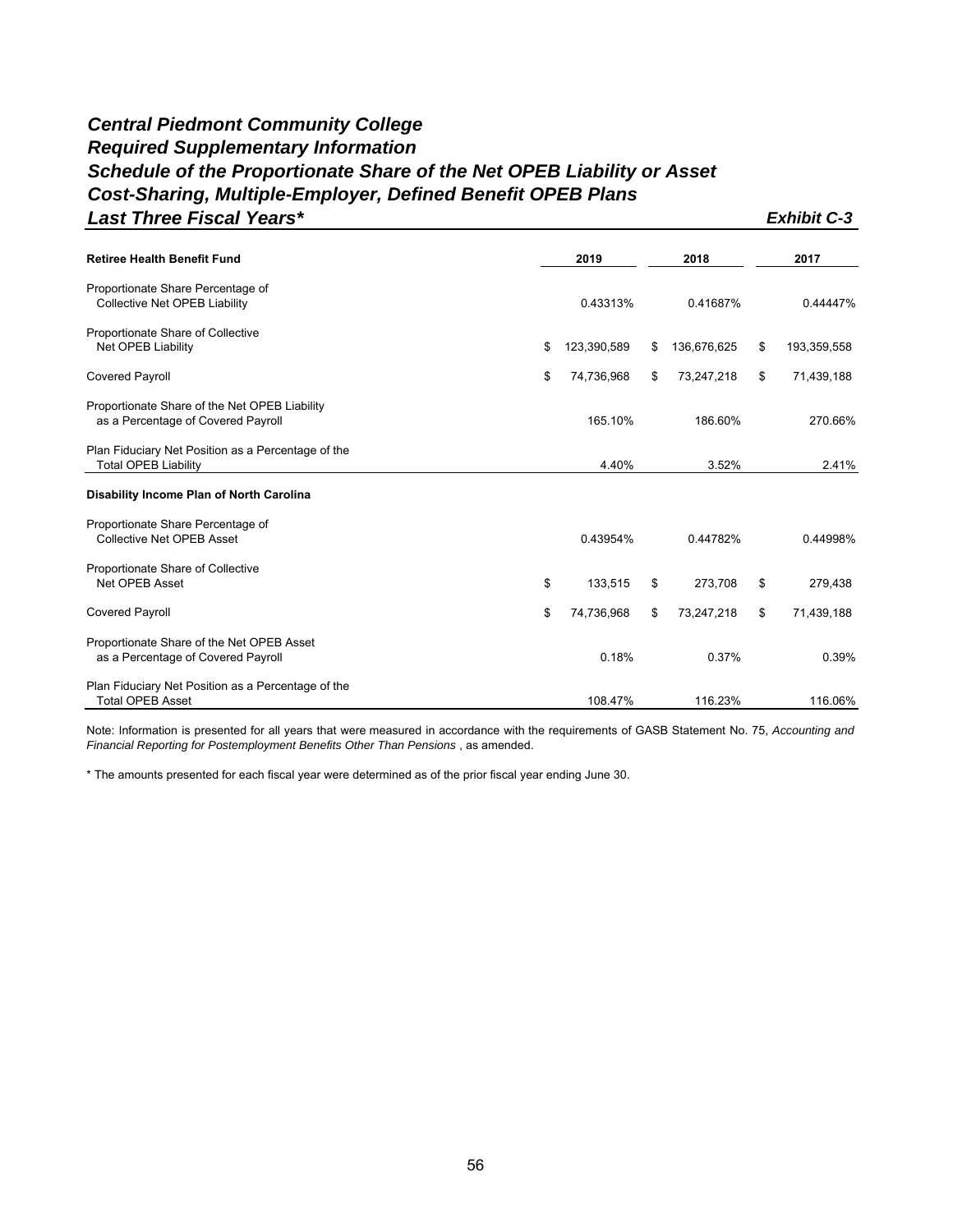# *Central Piedmont Community College Required Supplementary Information Schedule of College Contributions Cost-Sharing, Multiple-Employer, Defined Benefit OPEB Plans* **Last Ten Fiscal Years**

| <b>Exhibit C-4</b> |  |
|--------------------|--|
|--------------------|--|

| <b>Retiree Health Benefit Fund</b>                                               |               | 2019       | 2018             |               | 2017       | 2016             |               | 2015       |
|----------------------------------------------------------------------------------|---------------|------------|------------------|---------------|------------|------------------|---------------|------------|
| <b>Contractually Required Contribution</b>                                       | \$            | 4,674,433  | \$<br>4,521,587  | \$            | 4,254,302  | \$<br>4,000,595  | \$            | 3,815,721  |
| Contributions in Relation to the<br><b>Contractually Determined Contribution</b> |               | 4,674,433  | 4,521,587        |               | 4,254,302  | 4,000,595        |               | 3,815,721  |
| Contribution Deficiency (Excess)                                                 | $\frac{1}{2}$ |            | \$               | $\frac{1}{2}$ |            | \$               | $\frac{1}{2}$ |            |
| <b>Covered Payroll</b>                                                           | \$            | 74,552,356 | \$<br>74,736,968 | \$            | 73,247,218 | \$<br>71,439,188 | \$            | 69,503,113 |
| Contributions as a Percentage of<br>Covered Payroll                              |               | 6.27%      | 6.05%            |               | 5.81%      | 5.60%            |               | 5.49%      |
|                                                                                  |               | 2014       | 2013             |               | 2012       | 2011             |               | 2010       |
| <b>Contractually Required Contribution</b>                                       | \$            | 3,589,531  | \$<br>3,396,024  | \$            | 3,061,168  | \$<br>2,969,408  | \$            | 2,657,650  |
| Contributions in Relation to the<br>Contractually Determined Contribution        |               | 3,589,531  | 3,396,024        |               | 3,061,168  | 2,969,408        |               | 2,657,650  |
| Contribution Deficiency (Excess)                                                 | \$            |            | \$               | \$            |            | \$               | \$            |            |
| <b>Covered Payroll</b>                                                           | \$            | 66,472,799 | \$<br>64,075,918 | \$            | 61,223,362 | \$<br>60,600,173 | \$            | 59,058,885 |
| Contributions as a Percentage of<br><b>Covered Payroll</b>                       |               | 5.40%      | 5.30%            |               | 5.00%      | 4.90%            |               | 4.50%      |
| Disability Income Plan of North Carolina                                         |               | 2019       | 2018             |               | 2017       | 2016             |               | 2015       |
| <b>Contractually Required Contribution</b>                                       | \$            | 104,373    | \$<br>104,632    | \$            | 278,339    | \$<br>292,901    | \$            | 284,963    |
| Contributions in Relation to the<br><b>Contractually Determined Contribution</b> |               | 104,373    | 104,632          |               | 278,339    | 292,901          |               | 284,963    |
| Contribution Deficiency (Excess)                                                 | $\frac{1}{2}$ |            | \$               | \$            |            | \$               | $\frac{1}{2}$ |            |
| <b>Covered Payroll</b>                                                           | \$            | 74,552,356 | \$<br>74,736,968 | \$            | 73,247,218 | \$<br>71,439,188 | \$            | 69,503,113 |
| Contributions as a Percentage of<br><b>Covered Payroll</b>                       |               | 0.14%      | 0.14%            |               | 0.38%      | 0.41%            |               | 0.41%      |
|                                                                                  |               | 2014       | 2013             |               | 2012       | 2011             |               | 2010       |
| Contractually Required Contribution                                              | \$            | 292,480    | \$<br>281,934    | \$            | 318,361    | \$<br>315,121    | \$            | 307,106    |
| Contributions in Relation to the<br><b>Contractually Determined Contribution</b> |               | 292,480    | 281,934          |               | 318,361    | 315,121          |               | 307,106    |
| Contribution Deficiency (Excess)                                                 | \$            |            | \$               | \$            |            | \$               | $\frac{1}{2}$ |            |
| <b>Covered Payroll</b>                                                           | \$            | 66,472,799 | \$<br>64,075,918 | \$            | 61,223,362 | \$<br>60,600,173 | \$            | 59,058,885 |
| Contributions as a Percentage of<br><b>Covered Payroll</b>                       |               | 0.44%      | 0.44%            |               | 0.52%      | 0.52%            |               | 0.52%      |

Note: Changes in benefit terms, methods, and assumptions are presented in the Notes to Required Supplementary Information (RSI) schedule following the OPEB RSI tables.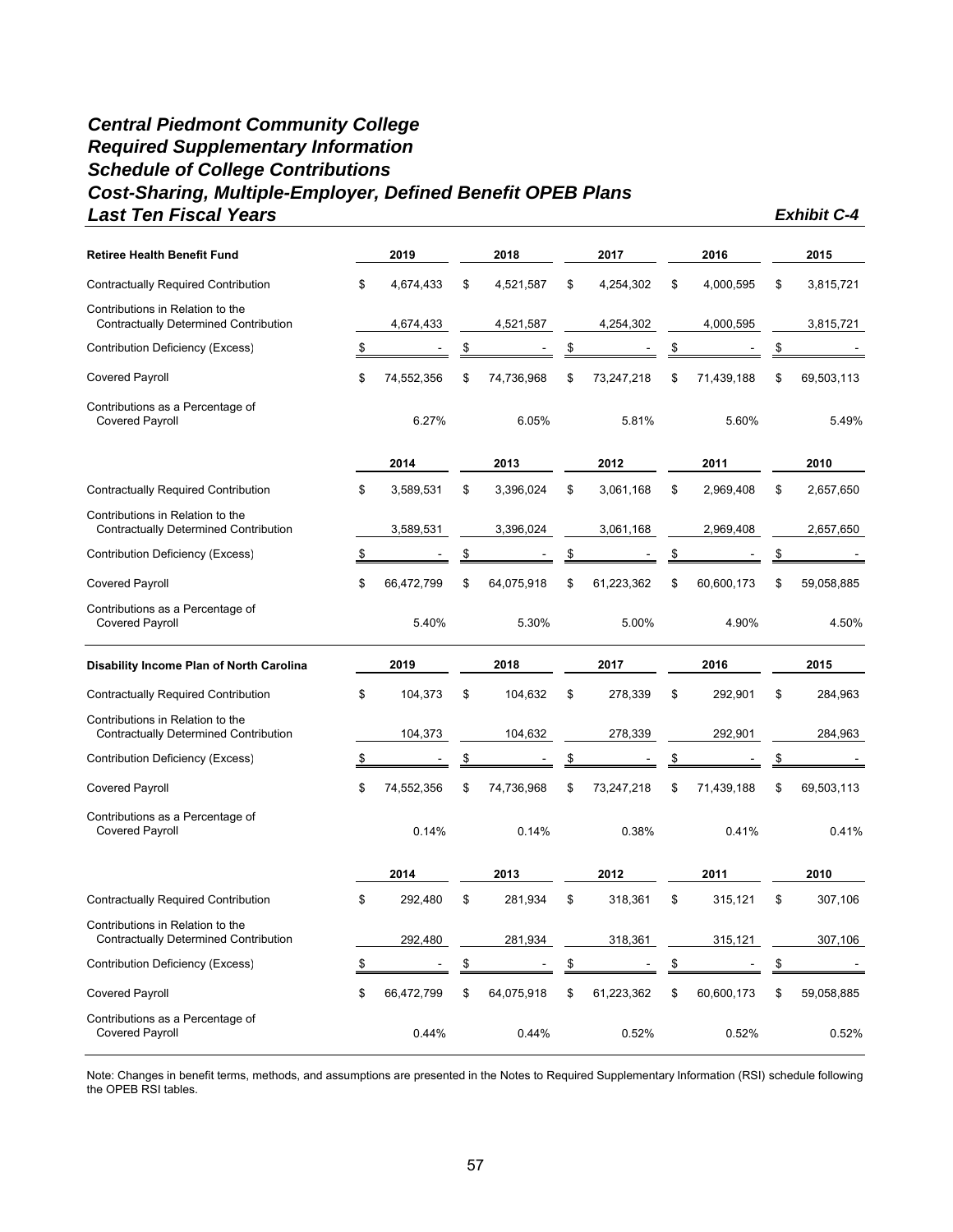# *Central Piedmont Community College Notes to Required Supplementary Information Schedule of College Contributions Cost-Sharing, Multiple-Employer, Defined Benefit OPEB Plans Last Ten Fiscal Years*

*Changes of Benefit Terms:* Effective January 1, 2016, benefit terms related to copays, out-of-pocket maximums, and deductibles were changed for three of four options of the Retiree Health Benefit Fund ("RHBF"). Most of the changes were an increase in the amount from the previous year.

Effective January 1, 2017, benefit terms related to copays, coinsurance maximums, out-of-pocket maximums, and deductibles were changed for two of four options of the RHBF. Most of the changes were an increase in the amount from the previous year.

*Method and Assumptions Used in Calculations of Actuarially Determined Contributions:* An actuarial valuation is performed for each plan each year. The actuarially determined contribution rates in the Schedule of Employer Contributions are calculated by the actuary as a projection of the required employer contribution for the fiscal year beginning six months following the date of the valuation results for the RHBF. The actuarially determined contribution rates in the Schedule of University Contributions are calculated by the actuary as a projection of the required employer contribution for the fiscal year beginning 18 months following the date of the valuation results for the Disability Income Plan of North Carolina ("DIPNC"). See Note 14 for more information on the specific assumptions for each plan. The actuarially determined contributions for those items with covered payroll were determined using the actuarially determined contribution rate from the actuary and covered payroll as adjusted for timing differences and other factors such as differences in employee class. Other actuarially determined contributions are disclosed in the schedule as expressed by the actuary in reports to the plans.

*Changes of Assumptions:* In 2015, the North Carolina Retirement Systems' consulting actuaries performed the quinquennial investigation of each retirement system's actual demographic and economic experience (known as the "Experience Review"). The Experience Review provides the basis for selecting the actuarial assumptions and methods used to determine plan liabilities and funding requirements. The most recent experience review examined each plan's experience during the period between January 1, 2010, and December 31, 2014. Based on the findings, the Boards of Trustees of the Teachers' and State Employees' Retirement System and the State Health Plan adopted a number of new actuarial assumptions and methods for the RHBF and the DIPNC. The most notable changes to the assumptions include updates to the mortality tables and the mortality improvement projection scales to reflect reduced rates of mortality and significant increases in mortality improvements. These assumptions were adjusted to reflect the mortality projection scale MP-2015, released by the Society of Actuaries in 2015. In addition, the assumed rates of retirement and rates of termination from active employment were reduced to more closely reflect actual experience.

In 2018, for the December 31, 2017 actuarial valuation, the discount rate for the RHBF was updated to 3.87% and the medical and prescription drug claims cost were changed based on most recent experience. Enrollment assumptions were updated to model expected migrations among RHBF plan options and trend assumptions for the RHBF include contribution changes for the 2019 period as those amounts have been finalized.

Additionally, the December 31, 2017 DIPNC actuarial valuation includes a liability for the State's potential reimbursement of health insurance premiums paid by employers during the second six months of the short-term disability benefit period.

The Notes to Required Supplementary Information reflect the most recent available information included in the State of North Carolina's 2018 *Comprehensive Annual Financial Report* .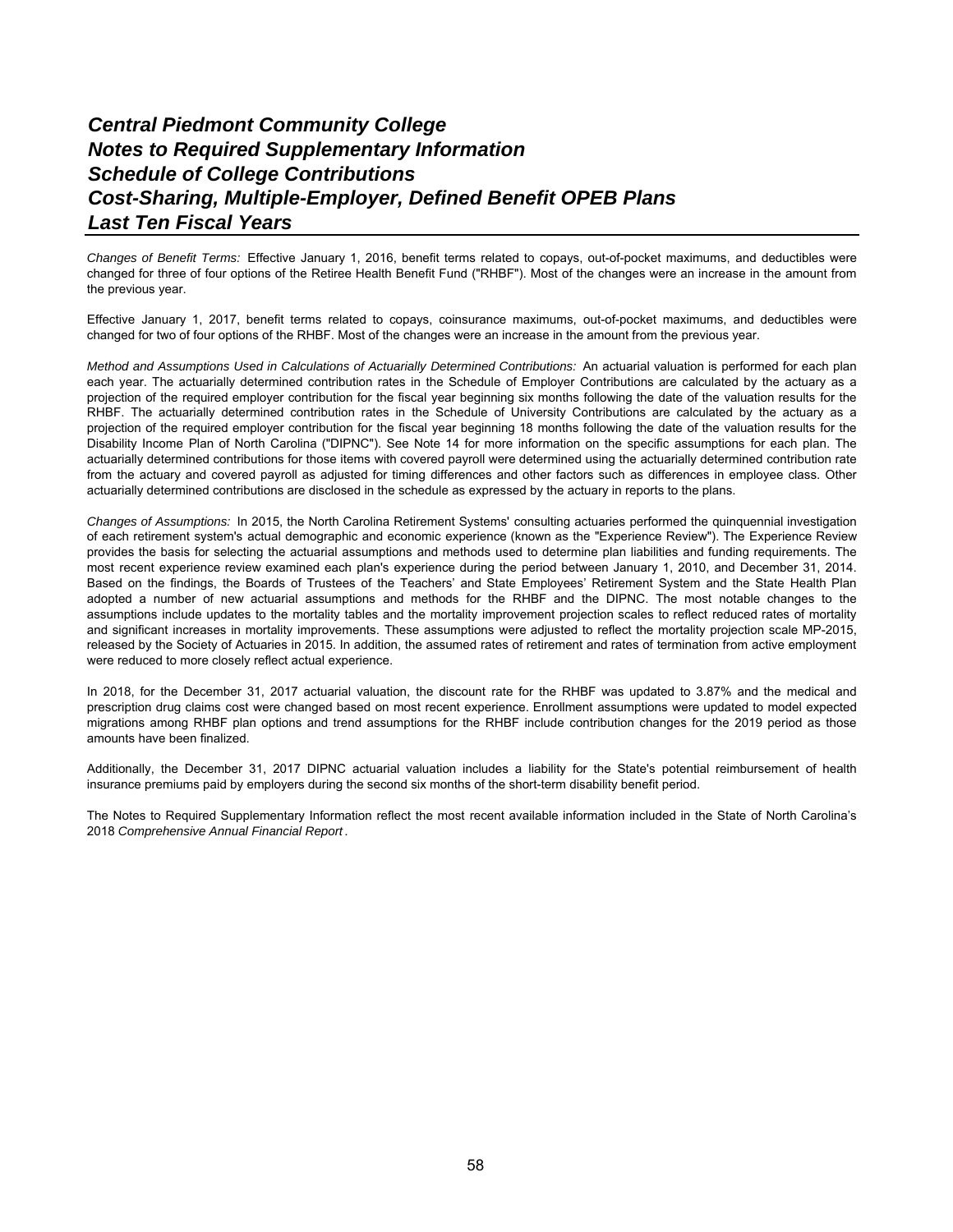

# **Report of Independent Auditor on Internal Control over Financial Reporting and on Compliance and Other Matters Based on an Audit of Financial Statements Performed in Accordance with** *Government Auditing Standards*

Members of the Board of Trustees Central Piedmont Community College Charlotte, North Carolina

We have audited, in accordance with the auditing standards generally accepted in the United States of America and the standards applicable to financial audits contained in *Government Auditing Standards* issued by the Comptroller General of the United States, the financial statements of Central Piedmont Community College (the "College"), a component unit of the State of North Carolina, and the discretely presented component unit as of and for the year ended June 30, 2019 and the related notes to the financial statements, which collectively comprise the College's basic financial statements, and have issued our report thereon dated September 20, 2019. The financial statements of Central Piedmont Community College Foundation, Inc. were not audited in accordance with *Government Auditing Standards*.

#### **Internal Control over Financial Reporting**

In planning and performing our audit of the financial statements, we considered the College's internal control over financial reporting ("internal control") to determine the audit procedures that are appropriate in the circumstances for the purpose of expressing our opinions on the financial statements, but not for the purpose of expressing an opinion on the effectiveness of the College's internal control. Accordingly, we do not express an opinion on the effectiveness of the College's internal control.

A *deficiency in internal control* exists when the design or operation of a control does not allow management or employees, in the normal course of performing their assigned functions, to prevent, or detect and correct, misstatements on a timely basis. A *material weakness* is a deficiency, or a combination of deficiencies, in internal control, such that there is a reasonable possibility that a material misstatement of the entity's financial statements will not be prevented, or detected and corrected on a timely basis. A *significant deficiency* is a deficiency, or a combination of deficiencies, in internal control that is less severe than a material weakness, yet important enough to merit attention by those charged with governance.

Our consideration of internal control was for the limited purpose described in the first paragraph of this report and was not designed to identify all deficiencies in internal control that might be material weaknesses or, significant deficiencies. Given these limitations, during our audit we did not identify any deficiencies in internal control that we consider to be material weaknesses. However, material weaknesses may exist that have not been identified.

#### **Compliance and Other Matters**

As part of obtaining reasonable assurance about whether the College's financial statements are free of material misstatement, we performed tests of its compliance with certain provisions of laws, regulations, contracts, and grant agreements, noncompliance with which could have a direct and material effect on the determination of financial statement amounts. However, providing an opinion on compliance with those provisions was not an objective of our audit and, accordingly, we do not express such an opinion. The results of our tests disclosed no instances of noncompliance that are required to be reported under *Government Auditing Standards*.